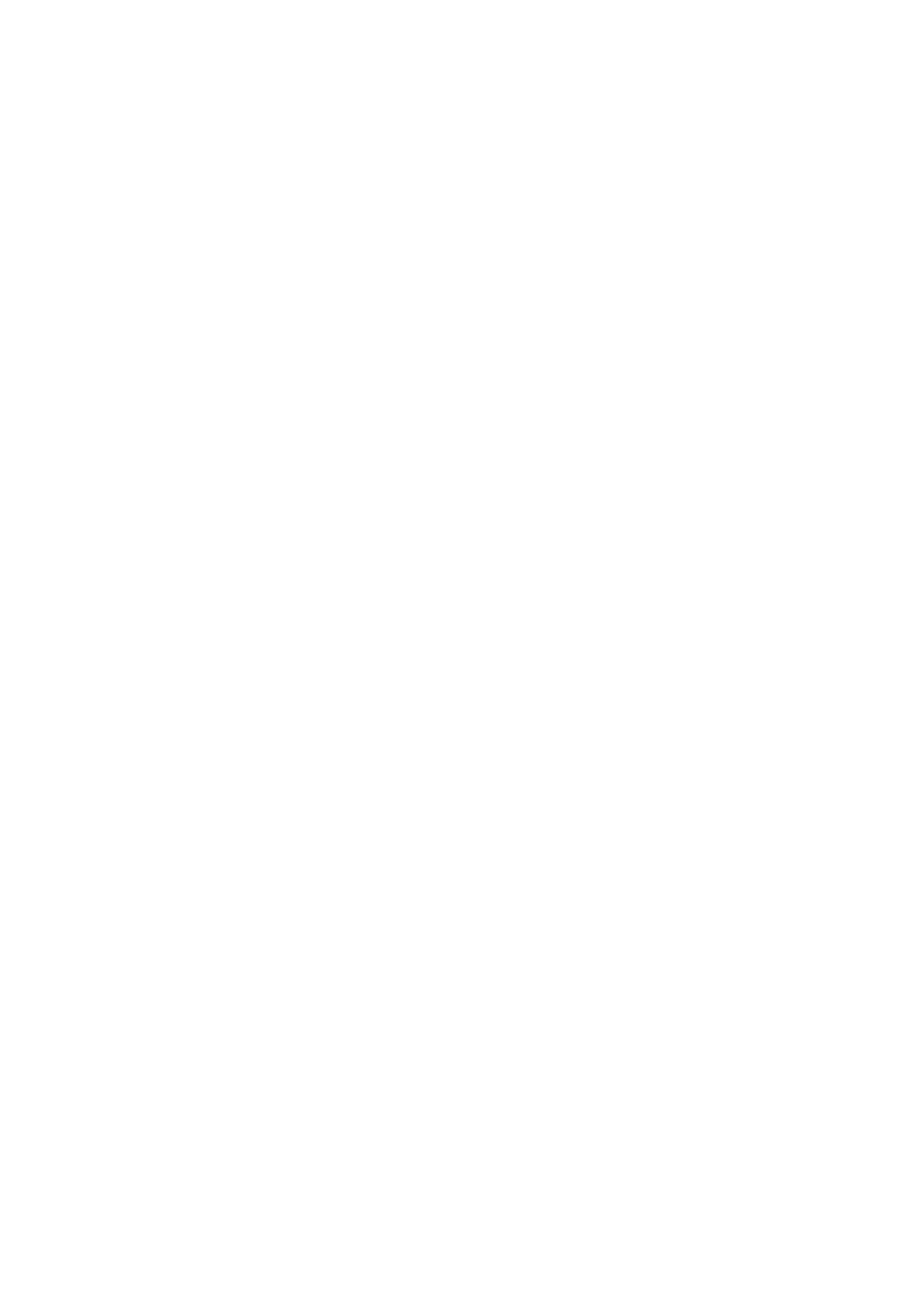# **UNITED STATES SECURITIES AND EXCHANGE COMMISSION WASHINGTON, DC 20549**

# **FORM 10-Q**

## (MARK ONE)

## ☑ **QUARTERLY REPORT PURSUANT TO SECTION 13 OR 15(d) OF THE SECURITIES EXCHANGE ACT OF 1934**

**For the quarterly period ended July 31, 2011**

**OR**

# o **TRANSITION REPORT PURSUANT TO SECTION 13 OR 15(d) OF THE SECURITIES EXCHANGE ACT OF 1934**

**For the transition period from to**

**Commission File Number: 001-34428**

# **Avago Technologies Limited**

**(Exact Name of Registrant as Specified in Its Charter)**

**Singapore (State or Other Jurisdiction of Incorporation or Organization)**

**1 Yishun Avenue 7 Singapore 768923 N/A (Address of Principal Executive Offices) (Zip Code)**

**N/A (I.R.S. Employer Identification No.)**

**(65) 6755-7888**

**(Registrant's telephone number, including area code)**

Indicate by check mark whether the registrant: (1) has filed all reports required to be filed by Section 13 or 15(d) of the Securities Exchange Act of 1934 during the preceding 12 months (or such shorter period that the registrant was required to file such reports), and (2) has been subject to such filing requirements for the past 90 days. YES  $\boxtimes$  NO o

Indicate by check mark whether the registrant has submitted electronically and posted on its corporate Web site, if any, every Interactive Data File required to be submitted and posted pursuant to Rule 405 of Regulation S-T during the preceding 12 months (or for such shorter period that the registrant was required to submit and post such files). YES ☑ NO o

Indicate by check mark whether the registrant is a large accelerated filer, an accelerated filer, a non-accelerated filer, or a smaller reporting company. See the definitions of "large accelerated filer," "accelerated filer" and "smaller reporting company" in Rule 12b-2 of the Exchange Act. (Check one):

Large accelerated filer **□** Accelerated filer o Non-accelerated filer o Smaller reporting company o

(Do not check if a smaller reporting company)

Indicate by check mark whether the registrant is a shell company (as defined in Rule 12b-2 of the Exchange Act). YES o NO  $\Box$ 

As of September 1, 2011 there were 245,485,617 shares of our ordinary shares, no par value per share, outstanding.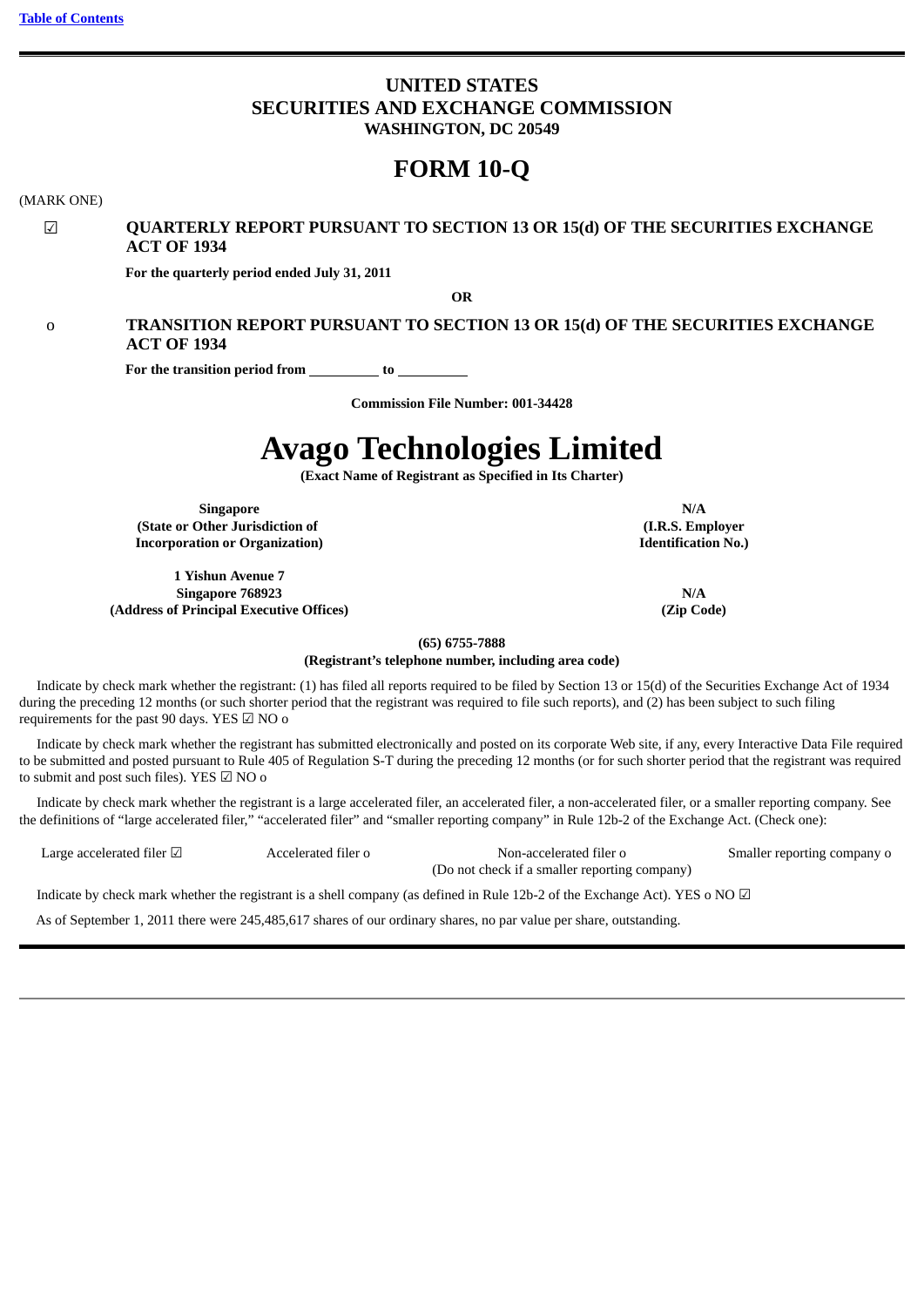## **AVAGO TECHNOLOGIES LIMITED Quarterly Report on Form 10-Q For the Quarterly Period Ended July 31, 2011**

# **TABLE OF CONTENTS**

<span id="page-2-0"></span>

|                                                                                                      | Page |
|------------------------------------------------------------------------------------------------------|------|
| <b>PART I - FINANCIAL INFORMATION</b>                                                                | 3    |
| Item 1. Condensed Consolidated Financial Statements — Unaudited                                      | 3    |
| <u>Item 2. Management's Discussion and Analysis of Financial Condition and Results of Operations</u> | 22   |
| Item 3. Quantitative and Qualitative Disclosures About Market Risk                                   | 30   |
| Item 4. Controls and Procedures                                                                      | 30   |
| <b>PART II. OTHER INFORMATION</b>                                                                    | 31   |
| Item 1. Legal Proceedings                                                                            | 31   |
| Item 1A. Risk Factors                                                                                | 32   |
| Item 2. Unregistered Sales of Equity Securities and Use of Proceeds                                  | 49   |
| <b>Item 3. Defaults Upon Senior Securities</b>                                                       | 50   |
| Item 5. Other Information                                                                            | 50   |
| Item 6. Exhibits                                                                                     | 51   |
| <b>SIGNATURES</b>                                                                                    | 52   |
| EX-31.1                                                                                              |      |
| EX-31.2                                                                                              |      |
| EX-32.1                                                                                              |      |
| EX-32.2                                                                                              |      |
| <b>EX-101 INSTANCE DOCUMENT</b>                                                                      |      |
| <b>EX-101 SCHEMA DOCUMENT</b>                                                                        |      |
| <b>EX-101 CALCULATION LINKBASE DOCUMENT</b>                                                          |      |
| EX-101 LABELS LINKBASE DOCUMENT                                                                      |      |
| <b>EX-101 PRESENTATION LINKBASE DOCUMENT</b>                                                         |      |
| <b>EX-101 DEFINITION LINKBASE DOCUMENT</b>                                                           |      |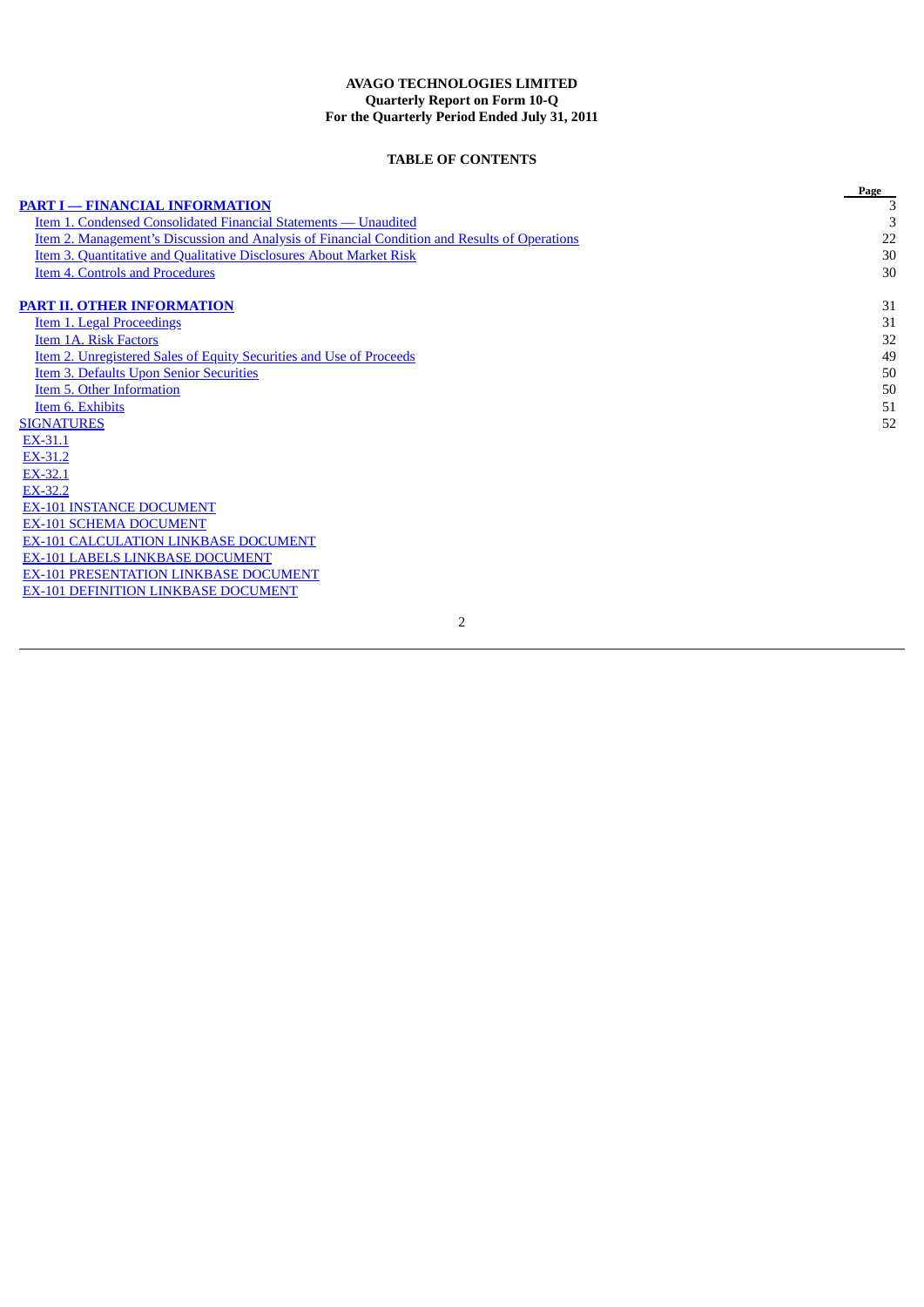## **PART I — FINANCIAL INFORMATION**

## <span id="page-3-1"></span><span id="page-3-0"></span>**Item 1. Condensed Consolidated Financial Statements — Unaudited**

## **AVAGO TECHNOLOGIES LIMITED CONDENSED CONSOLIDATED BALANCE SHEETS — UNAUDITED (in millions, except share amounts)**

|                                                                                                                | October 31,<br>2010(1) | <b>July 31,</b><br>2011 |
|----------------------------------------------------------------------------------------------------------------|------------------------|-------------------------|
| <b>ASSETS</b>                                                                                                  |                        |                         |
|                                                                                                                |                        |                         |
| Current assets:<br>Cash and cash equivalents                                                                   | \$<br>561              | \$<br>704               |
| Trade accounts receivable, net                                                                                 | 285                    | 285                     |
| Inventory                                                                                                      | 189                    | 200                     |
| Other current assets                                                                                           | 52                     | 40                      |
|                                                                                                                | 1,087                  | 1,229                   |
| Total current assets<br>Property, plant and equipment, net                                                     | 281                    | 296                     |
| Goodwill                                                                                                       | 172                    | 177                     |
| Intangible assets, net                                                                                         | 573                    | 519                     |
| Other long-term assets                                                                                         | 44                     | 52                      |
| <b>Total assets</b>                                                                                            |                        | \$<br>2,273             |
|                                                                                                                | \$<br>2,157            |                         |
| <b>LIABILITIES AND SHAREHOLDERS' EQUITY</b>                                                                    |                        |                         |
|                                                                                                                |                        |                         |
| Current liabilities:                                                                                           |                        |                         |
| Accounts payable                                                                                               | \$<br>198              | \$<br>196               |
| Employee compensation and benefits                                                                             | 82                     | 88                      |
| Accrued interest                                                                                               | 12                     |                         |
| Capital lease obligations — current                                                                            | $\overline{2}$         | $\overline{2}$          |
| Other current liabilities                                                                                      | 41                     | 25                      |
| Current portion of long-term debt                                                                              | 230                    |                         |
| Total current liabilities                                                                                      | 565                    | 311                     |
|                                                                                                                |                        |                         |
| Long-term liabilities:                                                                                         |                        |                         |
| Capital lease obligations - non-current                                                                        | $\overline{4}$         | $\overline{4}$          |
| Other long-term liabilities                                                                                    | 83                     | ${\bf 88}$              |
| <b>Total liabilities</b>                                                                                       | 652                    | 403                     |
| Commitments and contingencies (Note 11)                                                                        |                        |                         |
|                                                                                                                |                        |                         |
| Shareholders' equity:                                                                                          |                        |                         |
| Ordinary shares, no par value; 239,888,231 shares and 245,504,566 shares issued and outstanding on October 31, |                        |                         |
| 2010 and July 31, 2011, respectively                                                                           | 1,450                  | 1,472                   |
| Retained earnings                                                                                              | 59                     | 398                     |
| Accumulated other comprehensive loss                                                                           | (4)                    |                         |
| Total shareholders' equity                                                                                     | 1,505                  | 1,870                   |
| Total liabilities and shareholders' equity                                                                     | \$<br>2,157            | \$<br>2,273             |
|                                                                                                                |                        |                         |

(1) Amounts as of October 31, 2010 have been derived from audited financial statements as of that date.

The accompanying notes are an integral part of these unaudited condensed consolidated financial statements.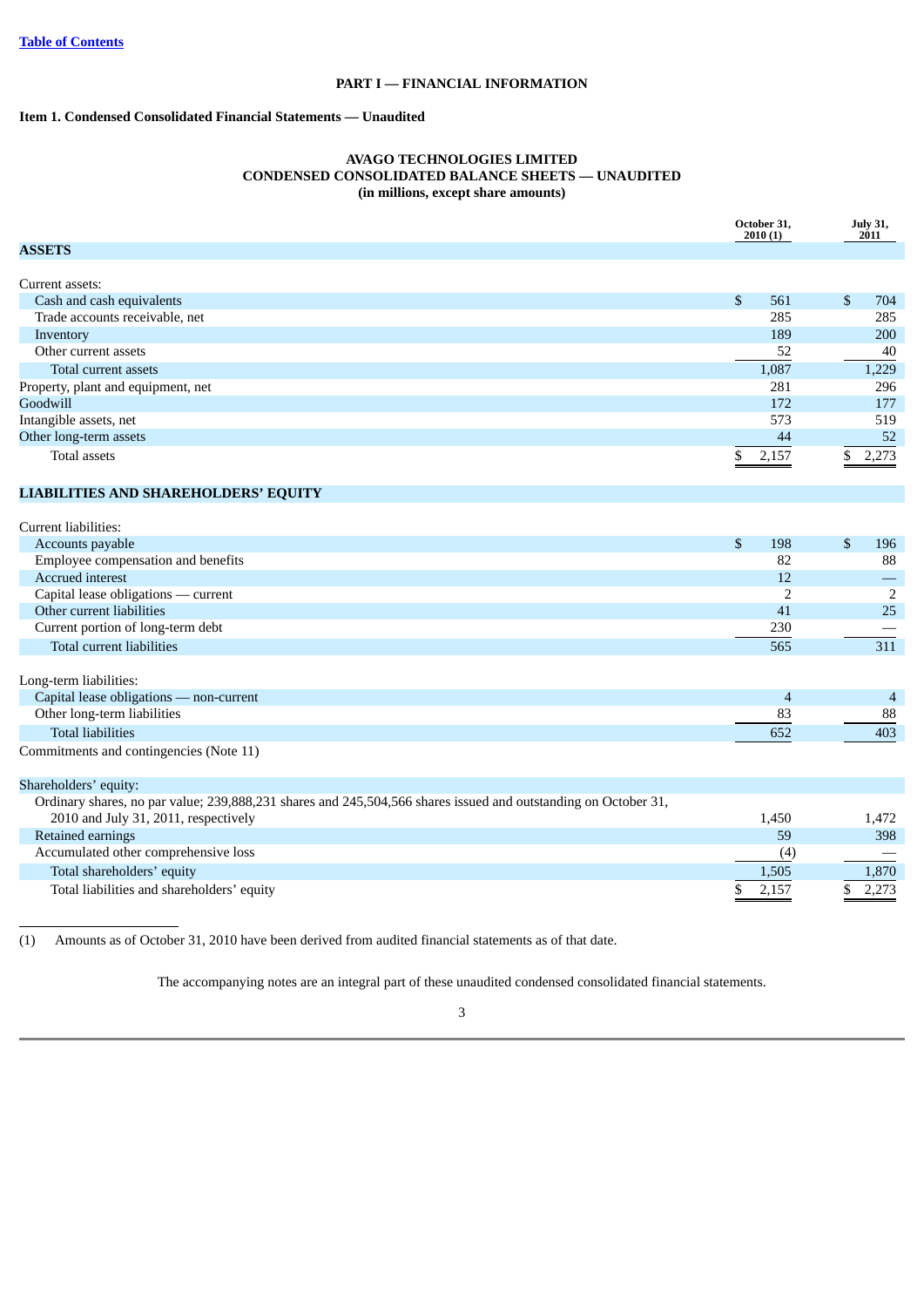## **AVAGO TECHNOLOGIES LIMITED CONDENSED CONSOLIDATED STATEMENTS OF OPERATIONS — UNAUDITED (in millions, except per share data)**

|                                       |                   | <b>Quarter Ended</b>    |                    | <b>Nine Months Ended</b> |  |  |
|---------------------------------------|-------------------|-------------------------|--------------------|--------------------------|--|--|
|                                       | August 1,<br>2010 | <b>July 31,</b><br>2011 | August 1,<br>2010  | <b>July 31,</b><br>2011  |  |  |
| Net revenue                           | \$<br>550         | $\mathbb{S}$<br>603     | $\overline{1,521}$ | $\mathbb{S}$<br>1,713    |  |  |
| Cost of products sold:                |                   |                         |                    |                          |  |  |
| Cost of products sold                 | 271               | 292                     | 786                | 828                      |  |  |
| Amortization of intangible assets     | 15                | 14                      | 44                 | 42                       |  |  |
| Restructuring charges                 | $\mathbf{1}$      |                         | 1                  |                          |  |  |
| Total cost of products sold           | 287               | 306                     | 831                | 870                      |  |  |
| Gross margin                          | 263               | 297                     | 690                | 843                      |  |  |
| Research and development              | 71                | 85                      | 205                | 234                      |  |  |
| Selling, general and administrative   | 51                | 60                      | 145                | 165                      |  |  |
| Amortization of intangible assets     | 5                 | 5                       | 16                 | 16                       |  |  |
| Restructuring charges                 |                   | $\overline{2}$          | 3                  | 3                        |  |  |
| Total operating expenses              | 128               | 152                     | 369                | 418                      |  |  |
| Income from operations                | 135               | 145                     | 321                | 425                      |  |  |
| Interest expense                      | (8)               |                         | (27)               | (4)                      |  |  |
| Loss on extinguishment of debt        |                   |                         | (24)               | (20)                     |  |  |
| Other income (expense), net           |                   |                         | (2)                | 1                        |  |  |
| Income before income taxes            | 127               | 145                     | 268                | 402                      |  |  |
| Provision for income taxes            | 4                 | $\mathbf{1}$            | 17                 | $\overline{4}$           |  |  |
| Net income                            | 123<br>\$         | 144<br>\$               | $\$$<br>251        | 398<br>\$                |  |  |
| Net income per share:                 |                   |                         |                    |                          |  |  |
| Basic:                                |                   |                         |                    |                          |  |  |
| Net income per share                  | \$<br>0.51        | \$<br>0.59              | \$<br>1.05         | 1.62<br>\$.              |  |  |
| Diluted:                              |                   |                         |                    |                          |  |  |
| Net income per share                  | \$<br>0.50        | \$<br>0.57              | \$<br>1.02         | 1.57                     |  |  |
| Weighted average shares :             |                   |                         |                    |                          |  |  |
| <b>Basic</b>                          | 239               | 246                     | 238<br>-           | 246                      |  |  |
| Diluted                               | 247               | 253                     | 246                | 253                      |  |  |
| Dividends declared and paid per share | \$                | \$<br>0.09              | \$                 | 0.24<br>\$               |  |  |

The accompanying notes are an integral part of these unaudited condensed consolidated financial statements.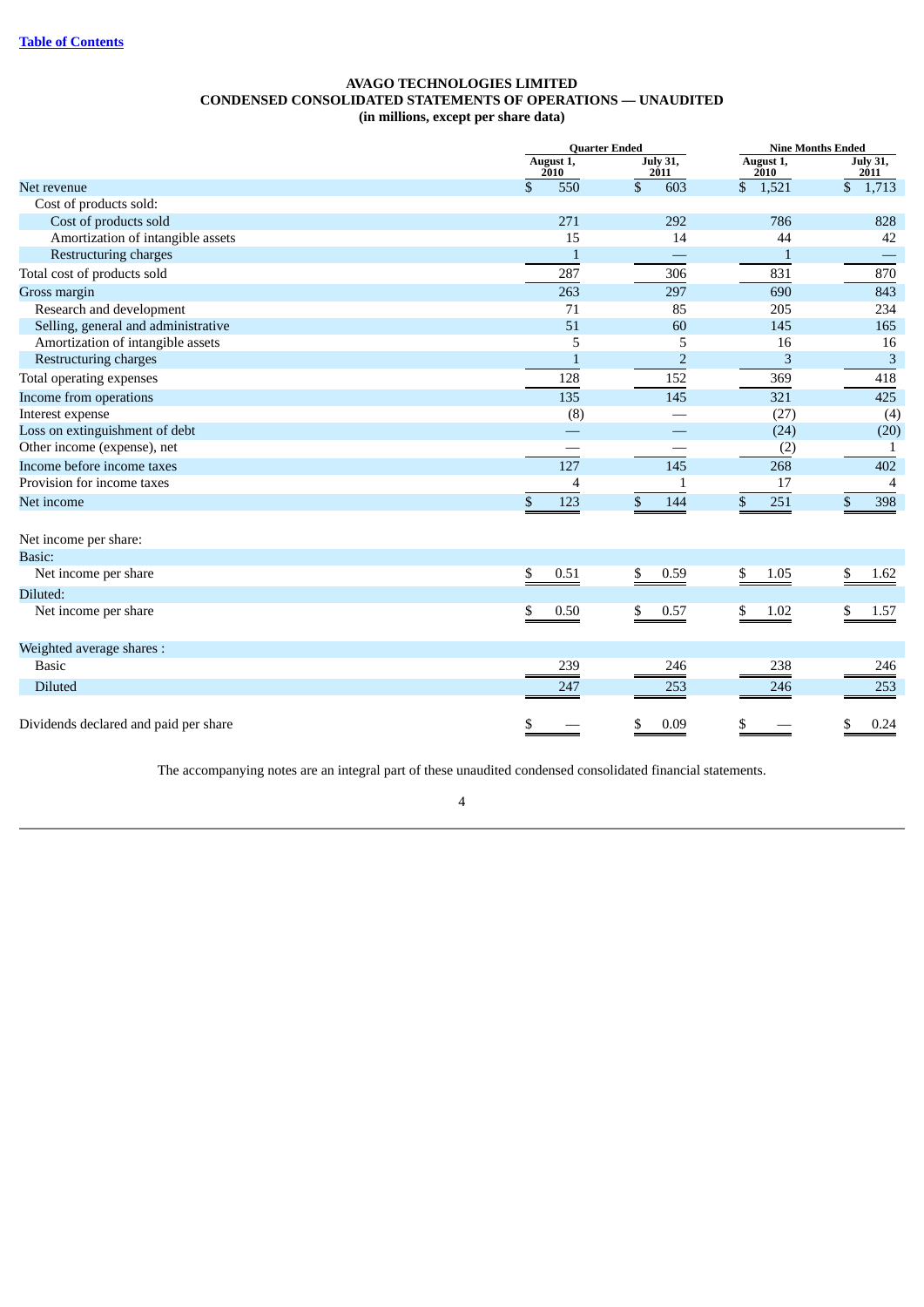## **AVAGO TECHNOLOGIES LIMITED CONDENSED CONSOLIDATED STATEMENTS OF CASH FLOWS — UNAUDITED (in millions)**

|                                                                                   |                   | <b>Nine Months Ended</b> |
|-----------------------------------------------------------------------------------|-------------------|--------------------------|
|                                                                                   | August 1,<br>2010 | <b>July 31,</b><br>2011  |
| <b>Cash flows from operating activities:</b>                                      |                   |                          |
| Net income                                                                        | \$<br>251         | \$<br>398                |
| Adjustments to reconcile net income to net cash provided by operating activities: |                   |                          |
| Depreciation and amortization                                                     | 119               | 118                      |
| Amortization of debt issuance costs                                               | $\mathbf{1}$      | $\mathbf{1}$             |
| Loss on extinguishment of debt                                                    | 8                 | 6                        |
| Loss on disposal of property, plant and equipment                                 | $\mathbf{1}$      | $\mathbf{1}$             |
| Share-based compensation                                                          | 18                | 27                       |
| Tax benefits from share-based compensation                                        |                   | 8                        |
| Excess tax benefits from share-based compensation                                 | (1)               | (2)                      |
| Changes in assets and liabilities, net of acquisitions:                           |                   |                          |
| Trade accounts receivable, net                                                    | (90)              | 1                        |
| Inventory                                                                         | (22)              | (11)                     |
| Accounts payable                                                                  | $\overline{4}$    | 2                        |
| Employee compensation and benefits                                                | 14                | 6                        |
| Other current assets and current liabilities                                      | (22)              | (25)                     |
| Other long-term assets and long-term liabilities                                  | 12                | $\mathbf{1}$             |
| Net cash provided by operating activities                                         | 293               | 531                      |
| <b>Cash flows from investing activities:</b>                                      |                   |                          |
| Purchase of property, plant and equipment                                         | (49)              | (75)                     |
| Acquisitions and investments, net of cash acquired                                | (9)               | (9)                      |
| Proceeds from disposal of property, plant and equipment                           | $\overline{2}$    |                          |
| Net cash used in investing activities                                             | (56)              | (84)                     |
| <b>Cash flows from financing activities:</b>                                      |                   |                          |
| Debt repayments                                                                   | (364)             | (230)                    |
| Debt financing costs                                                              |                   | (2)                      |
| Payments on capital lease obligations                                             | (1)               | (2)                      |
| Issuance of ordinary shares                                                       | 22                | 55                       |
| Repurchase of ordinary shares                                                     |                   | (68)                     |
| Excess tax benefits from share-based compensation                                 | $\mathbf{1}$      | $\overline{2}$           |
| Dividend payments to shareholders                                                 |                   | (59)                     |
| Net cash used in financing activities                                             | (342)             | (304)                    |
| Net increase (decrease) in cash and cash equivalents                              | (105)             | 143                      |
| Cash and cash equivalents at the beginning of period                              | 472               | 561                      |
| Cash and cash equivalents at end of period                                        |                   | 704                      |
|                                                                                   | \$<br>367         | \$                       |

The accompanying notes are an integral part of these unaudited condensed consolidated financial statements.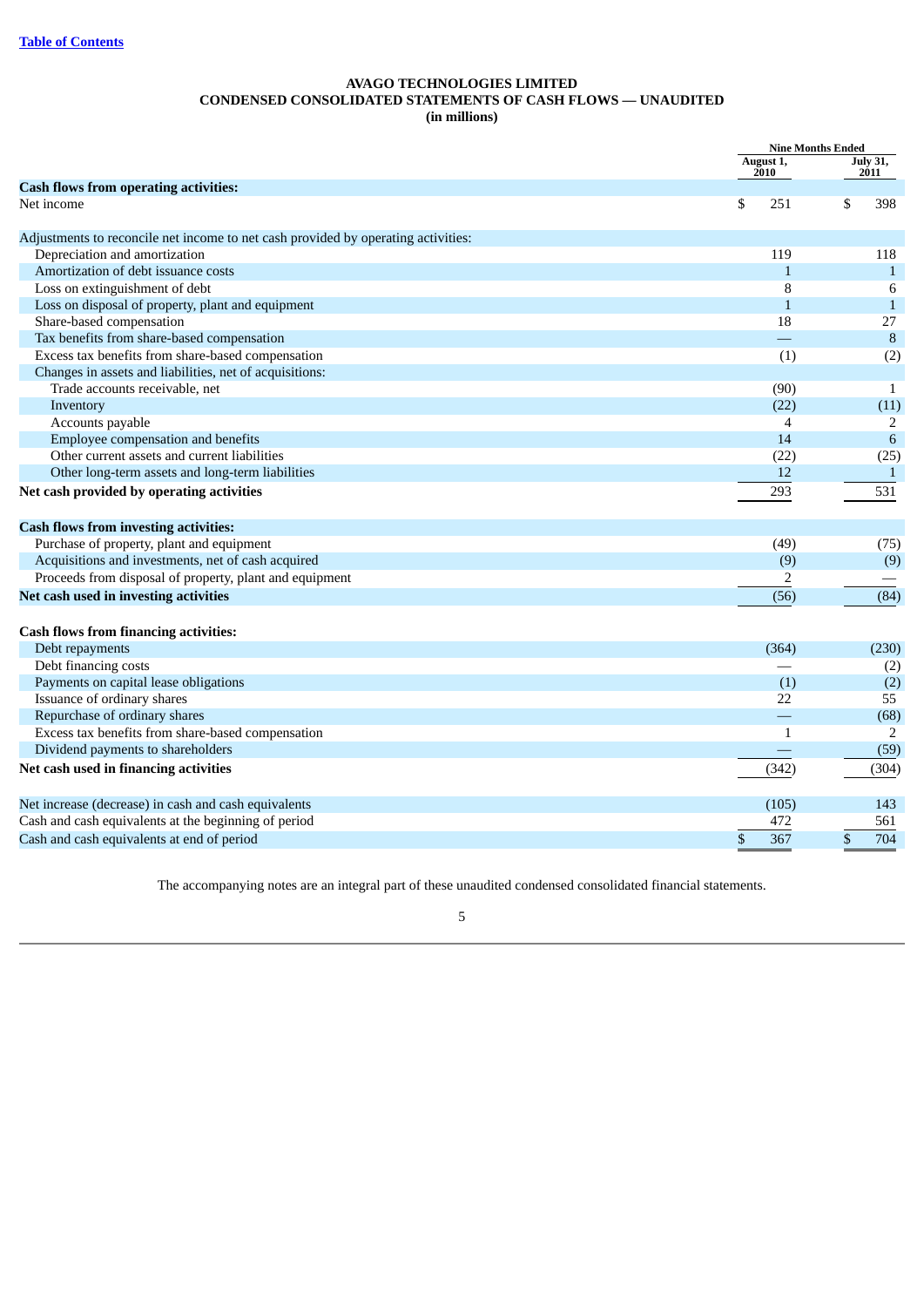## **AVAGO TECHNOLOGIES LIMITED**

## **NOTES TO UNAUDITED CONDENSED CONSOLIDATED FINANCIAL STATEMENTS**

#### **1. Overview and Basis of Presentation**

#### **Overview**

Avago Technologies Limited, or the "Company", was organized under the laws of the Republic of Singapore in August 2005. We are the successor to the Semiconductor Products Group, or SPG, of Agilent Technologies, Inc., or Agilent. On December 1, 2005, we acquired substantially all of the assets of SPG from Agilent for \$2.7 billion, or the SPG Acquisition.

We are a designer, developer and global supplier of analog semiconductor devices with a focus on III-V based products. We offer products in four primary target markets: wireless communications, wired infrastructure, industrial and automotive electronics, and consumer and computing peripherals. Applications for our products in these target markets include cellular phones, consumer appliances, data networking and telecommunications equipment, enterprise storage and servers, factory automation, displays, optical mice and printers.

References herein to "we", "our", "us" and "Avago" are to Avago Technologies Limited and its consolidated subsidiaries, unless otherwise specified or the context otherwise requires.

#### **Basis of Presentation**

*Fiscal Periods.* We operate on a 52/53-week fiscal year ending on the Sunday closest to October 31. Our first quarter of fiscal year 2011 ended on January 30, 2011, the second quarter ended on May 1, 2011, the third quarter ended on July 31, 2011 and the fourth quarter will end on October 30, 2011.

*Information.* The unaudited condensed consolidated financial statements include the accounts of Avago and all of our wholly-owned subsidiaries, and are prepared in accordance with accounting principles generally accepted in the United States of America, or GAAP. Intercompany transactions and balances have been eliminated in consolidation.

Interim information presented in the unaudited condensed consolidated financial statements has been prepared by management and, in the opinion of management, includes all adjustments of a normal recurring nature that are necessary for the fair statement of the financial position, results of operations and cash flows for the periods shown, and is in accordance with GAAP. These unaudited condensed consolidated financial statements should be read in conjunction with the consolidated financial statements and related notes for the fiscal year ended October 31, 2010, or fiscal year 2010, included in Annual Report on Form 10-K filed with the Securities and Exchange Commission, or the SEC, on December 15, 2010.

The operating results for the quarter and nine months ended July 31, 2011 are not necessarily indicative of the results that may be expected for the year ending October 30, 2011, or fiscal year 2011, or for any other future period. The balance sheet data as of October 31, 2010 presented is derived from the audited financial statements as of that date.

*Use of estimates.* The preparation of financial statements in conformity with GAAP requires management to make estimates and assumptions that affect the reported amounts of assets and liabilities and disclosure of contingent assets and liabilities at the date of the financial statements and the reported amounts of revenues and expenses during the reporting period. Actual results could differ from those estimates, and such differences could affect the results of operations reported in future periods.

*Concentrations of credit risk and significant customers.* Our cash, cash equivalents and accounts receivable are potentially subject to concentration of credit risk. Cash and cash equivalents are placed with financial institutions that management believes are of high credit quality. Our accounts receivable are derived from revenue earned from customers located in the U.S. and internationally. Credit risk with respect to accounts receivable is generally diversified due to the large number of entities comprising our customer base and their dispersion across many different industries and geographies. We perform ongoing credit evaluations of our customers' financial conditions, and require collateral, such as letters of credit and bank guarantees, in certain circumstances.

We sell our products through our direct sales force and distributors. No customer accounted for 10% or more of our net accounts receivable balance at October 31, 2010 and one customer accounted for 11% of our net accounts receivable balance at July 31, 2011. For both the quarter and nine months ended July 31, 2011, no single customer represented 10% or more of net revenue. For the quarter and nine months ended August 1, 2010, no single customer and one customer, respectively, represented 10% of net revenue.

*Concentration of other risks*. The semiconductor industry is characterized by rapid technological change, competitive pricing pressures and cyclical market patterns. Our financial results are affected by a wide variety of factors, including general economic conditions worldwide, economic conditions specific to the semiconductor industry, the timely implementation of new manufacturing technologies, the ability to safeguard patents and intellectual property in a rapidly evolving market and reliance on assembly and test subcontractors, third-party wafer fabricators and independent distributors. In addition, the semiconductor market has historically been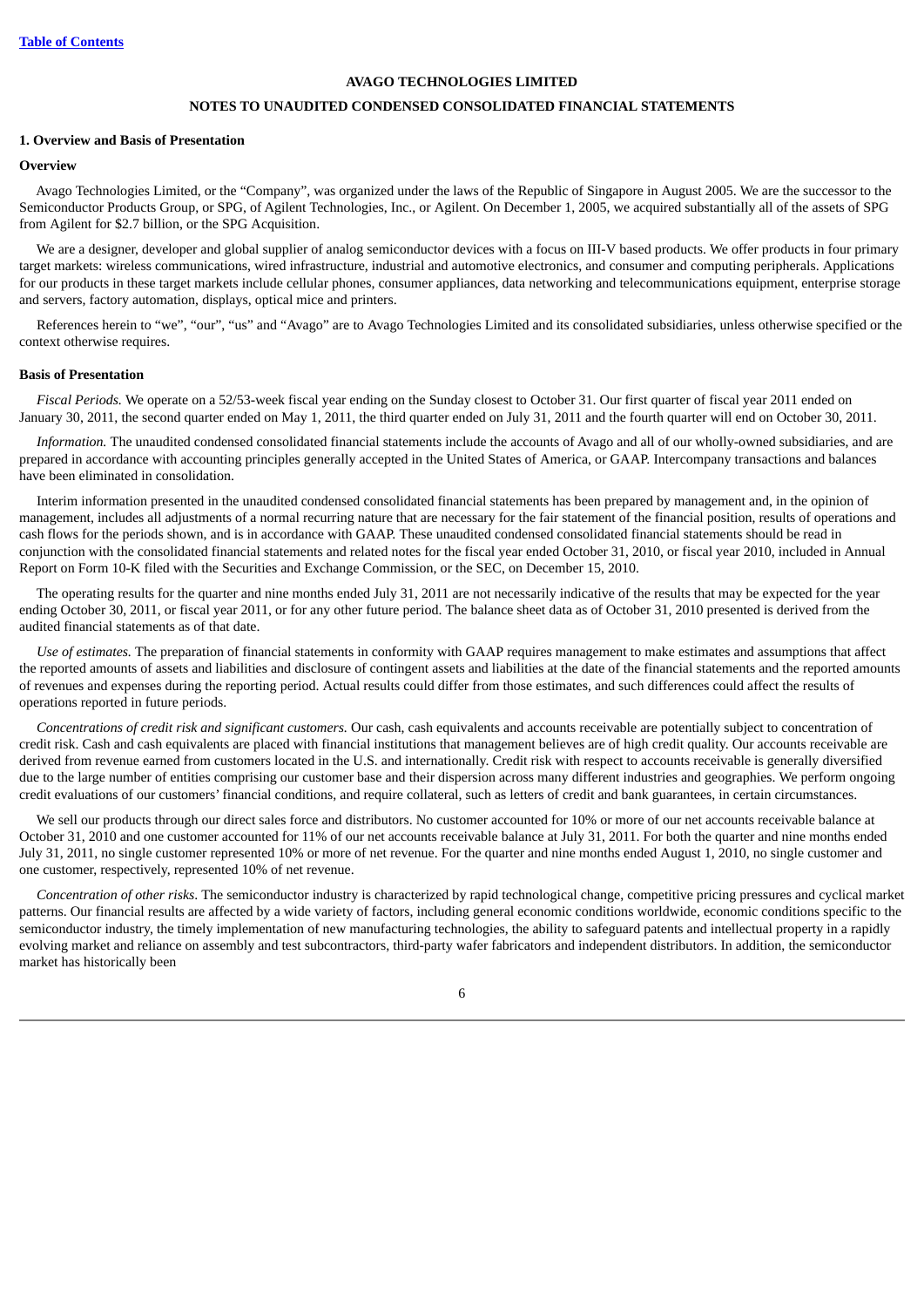cyclical and subject to significant economic downturns at various times. We are also exposed to the risk of obsolescence of our inventory depending on the mix of future business and the timing of new technological developments.

*Net income per share*. Basic net income per share is computed by dividing net income—the numerator—by the weighted-average number of shares outstanding—the denominator—during the period, excluding the dilutive effect of options and other employee plans. Diluted net income per share gives effect to all potentially dilutive ordinary share equivalents outstanding during the period.

Diluted net income per share for the quarter and nine months ended August 1, 2010 and the quarter and nine months ended July 31, 2011 excluded the potentially dilutive effect of weighted-average outstanding options, restricted share units, or RSUs, and employee share purchase plan, or ESPP, rights to purchase 5 million, 4 million, 1 million and 1 million ordinary shares, respectively, as their effect was antidilutive.

The following is a reconciliation of the denominators of the basic and diluted net income per share computations for the periods presented (in millions, except per share data):

|                                                        |                   | <b>Ouarter Ended</b>    |                   | <b>Nine Months Ended</b> |
|--------------------------------------------------------|-------------------|-------------------------|-------------------|--------------------------|
|                                                        | August 1,<br>2010 | <b>July 31,</b><br>2011 | August 1,<br>2010 | <b>July 31,</b><br>2011  |
| <b>Net income (Numerator):</b>                         |                   |                         |                   |                          |
| Net income                                             | 123               | 144                     | 251               | 398                      |
| <b>Shares (Denominator):</b>                           |                   |                         |                   |                          |
| Basic weighted average ordinary shares outstanding     | 239               | 246                     | 238               | 246                      |
| Add: Incremental shares for:                           |                   |                         |                   |                          |
| Dilutive effect of share options, RSUs and ESPP rights | ጸ                 |                         | 8                 |                          |
| Shares used in diluted computation                     | 247               | 253                     | 246               | 253                      |
| Net income per share:                                  |                   |                         |                   |                          |
| Basic:                                                 |                   |                         |                   |                          |
| Net income per share                                   | 0.51              | 0.59                    | 1.05              | 1.62                     |
| Diluted:                                               |                   |                         |                   |                          |
| Net income per share                                   | 0.50              | 0.57                    | 1.02              | 1.57                     |

*Warranty*. We accrue for the estimated costs of product warranties at the time revenue is recognized. Product warranty costs are estimated based upon our historical experience and specific identification of the products' requirements, which may fluctuate based on product mix. Additionally, we accrue for warranty costs associated with unanticipated product quality issues if a loss is probable and can be reasonably estimated.

The following table summarizes the changes in our warranty accrual (in millions):

| Balance as of November 1, 2009 — included in other current liabilities       |     |
|------------------------------------------------------------------------------|-----|
| Charged to cost of products sold                                             | 11  |
| Warranty accrual assumed during the period in connection with an acquisition |     |
| Utilized                                                                     |     |
| Balance as of August 1, 2010 — included in other current liabilities         | 18  |
| Balance as of October 31, 2010 — included in other current liabilities       |     |
| Adjustment to estimate — released to cost of products sold                   | (5) |
| Utilized                                                                     |     |
| Balance as of July 31, 2011 — included in other current liabilities          |     |
|                                                                              |     |

During the first nine months of fiscal year 2010, we recorded warranty-related charges of \$11 million, in the aggregate, based on one specific quality issue impacting multiple customers. The adjustment to estimate — released to cost of products sold for the first nine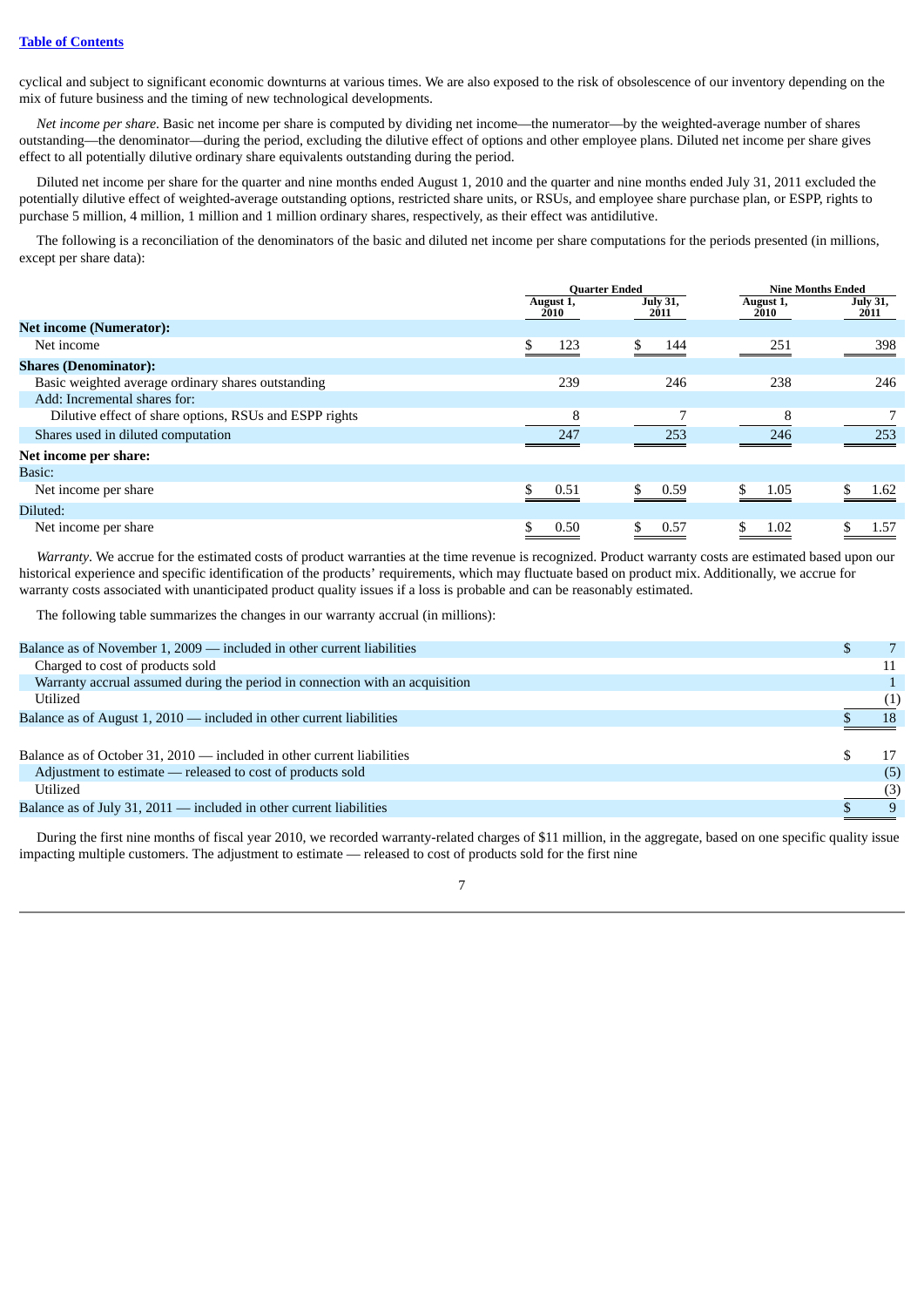months of fiscal year 2011 includes a \$4 million reduction in warranty accrual relating to this product quality issue based on our reassessment of our overall exposure. See Note 11. "Commitments and Contingencies" for further details.

#### *Recently Adopted Accounting Guidance*

In the first quarter of fiscal year 2011, the guidance issued by the Financial Accounting Standards Board, or FASB, on the milestone method of revenue recognition became effective. The new guidance recognizes the milestone method as an acceptable revenue recognition method for substantive milestones in research or development transactions. A milestone is substantive when the consideration earned from achievement of the milestone is commensurate with either (a) the vendor's performance to achieve the milestone or (b) the enhancement of the value of the delivered item(s) as a result of a specific outcome resulting from the vendor's performance to achieve the milestone and the consideration earned from the achievement of a milestone relates solely to past performance and is reasonable relative to all of the deliverables and payment terms (including other potential milestone considerations) within the arrangement. The guidance may be applied retrospectively to all arrangements or prospectively to milestones achieved after the effective date. The adoption of this guidance did not have a significant impact on our results of operations and financial position.

In the first quarter of fiscal year 2011, we adopted the FASB's updated guidance that amends the requirements for evaluating whether a decision maker or service provider has a variable interest to clarify that a quantitative approach should not be the sole consideration in assessing the criteria. It also clarifies that related parties should be considered in applying all of the decision maker and service provider criteria. This is in addition to the authoritative guidance the FASB issued in June 2009 that applies to determining whether an entity is a variable interest entity and requiring an enterprise to perform an analysis to determine whether the enterprise's variable interest or interests give it a controlling financial interest in a variable interest entity. This new guidance eliminates the exceptions to consolidating qualifying special-purpose entities, contains new criteria for determining the primary beneficiary, and increases the frequency of required reassessments to determine whether a company is the primary beneficiary of a variable interest entity. The guidance also contains a new requirement that any term, transaction, or arrangement that does not have a substantive effect on an entity's status as a variable interest entity, a company's power over a variable interest entity, or a company's obligation to absorb losses or its right to receive benefits of an entity must be disregarded in applying the existing provisions. The elimination of the qualifying special-purpose entity concept and its consolidation exceptions means more entities will be subject to consolidation assessments and reassessments. The adoption of this guidance did not have a significant impact on our results of operations and financial position.

In the first quarter of fiscal year 2011, we adopted the guidance the FASB issued on revenue recognition that addresses how to determine whether an arrangement involving multiple deliverables contains more than one unit of accounting and how the arrangement consideration should be allocated among the separate units of accounting. The guidance may be applied retrospectively or prospectively for new or materially modified arrangements. The adoption of this guidance did not have a significant impact on our results of operations and financial position.

In the first quarter of fiscal year 2011, we adopted the FASB guidance that modifies the scope of the software revenue recognition guidance to exclude (a) non-software components of tangible products and (b) software components of tangible products that are sold, licensed or leased with tangible products when the software components and non-software components of the tangible product function together to deliver the tangible product's essential functionality. The guidance may be applied retrospectively or prospectively for new or materially modified arrangements. The adoption of this new guidance did not have a significant impact on our results of operations and financial position.

#### *Recent Accounting Guidance Not Yet Adopted*

In June 2011, the FASB issued guidance on the presentation of comprehensive income. The new guidance is intended to enhance comparability between entities that report under U.S. GAAP and those that report under International Financial Reporting Standards, or IFRS, and to provide a more consistent method of presenting non-owner transactions that affect an entity's equity. In accordance with the new guidance, an entity has the option to present the total comprehensive income either in a single continuous statement or in two separate but consecutive statements and eliminates the option to present the components of other comprehensive income as part of the statement of changes in stockholders' equity. This new guidance should be applied retrospectively and will be effective for our second quarter of our fiscal year ending October 28, 2012, or fiscal year 2012, with early adoption permitted. Other than its impact on the presentation of other comprehensive income, we believe the adoption of this guidance will not have a significant impact on our results of operations and financial position.

In May 2011, the FASB issued an updated guidance on fair value measurement and related disclosure requirements in U.S. GAAP, and the International Accounting Standards Board, or IASB, issued fair value measurement guidance (together, the new guidance). The new guidance amends U.S. GAAP and is a new standard under IFRS. The new guidance results in a consistent definition of fair value and common requirements for measurement of and disclosure about fair value between U.S. GAAP and IFRS. While many of the amendments to U.S. GAAP are not expected to have a significant effect on practice, the new guidance changes some fair value measurement principles and disclosure requirements. The new guidance will be effective for the second quarter of our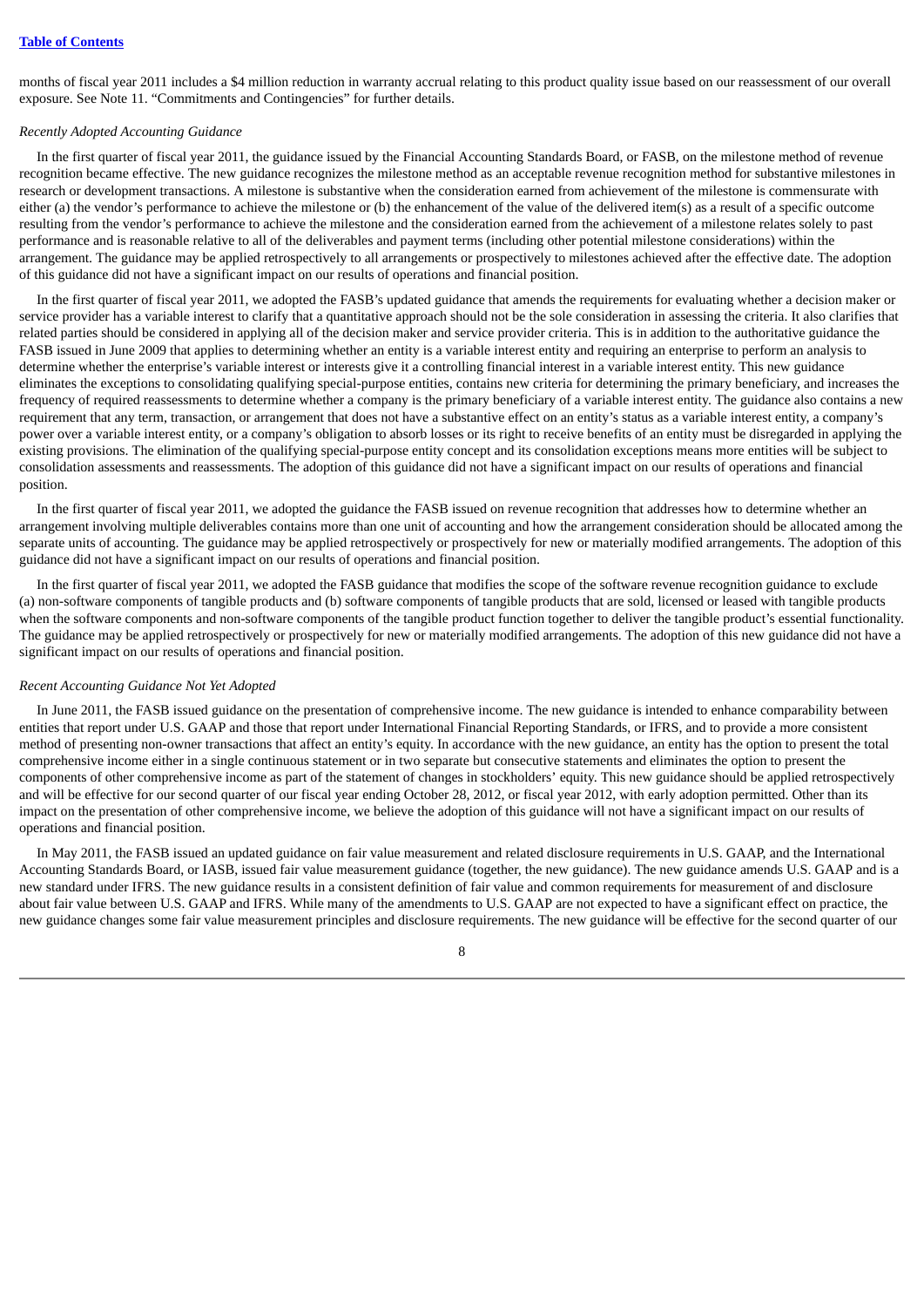fiscal year 2012, with early adoption prohibited. Other than requiring additional disclosures in our financial statements, we do not expect this new guidance to have a significant impact on our results of operations and financial position.

In January 2010, the FASB issued updated guidance related to fair value measurements and disclosures, which requires separate disclosures about purchases, sales, issuances, and settlements relating to Level 3 fair value measurements (see Note 6. "Fair Value" for further discussion of fair value measurements). This guidance will be effective for our fiscal year 2012, and its interim periods. Other than requiring additional disclosures in our financial statements, we believe the adoption of this guidance will not have a significant impact on our results of operations and financial position.

#### **2. Inventory**

Inventory consists of the following (in millions):

|                       | October 31,<br>2010 | <b>July 31,</b><br>2011         |
|-----------------------|---------------------|---------------------------------|
| <b>Finished goods</b> | 61                  | 48                              |
| Work-in-process       | 96                  | 107                             |
| Raw materials         | 32                  | 45                              |
| Total inventory       | 189                 | 200<br>$\overline{\phantom{a}}$ |

# **3. Acquisition**

During the first quarter of fiscal year 2011, we acquired a U.S.-based company engaged in the manufacturing of integrated circuits for approximately \$8 million in cash. The purchase price was allocated to the acquired net assets based on estimates of fair values as follows: net assets of \$8 million, including intangible assets of \$4 million and goodwill of \$5 million. The intangible assets are being amortized over their useful lives ranging from 5 to 15 years. The unaudited condensed consolidated financial statements include the results of operations of the acquired business commencing as of the acquisition date. Pro forma results of operations for the acquisition have not been presented because the effects of the acquisition were not material to our prior financial statements.

## **4. Goodwill and Intangible Assets**

### *Goodwill*

The following summarizes the changes in goodwill (in millions):

| Balance as of October 31, 2010                              | 172 |
|-------------------------------------------------------------|-----|
| Goodwill acquired during the period (Note 3. "Acquisition") |     |
| Balance as of July 31, 2011                                 | 177 |
|                                                             |     |
|                                                             |     |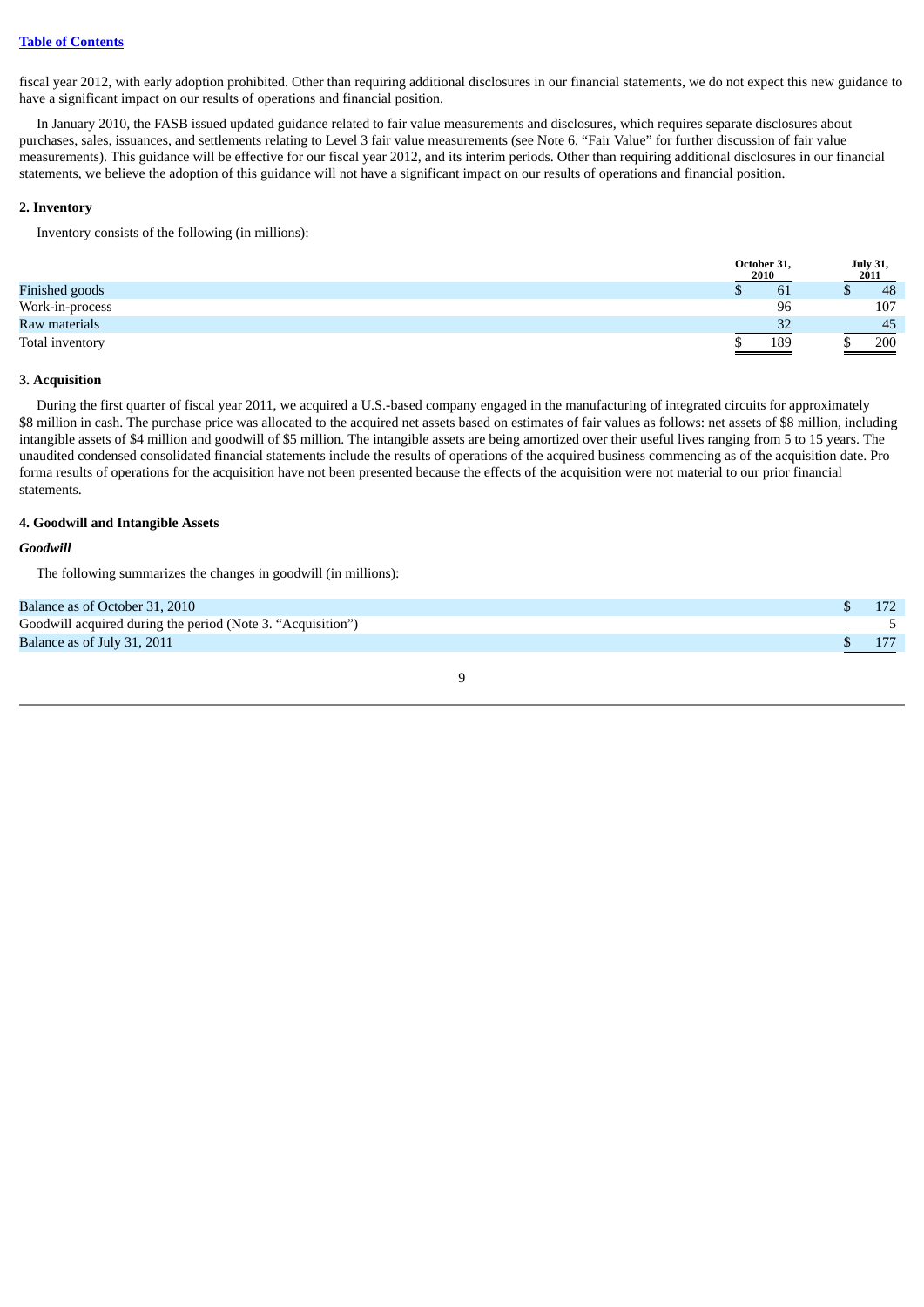## *Intangible Assets*

Amortizable purchased intangibles consist of the following (in millions):

|                                        | <b>Gross Carrying</b><br><b>Accumulated</b><br><b>Amortization</b><br><b>Amount</b> |                |  | <b>Net Book Value</b> |    |               |
|----------------------------------------|-------------------------------------------------------------------------------------|----------------|--|-----------------------|----|---------------|
| As of October 31, 2010:                |                                                                                     |                |  |                       |    |               |
| Purchased technology                   | \$                                                                                  | 727            |  | (290)                 | \$ | 437           |
| Customer and distributor relationships |                                                                                     | 254            |  | (120)                 |    | 134           |
| Other                                  |                                                                                     | 4              |  |                       |    | 2             |
| <b>Total</b>                           |                                                                                     | 985            |  | (412)                 |    | 573           |
| As of July 31, 2011:                   |                                                                                     |                |  |                       |    |               |
| Purchased technology                   | \$                                                                                  | 728            |  | (332)                 | \$ | 396           |
| Customer and distributor relationships |                                                                                     | 257            |  | (136)                 |    | 121           |
| Other                                  |                                                                                     | $\overline{4}$ |  | (2)                   |    | $\mathcal{P}$ |
| Total                                  |                                                                                     | 989            |  | (470)                 |    | 519           |

The following table presents the amortization of purchased intangible assets (in millions):

|                       |      | <b>Ouarter Ended</b>                 |    | <b>Nine Months Ended</b> |
|-----------------------|------|--------------------------------------|----|--------------------------|
|                       | 2010 | <b>July 31,</b><br>August 1,<br>2011 |    | <b>July 31,</b><br>2011  |
| Cost of products sold |      | 14<br>-10                            | 44 | 42                       |
| Operating expenses    |      |                                      |    | 16                       |
| <b>Total</b>          |      | 20<br>19                             | 60 | 58                       |

During the first quarter of fiscal year 2011, we recorded \$4 million in intangible assets with a weighted-average amortization period of 14 years in conjunction with an acquisition. See Note 3. "Acquisition."

Based on the amount of intangible assets subject to amortization at July 31, 2011, the expected amortization expense for each of the next five fiscal years and thereafter is as follows (in millions):

| <b>Fiscal Year</b> | Amount |
|--------------------|--------|
| 2011 (remainder)   | 20     |
| 2012               | 77     |
| 2013               | 77     |
| 2014               | 77     |
| 2015               | 76     |
| 2016               | 59     |
| <b>Thereafter</b>  | 133    |
|                    | 519    |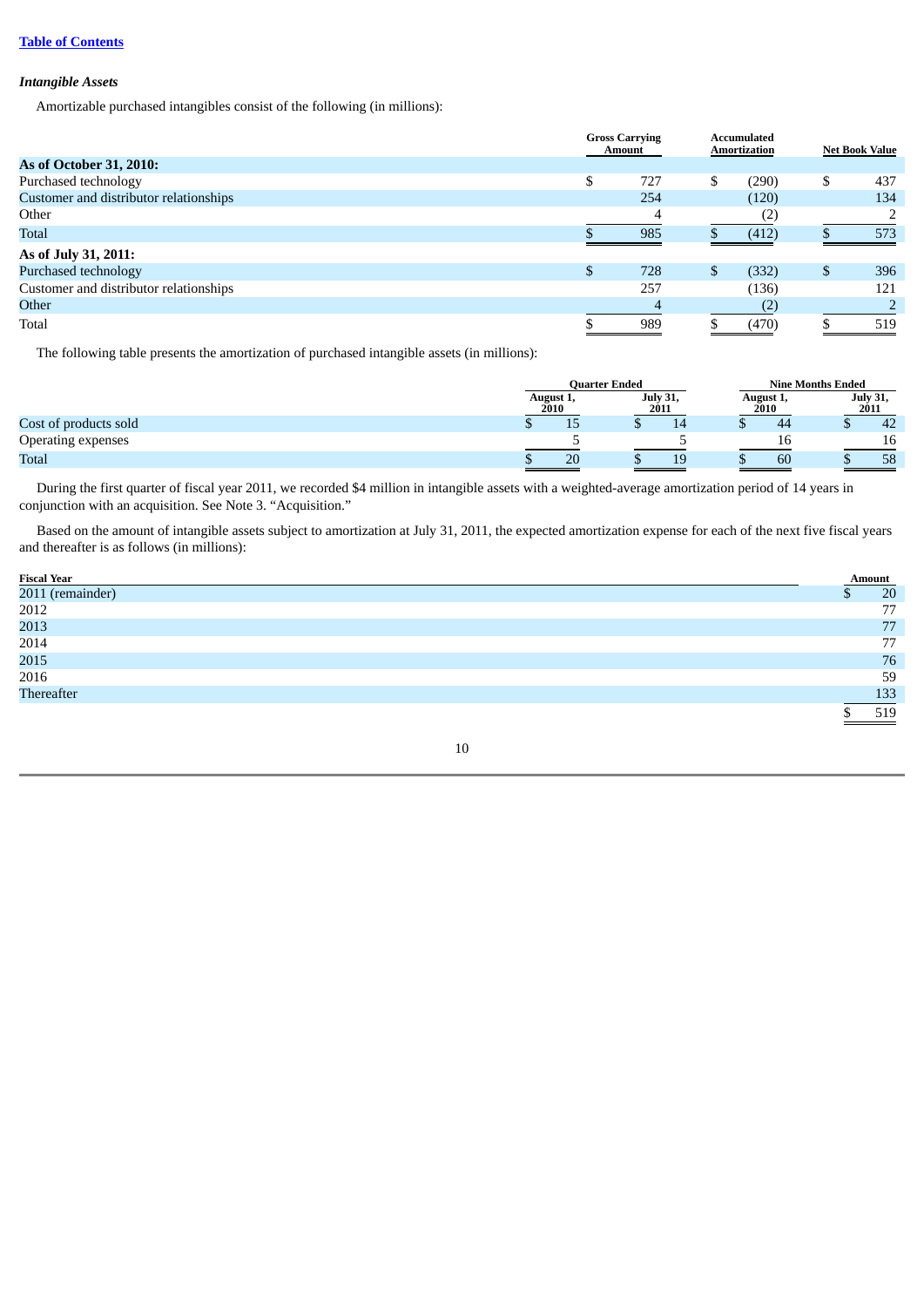## **Table of [Contents](#page-2-0)**

The weighted-average amortization periods remaining by intangible asset category as at July 31, 2011 were as follows

(in years):

| Amortizable intangible assets:         |  |
|----------------------------------------|--|
| Purchased technology                   |  |
| Customer and distributor relationships |  |
| Other                                  |  |

## **5. Borrowings**

Our borrowings as of October 31, 2010 and July 31, 2011 consist of the following (in millions):

|                                            | October 31,<br>2010 | <b>July 31,</b><br>2011        |
|--------------------------------------------|---------------------|--------------------------------|
| 11 7/8% Senior Subordinated Notes due 2015 | 230                 |                                |
|                                            | 230                 | $\overbrace{\hspace{25mm}}^{}$ |
| Less: Current portion of long-term debt    | 230                 |                                |
| Long-term debt                             |                     |                                |

#### *Debt Repayments*

During the quarter ended January 31, 2010, we redeemed the remaining \$318 million aggregate principal amount of our 101/8% Senior Notes due December 1, 2013, or senior fixed rate notes, and the remaining \$46 million aggregate principal amount of our Senior Floating Rate Notes due June 1, 2013, or senior floating rate notes. We redeemed our senior fixed rate notes and senior floating rate notes at a 5.063% premium of the principal amount and no premium, respectively, plus accrued interest, resulting in a loss on extinguishment of debt of \$24 million, which consisted of a \$16 million premium and an \$8 million write-off of debt issuance costs and other related expenses.

During the quarter ended January 30, 2011, we redeemed the remaining \$230 million aggregate principal amount outstanding of our 11 7/8% Senior Subordinated Notes due December 1, 2015, or senior subordinated notes. We redeemed the senior subordinated notes at a 5.938% premium of the principal amount plus accrued interest, resulting in a loss on extinguishment of debt of \$19 million, which consisted of a \$14 million premium and a \$5 million writeoff of debt issuance costs and other related expenses.

### *Revolving Credit Facility*

During the quarter ended May 1, 2011, we terminated our existing revolving credit facility. There were no outstanding loan borrowings under the existing revolving credit facility at the time of termination. This termination resulted in a loss on extinguishment of debt of \$1 million, related to the write-off of debt amortization costs and other related expenses.

In connection with the termination of our revolving credit facility, on March 31, 2011, Avago Technologies Finance Pte. Ltd., or Avago Finance, and certain other subsidiaries of the Company entered into a new credit agreement with a syndicate of financial institutions. The credit agreement provides for a \$200 million unsecured, revolving credit facility. The credit agreement has a term of four years. The credit agreement includes (i) financial covenants requiring Avago Finance to maintain a maximum leverage ratio and a minimum interest coverage ratio; (ii) customary restrictive covenants (subject, in each case, to certain exceptions and amounts) that limit Avago Finance's ability to, among other things, create liens, merge or consolidate with and into other persons, and sell assets; (iii) customary events of default, upon the occurrence of which, after any applicable grace period, the lenders will have the ability to accelerate all outstanding loans thereunder and terminate the commitments; and (iv) customary representations and warranties. In addition, Avago Finance has the ability, at any time, to increase the aggregate commitments under the credit agreement from \$200 million to \$300 million subject to the condition that no default or event of default shall have occurred and be continuing and other terms and conditions set forth in the credit agreement, and the receipt of sufficient commitments for such increase from the lenders. Certain subsidiaries of the Company guarantee the revolving credit facility. The credit agreement also provides for the issuance of letters of credit of up to \$40 million in the aggregate, which reduces the available borrowing capacity under the revolving credit facility on a dollar for dollar basis. As of July 31, 2011, we had no borrowings outstanding under the new revolving credit facility and were in compliance with the financial covenants under our credit agreement.

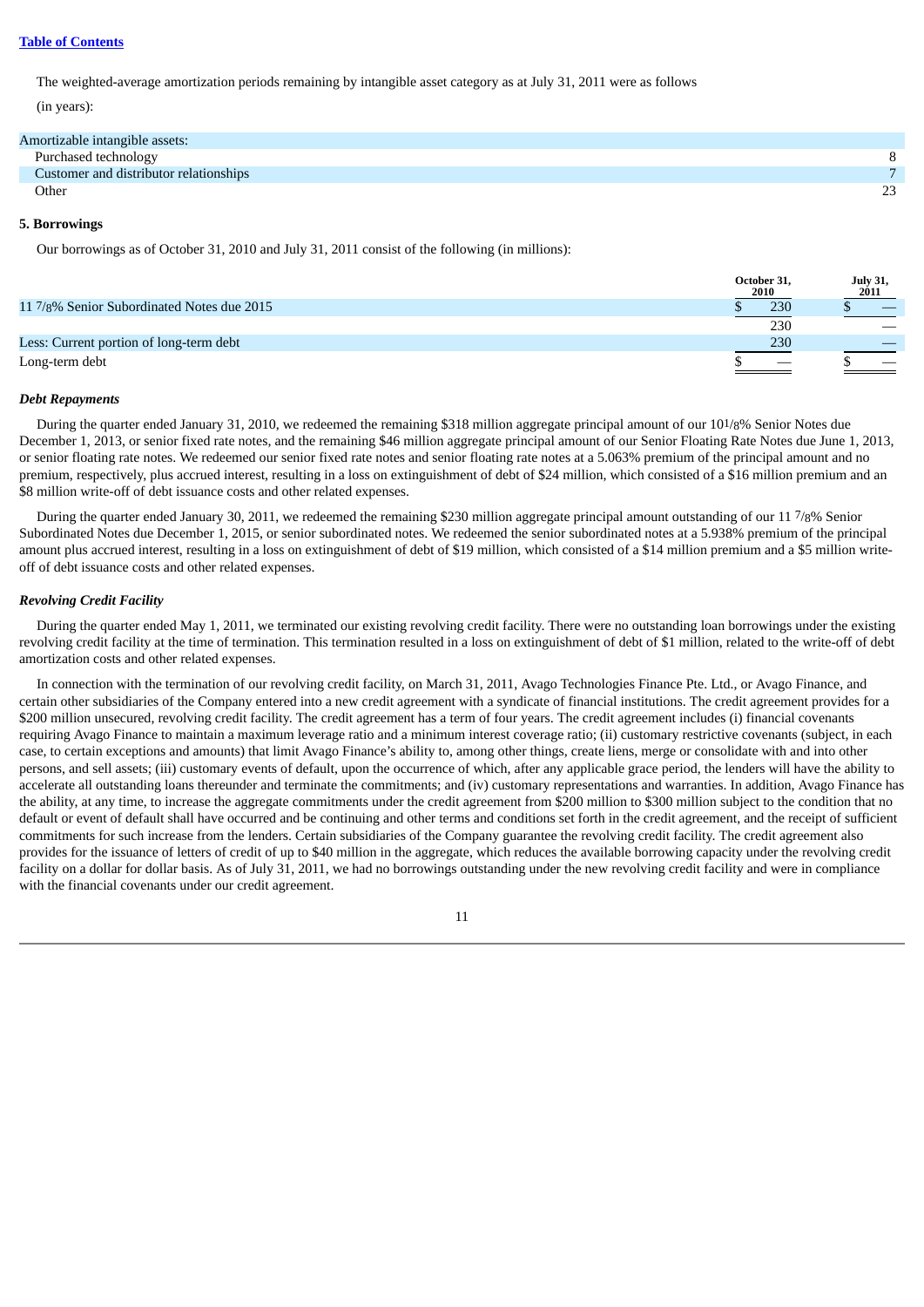#### **6. Fair Value**

Fair value is defined as the price that would be received upon sale of an asset or paid to transfer a liability in an orderly transaction between market participants at the measurement date. A three level hierarchy is applied to prioritize the inputs to valuation techniques used to measure fair value. The hierarchy gives the highest priority to unadjusted quoted prices in active markets for identical assets or liabilities (Level 1 measurements) and the lowest priority to unobservable inputs (Level 3 measurements).

The three levels of the fair value hierarchy under the guidance for fair value measurements are described below:

Level 1—Level 1 inputs are quoted prices (unadjusted) in active markets for identical assets or liabilities that the reporting entity has the ability to access at the measurement date. Our Level 1 assets include time deposits, bank acceptances, investment funds—deferred compensation plan assets and available-forsale securities investments. We measure investment funds and available-for-sale securities investments at quoted market price as they are traded in an active market with sufficient volume and frequency of transactions. Time deposits are highly liquid with maturities of ninety days or less. Bank acceptances are highly liquid with maturities of one hundred and eighty days or less. Due to their short-term maturities, we have determined that the fair value of time deposits and bank acceptances should be their face value.

In March 2010, we made a \$1 million common stock investment in a privately-held non-U.S. company. Until July 2011, this equity investment was accounted for under the cost method and periodically reviewed for impairment. In July 2011, upon the completion of the investee's initial public offering on a non-U.S. stock exchange, its common stock became publicly traded and we classified our investment as an available-for-sale security reported at fair value, with unrealized gains, net of taxes, presented as a separate component of shareholders' equity under the caption "Accumulated other comprehensive income (loss)". This available-for-sale securities investment was classified as a Level 1 asset as of July 31, 2011.

Level 2—Level 2 inputs are inputs other than quoted prices included within Level 1 that are observable for the asset or liability, either directly or indirectly. If the asset or liability has a specified (contractual) term, a Level 2 input must be observable for substantially the full term of the asset or liability. We did not have any Level 2 asset or liability activities during the quarter ended July 31, 2011.

Level 3—Level 3 inputs are unobservable inputs for the asset or liability in which there is little, if any, market activity for the asset or liability at the measurement date. Level 3 assets and liabilities include cost method investments, goodwill, amortizable intangible assets, and property, plant and equipment, which are measured at fair value using a discounted cash flow approach when they are impaired. We did not have any Level 3 asset or liability activities during the quarter ended July 31, 2011.

#### *Assets Measured at Fair Value on a Recurring Basis*

The table below sets forth by level our financial assets that were accounted for at fair value as of July 31, 2011. The table does not include cash on hand and also does not include assets that are measured at historical cost or any basis other than fair value (in millions).

|                                                          | <b>Portion of Carrying</b><br><b>Value Measured at Fair</b><br>Value as of July 31, 2011 | <b>Fair Value</b><br><b>Measurement</b> as<br>of July 31, 2011 Using<br><b>Quoted Prices</b><br><b>In Active Market</b><br><b>For Identical</b><br><b>Assets (Level 1)</b> |
|----------------------------------------------------------|------------------------------------------------------------------------------------------|----------------------------------------------------------------------------------------------------------------------------------------------------------------------------|
| Time deposits $(1)$                                      | 405                                                                                      | 405                                                                                                                                                                        |
| Investment Funds — Deferred Compensation Plan Assets (2) |                                                                                          |                                                                                                                                                                            |
| Bank acceptances (2)                                     |                                                                                          |                                                                                                                                                                            |
| Available-for-sale securities (3)                        |                                                                                          |                                                                                                                                                                            |
| Total assets measured at fair value                      | 416                                                                                      | 416                                                                                                                                                                        |

(1) Included in cash and cash equivalents in our unaudited condensed consolidated balance sheet

(2) Included in other current assets in our unaudited condensed consolidated balance sheet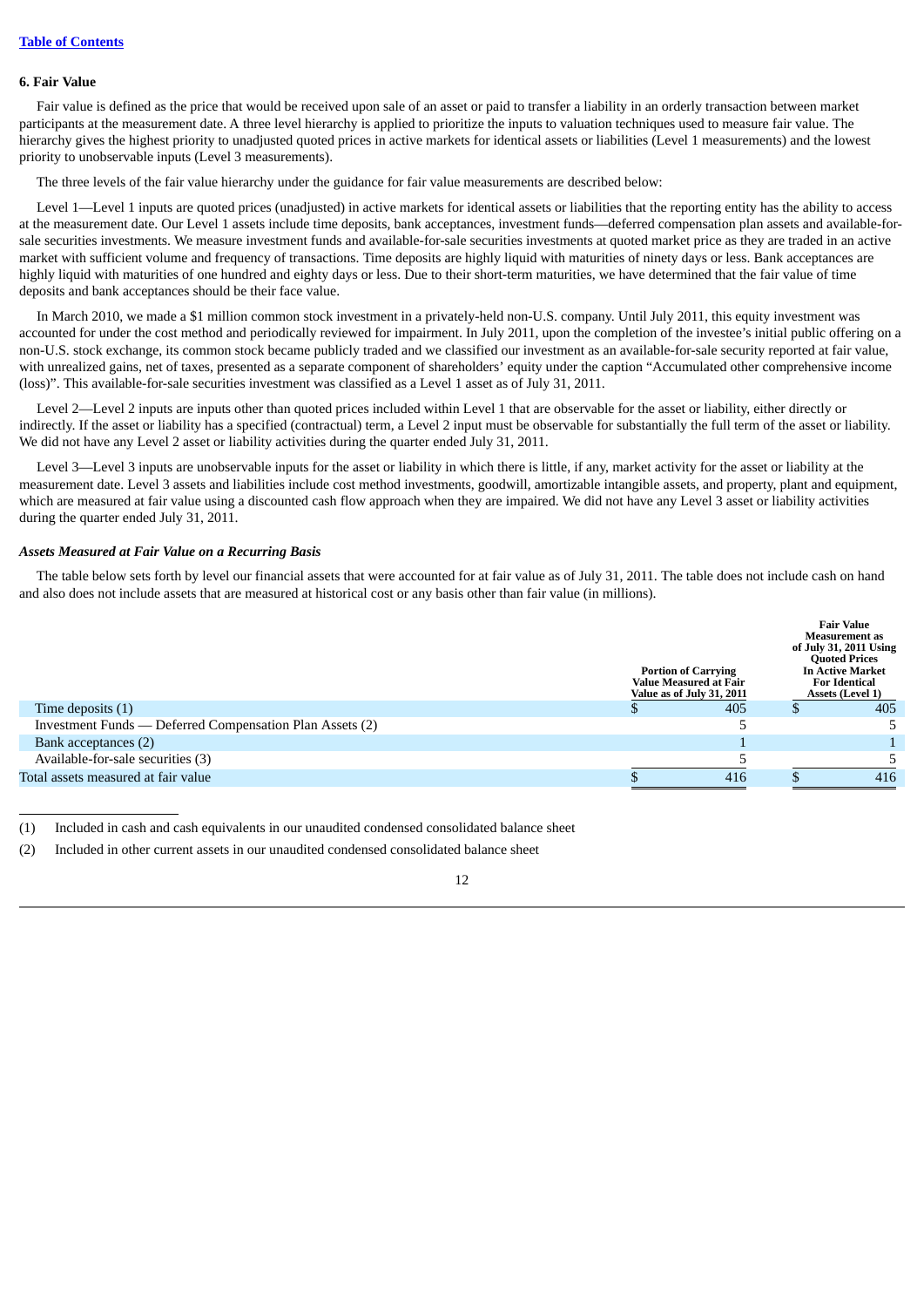#### (3) Included in other long-term assets in our unaudited condensed consolidated balance sheet

During the quarter and nine months ended July 31, 2011, there were no material transfers between Level 1 and Level 2 fair value instruments.

#### *Assets Measured at Fair Value on a Nonrecurring Basis*

There were no nonfinancial assets or liabilities measured at fair value as of July 31, 2011.

#### *Fair Value of Other Financial Instruments*

The following table presents the carrying amounts and fair values of financial instruments as of October 31, 2010 and July 31, 2011 (in millions):

|                 |                    | 2010<br>$\sim$<br>October |                          |            |                   | 31, 2011<br>July " |                 |  |  |
|-----------------|--------------------|---------------------------|--------------------------|------------|-------------------|--------------------|-----------------|--|--|
|                 | Value<br>arrving " |                           | $- - -$<br>Value<br>rair |            | _arrving<br>Value |                    | -<br>Fair Value |  |  |
| Fixed rate debt |                    | $\sqrt{2}$<br>∠ວບ         |                          | 24'<br>. . |                   |                    |                 |  |  |

The fair values of cash and cash equivalents, trade accounts receivable, accounts payable and accrued liabilities, to the extent the underlying liability will be settled in cash, approximate carrying values because of the short-term nature of these instruments. The fair value of our long-term debt is based on quoted market rates.

## **7. Shareholders' Equity**

Certain of our shareholders have sold our ordinary shares in a number of registered public offerings since the beginning of fiscal year 2011, as set forth in the table below. We did not receive any proceeds from the sale of shares sold in these offerings other than, in some instances, proceeds from options exercised by a shareholder in connection with the sale of shares by the shareholder in such offerings.

| Date of prospectus filed with the SEC | Date transaction closed | Number of shares sold in the transaction |
|---------------------------------------|-------------------------|------------------------------------------|
| December 6, 2010                      | December 10, 2010       | 25,000,000                               |
| January 18, 2011                      | January 21, 2011        | 25,000,000                               |
| February 28, 2011                     | March 4, 2011           | 25,000,000                               |
| May 31, 2011                          | June 3, 2011            | 25,000,000                               |

#### *Share Repurchase Program*

On June 8, 2011, the Company's board of directors, or the Board, authorized the repurchase of up to 15 million of the Company's outstanding ordinary shares, not to exceed \$500 million, in the aggregate, pursuant to the shareholder approval of the Company's 2011 share purchase mandate received at the Company's 2011 Annual General Meeting on March 30, 2011, or the 2011 Share Purchase Mandate. Pursuant to the 2011 Share Purchase Mandate, the Company, upon authorization of the Board, is authorized to repurchase up to approximately 24.6 million ordinary shares (representing 10% of the outstanding shares on the date of the 2011 Annual General Meeting), in open market transactions or pursuant to equal access schemes, prior to the date on which the 2012 Annual General Meeting of the Company is held or is required by law to be held. The Company may not repurchase more than 15 million of ordinary shares, or more than \$500 million, without further action by the Board. Share repurchases will be made in the open market at such times and in such amounts as the Company deems appropriate. The timing and actual number of shares repurchased will depend on a variety of factors including price, market conditions and applicable legal requirements. The share repurchase program does not obligate the Company to repurchase any specific number of shares and may be suspended or terminated at any time without prior notice. All repurchased shares are immediately retired.

The Company repurchased 1.9 million shares for an aggregate purchase price of \$68 million in cash, with a weighted average price per share of \$36.02, during the quarter and nine months ended July 31, 2011. As of July 31, 2011, \$432 million, or 13.1 million shares remained available for repurchase under this share repurchase program.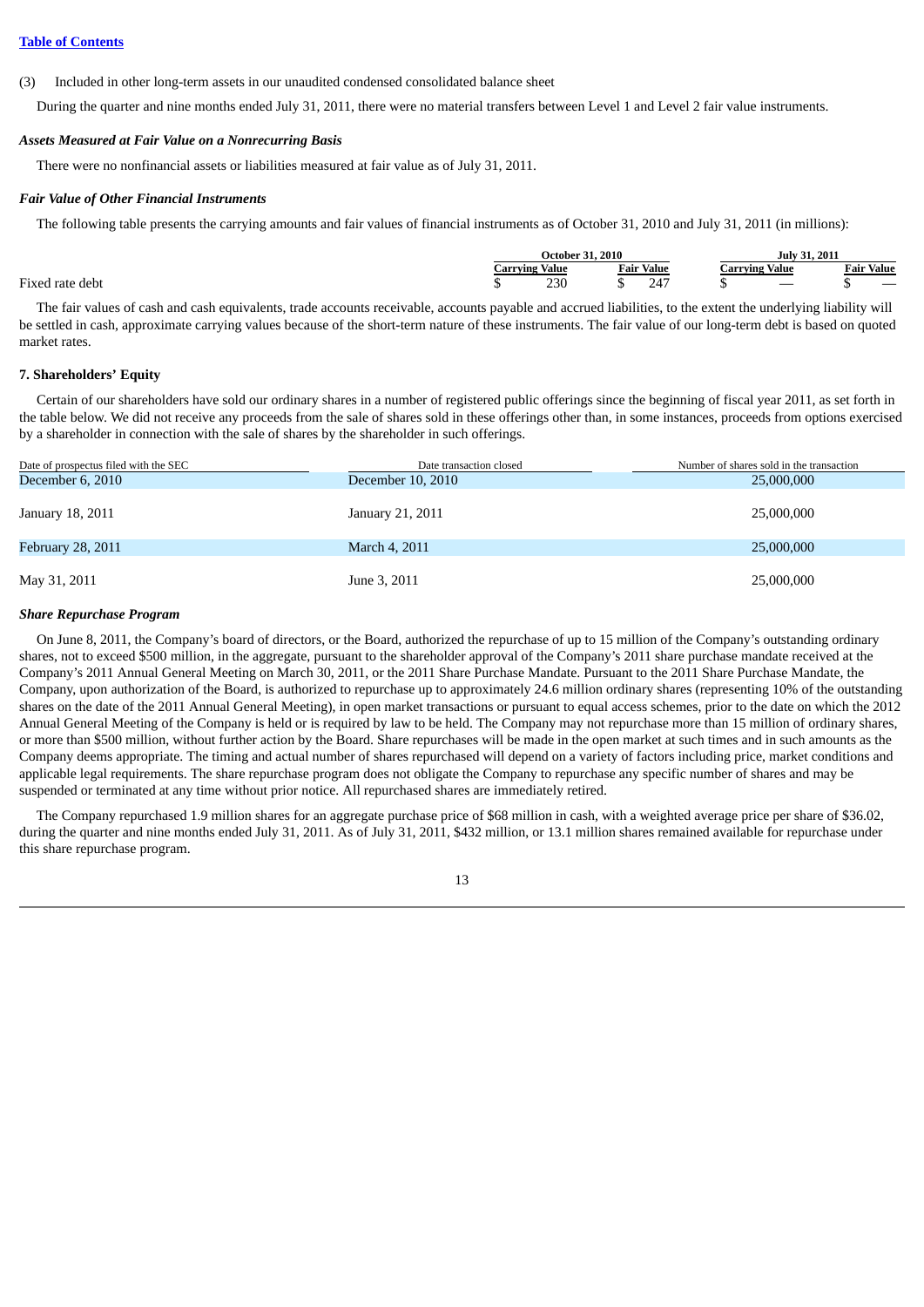## *Dividends*

We paid a cash dividend of \$0.09 per share, or \$22 million in total in the third quarter of fiscal year 2011 and have paid aggregate dividends of \$59 million during the first nine months of fiscal year 2011.

## *Share-Based Compensation*

The following table summarizes share-based compensation expense related to share-based awards granted to employees, directors, and non-employees for the quarters and nine months ended August 1, 2010 and July 31, 2011 (in millions):

|                                        | <b>Ouarter Ended</b> |  |  |                   |  | <b>Nine Months Ended</b> |                         |  |  |
|----------------------------------------|----------------------|--|--|-------------------|--|--------------------------|-------------------------|--|--|
|                                        | August 1,<br>2010    |  |  | August 1,<br>2010 |  |                          | <b>July 31,</b><br>2011 |  |  |
| Cost of products sold                  |                      |  |  |                   |  |                          |                         |  |  |
| Research and development               |                      |  |  |                   |  |                          | 10                      |  |  |
| Selling, general and administrative    |                      |  |  |                   |  |                          | 14                      |  |  |
| Total share-based compensation expense |                      |  |  |                   |  |                          | $\sim$                  |  |  |

The weighted-average assumptions utilized for our Black-Scholes valuation model for options and ESPP rights granted during the quarters and nine months ended August 1, 2010 and July 31, 2011 are as follows:

|                          |                   | <b>Options</b>          | <b>Options</b>    |                          |  |  |
|--------------------------|-------------------|-------------------------|-------------------|--------------------------|--|--|
|                          |                   | <b>Ouarter Ended</b>    |                   | <b>Nine Months Ended</b> |  |  |
|                          | August 1,<br>2010 | <b>July 31,</b><br>2011 | August 1,<br>2010 | <b>July 31,</b><br>2011  |  |  |
| Risk-free interest rate  | 1.9%              | 1.6%                    | 2.3%              | 2.1%                     |  |  |
| Dividend yield           | $0\%$             | 1.04%                   | $0\%$             | 0.89%                    |  |  |
| <b>Volatility</b>        | 45.0%             | 46.0%                   | 45.0%             | 44.0%                    |  |  |
| Expected term (in years) | 5.0               | 5.0                     | 5.0               | 5.0                      |  |  |

|                          | <b>ESPP</b>          | ESPP                     |
|--------------------------|----------------------|--------------------------|
|                          | <b>Quarter Ended</b> | <b>Nine Months Ended</b> |
|                          | <b>July 31,</b>      | <b>July 31,</b><br>2011  |
|                          | 2011                 |                          |
| Risk-free interest rate  | 0.1%                 | 0.2%                     |
| Dividend yield           | 1.03%                | 0.42%                    |
| <b>Volatility</b>        | 38.0%                | 40.3%                    |
| Expected term (in years) | 0.5                  | 0.5                      |

The dividend yield of zero for the quarter and nine months ended August 1, 2010 is based on the fact that we did not intend to pay cash dividends as of the respective option grant dates during those periods. The dividend yield for the quarter and nine months ended July 31, 2011 is based on the dividend yield as of the respective option grant dates. Expected volatility is based on the combination of historical volatility of guideline publicly-traded companies over the period commensurate with the expected life of the options and the implied volatility of guideline publicly-traded companies from traded options with a term of 180 days or greater measured over the last three months. The risk-free interest rate is derived from the average U.S. Treasury Strips rate during the period, which approximates the rate in effect at the time of grant. Our computation of expected term was based on data, such as the data of peer companies and company-specific attributes that we believe could affect employees' exercise behavior.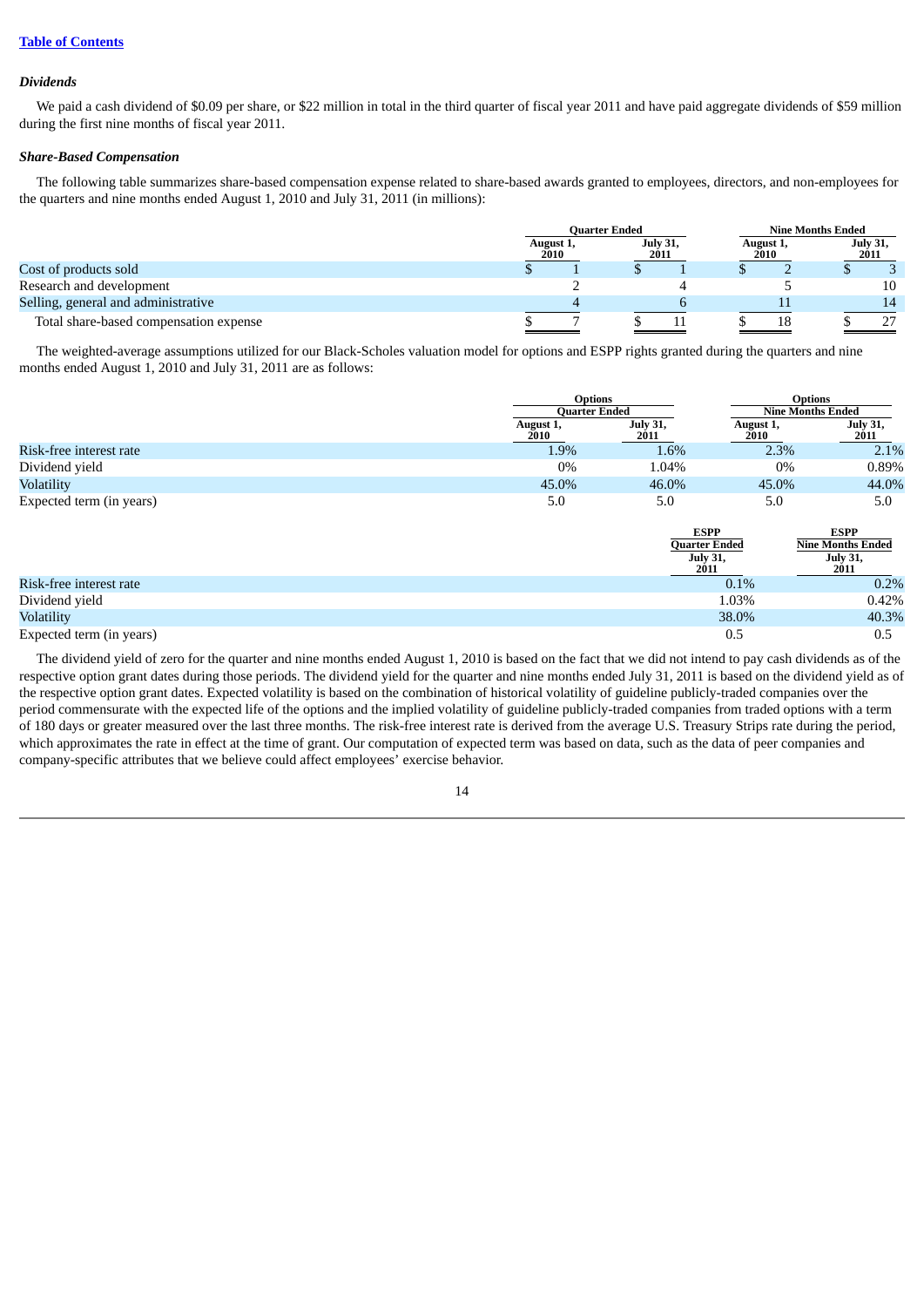Based on the above assumptions, the weighted-average fair values of the options granted under the share option plans for the quarters ended August 1, 2010 and July 31, 2011 were \$8.61 and \$12.99, respectively, and \$8.09 and \$12.36 for the nine months ended August 1, 2010 and July 31, 2011, respectively. The first six month purchase period under our ESPP began in the fourth quarter of fiscal year 2010. The weighted-average fair values of the rights to purchase shares in the ESPP for the quarter and nine months ended July 31, 2011 were \$9.82 and \$7.76, respectively. RSUs were first granted in the fourth quarter of our fiscal year ended November 1, 2010 and then in the second quarter of fiscal year 2011. No RSUs were granted in the quarter ended July 31, 2011. The weighted-average fair value of RSUs granted under the 2009 Equity Incentive Award Plan for the nine months ended July 31, 2011 was \$32.39.

Total compensation cost related to unvested options as of July 31, 2011 was \$106 million, which is expected to be recognized over the remaining weighted-average service period of 3 years. Total unrecognized compensation cost related to the ESPP as of July 31, 2011 was not material, and is expected to be recognized over the remaining portion of the current offering period under the ESPP, which ends on September 14, 2011. Total compensation cost related to unvested RSUs as of July 31, 2011 was \$13 million, which is expected to be recognized over the remaining weighted-average service period of 4 years.

### *Equity Incentive Award Plans*

A summary of option award activity related to our equity incentive plans follows (in millions, except years and per share amounts):

|                                                 |                                                |                       |                                                                   | <b>Awards Outstanding</b> |                                                                     |     |                                        |
|-------------------------------------------------|------------------------------------------------|-----------------------|-------------------------------------------------------------------|---------------------------|---------------------------------------------------------------------|-----|----------------------------------------|
|                                                 | <b>Awards</b><br><b>Available</b><br>for Grant | Number<br>Outstanding | Weighted-<br>Average<br><b>Exercise Price</b><br><b>Per Share</b> |                           | Weighted-<br>Average<br>Remaining<br>Contractual<br>Life (in years) |     | Aggregate<br><b>Intrinsic</b><br>Value |
| Balance as of October 31, 2010                  | 14                                             | 23                    |                                                                   | 11.50                     | 7.41                                                                |     | 307                                    |
| Granted                                         | (5)                                            | כ                     | S                                                                 | 32.50                     |                                                                     |     |                                        |
| Exercised                                       |                                                | (7)                   | \$                                                                | 5.45                      |                                                                     |     |                                        |
| Cancelled                                       |                                                | (1)                   | \$                                                                | 16.74                     |                                                                     |     |                                        |
| Balance as of July 31, 2011                     | 10                                             | 20                    | \$                                                                | 17.37                     | 7.18                                                                | \$. | 323                                    |
| Vested as of July 31, 2011                      |                                                |                       | S                                                                 | 9.99                      | 6.20                                                                | \$  | 114                                    |
| Vested and expected to vest as of July 31, 2011 |                                                | 18                    | \$                                                                | 16.84                     | 7.14                                                                | Ф   | 306                                    |
|                                                 |                                                |                       |                                                                   |                           |                                                                     |     |                                        |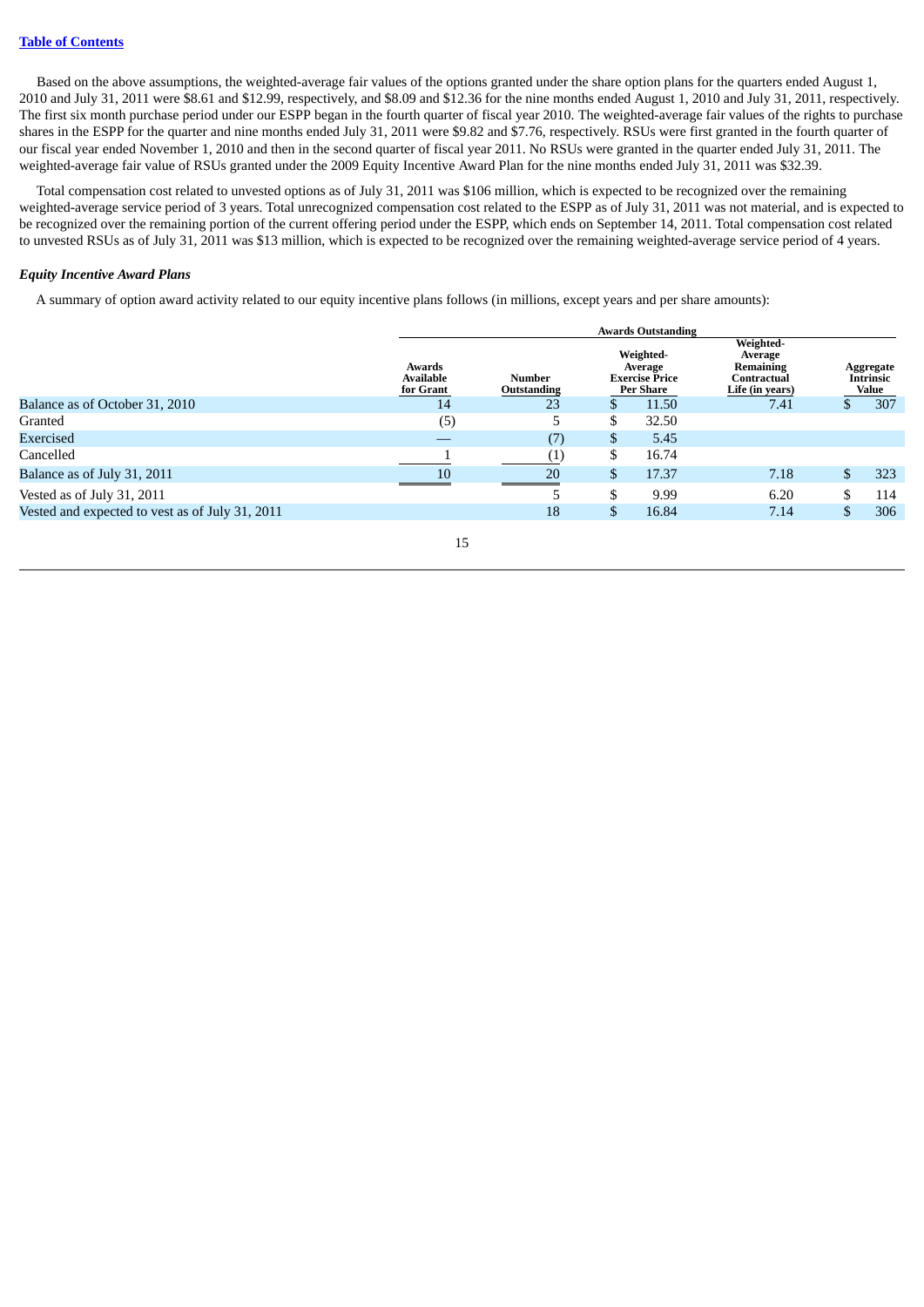The following table summarizes the ranges of outstanding and exercisable option awards as of July 31, 2011 (in millions, except years and per share amounts):

|                        |                           | <b>Awards Outstanding</b>                                                     |    | <b>Awards Exercisable</b>                                     |                           |  |                                                        |  |  |
|------------------------|---------------------------|-------------------------------------------------------------------------------|----|---------------------------------------------------------------|---------------------------|--|--------------------------------------------------------|--|--|
| <b>Exercise Prices</b> | <b>Number Outstanding</b> | <b>Weighted-Average</b><br>Remaining<br><b>Contractual Life</b><br>(in years) |    | <b>Weighted-Average</b><br><b>Exercise Price Per</b><br>Share | <b>Number Exercisable</b> |  | Weighted-Average<br><b>Exercise Price</b><br>Per Share |  |  |
| $$0.00 - 5.00$         |                           | 4.49                                                                          |    | 4.97                                                          |                           |  | 4.95                                                   |  |  |
| 5.01-10.00             |                           | 7.35                                                                          | S  | 9.18                                                          |                           |  | 8.78                                                   |  |  |
| 10.01-15.00            | h                         | 6.87                                                                          | S  | 11.87                                                         |                           |  | 11.09                                                  |  |  |
| 15.01-20.00            |                           | 8.35                                                                          | \$ | 17.63                                                         |                           |  | 17.81                                                  |  |  |
| 20.01-25.00            | 4                         | 9.00                                                                          | \$ | 20.52                                                         |                           |  | 20.71                                                  |  |  |
| 25.01-30.00            |                           | 9.44                                                                          | S  | 28.52                                                         |                           |  |                                                        |  |  |
| 30.01-35.00            | $\overline{4}$            | 6.66                                                                          | \$ | 32.56                                                         |                           |  |                                                        |  |  |
| 35.01-40.00            |                           | 6.85                                                                          | \$ | 37.33                                                         |                           |  |                                                        |  |  |
| <b>Total</b>           | 20                        | 7.18                                                                          | \$ | 17.37                                                         |                           |  | 9.99                                                   |  |  |

As of July 31, 2011, we had 0.5 million RSUs outstanding, which are not included in the above summaries.

#### *Employee Share Purchase Plan*

The ESPP currently has 8 million shares authorized for issuance under the plan. The ESPP consists of successive six-month offering periods and permits eligible employees to purchase ordinary shares through payroll deductions, at the end of each offering period, at a price equal to the lesser of 85% of the fair market value of the ordinary shares at either the beginning or ending of the relevant offering period. Under the ESPP, employees purchased 0.2 million shares for aggregate consideration of \$3 million in the second quarter of fiscal year 2011. The next purchase date under the ESPP is scheduled to occur in the fourth quarter of fiscal year 2011. As at July 31, 2011, 7.8 million shares remained available for issuance under the ESPP.

#### **8. Income Taxes**

For the quarter ended July 31, 2011, we recorded an income tax provision of \$1 million compared to \$4 million for the quarter ended August 1, 2010. For the nine months ended July 31, 2011 we recorded an income tax provision of \$4 million compared to \$17 million for the nine months ended August 1, 2010. The provision for the quarter ended July 31, 2011 included a benefit of \$3 million due to a change in estimate on realizability of certain U.S. tax credit carryforwards, and the provision for the nine months ended July 31, 2011 also included a benefit of \$3 million from U.S. legislation enacted in the first quarter of fiscal year 2011 retroactively reinstating the research and development tax credit. The provision for the nine months ended August 1, 2010 included a \$6 million charge to write down our Malaysian deferred tax assets as a result of a tax holiday in February 2010 on our qualifying Malaysian income. This tax holiday is effective for ten years beginning with our fiscal year 2009.

#### **9. Segment Information**

ASC 280 "Segment Reporting," or ASC 280, establishes standards for the way public business enterprises report information about operating segments in annual consolidated financial statements and requires that those enterprises report selected information about operating segments in interim financial reports. ASC 280 also establishes standards for related disclosures about products and services, geographic areas and major customers. We have concluded that we have one reportable segment based on the following factors: sales of semiconductors represents our only material source of revenue; substantially all products offered incorporate analog functionality and are manufactured under similar manufacturing processes; we use an integrated approach in developing our products in that discrete technologies developed are frequently integrated across many of our products; we use a common order fulfillment process and similar distribution approach for our products; and broad distributor networks are typically utilized while large accounts are serviced by a direct sales force. The Chief Executive Officer has been identified as the Chief Operating Decision Maker as defined by ASC 280.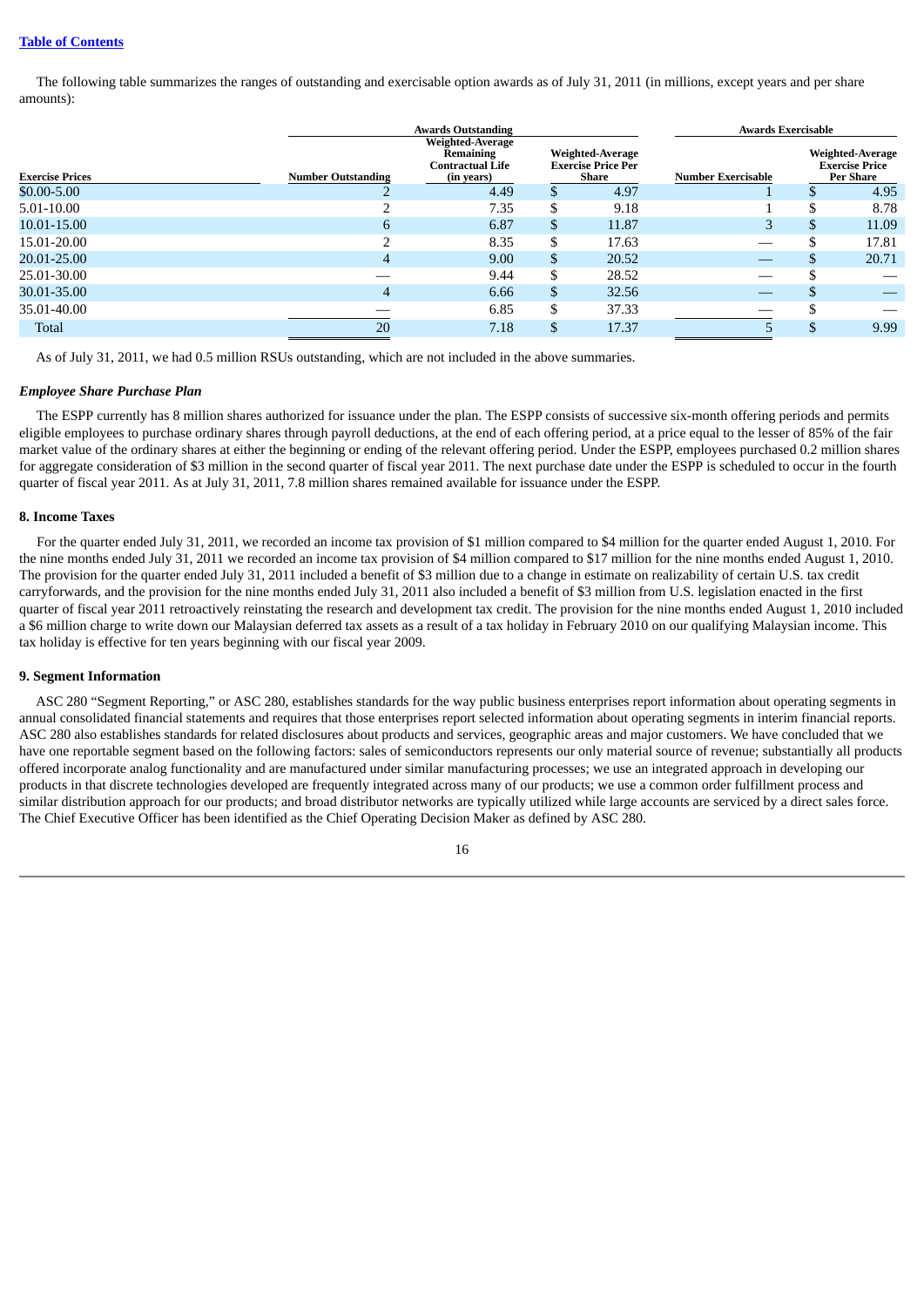#### **10. Related Party Transactions**

## *Kohlberg Kravis Roberts & Co., or KKR, and Silver Lake Partners, or Silver Lake*

As of July 31, 2011, funds affiliated with KKR and with Silver Lake together, the Sponsors, indirectly owned approximately 12.6% of our shares. Prior to March 18, 2011, KKR, Silver Lake, held our shares indirectly through their ownership of Bali Investments S.àr.l, or Bali. On March 18, 2011, in connection with the liquidation of Bali, Bali distributed our ordinary shares held by it to its shareholders, including KKR and Silver Lake.

## *Capstone Consulting*

Capstone Consulting, or Capstone, an affiliate of KKR was granted options to purchase 800,000 ordinary shares with an exercise price of \$5.00 per share on February 3, 2006. These options were no longer subject to variable accounting as 700,000 of the option shares vested by the end of the first quarter of fiscal year 2010 and performance targets related to the remaining 100,000 option shares were not met and these 100,000 options shares did not vest. In connection with our initial public offering in August 2009, and secondary public offerings of our shares in January 2010 and August 2010, Capstone exercised and sold an aggregate of 222,949 option shares, in respect of which we received aggregate option exercise proceeds of \$1 million. During the first nine months of fiscal year 2011, Capstone exercised and sold an aggregate of 169,103 option shares in secondary public offerings of our shares in December 2010 and January 2011, in respect of which we received aggregate option exercise proceeds of \$1 million. Capstone exercised this option with respect to the remaining 307,948 shares on February 2, 2011, as a result of which we received aggregate options exercise proceeds of \$2 million.

## *Bali Investments S.àr.l, Seletar Investments Pte. Ltd. and Geyser Investment Pte. Ltd.*

In connection with a secondary offering in January 2010, Bali Investments S.àr.l, Geyser Investments Pte. Ltd. and Seletar Investment Pte. Ltd., as selling shareholders, agreed to reimburse the Company for certain expenses of that offering that amounted to less than \$1 million.

### *Flextronics*

Mr. James A. Davidson, a director of the Company until March 9, 2011, also serves as a director of Flextronics International Ltd., or Flextronics. In the ordinary course of business, on an arm's length basis, we sell certain of our products to Flextronics.

#### *Hewlett-Packard Company*

Mr. John R. Joyce, a director of the Company until March 26, 2010, also serves as a director of Hewlett-Packard Company, or Hewlett-Packard. In the ordinary course of business, on an arm's length basis, we sell certain of our products to Hewlett-Packard. We also use Hewlett-Packard as a service provider for information technology services.

## *PMC Sierra, Inc.*

Mr. James Diller, a director of the Company and the chairman of its board of directors, also serves on the board of directors of PMC Sierra, Inc., or PMC Sierra, as vice-chairman. In the ordinary course of business, on an arm's length basis, we sell certain of our products to PMC Sierra.

#### *Unisteel Technology Limited*

Funds affiliated with KKR own substantially all the outstanding shares of Unisteel Technology Limited or Unisteel. We purchase certain materials from Unisteel, in the ordinary course of business on an arm's length basis.

#### *WIN Semiconductor Corp.*

Mr. John Min-Chih Hsuan, who became a director of the Company on February 14, 2011, was previously a director of WIN Semiconductor Corp., one of our third-party contract manufacturers with whom we do business in the ordinary course, on an arm's length basis. Mr. Hsuan resigned from WIN Semiconductor Corp. in June 2011.

#### *Wistron Corporation*

Mr. John Min-Chih Hsuan, a director of the Company, is also a director of Wistron Corporation, one of our customers. In the ordinary course of business, on an arm's length basis, we sell certain of our products to Wistron Corporation.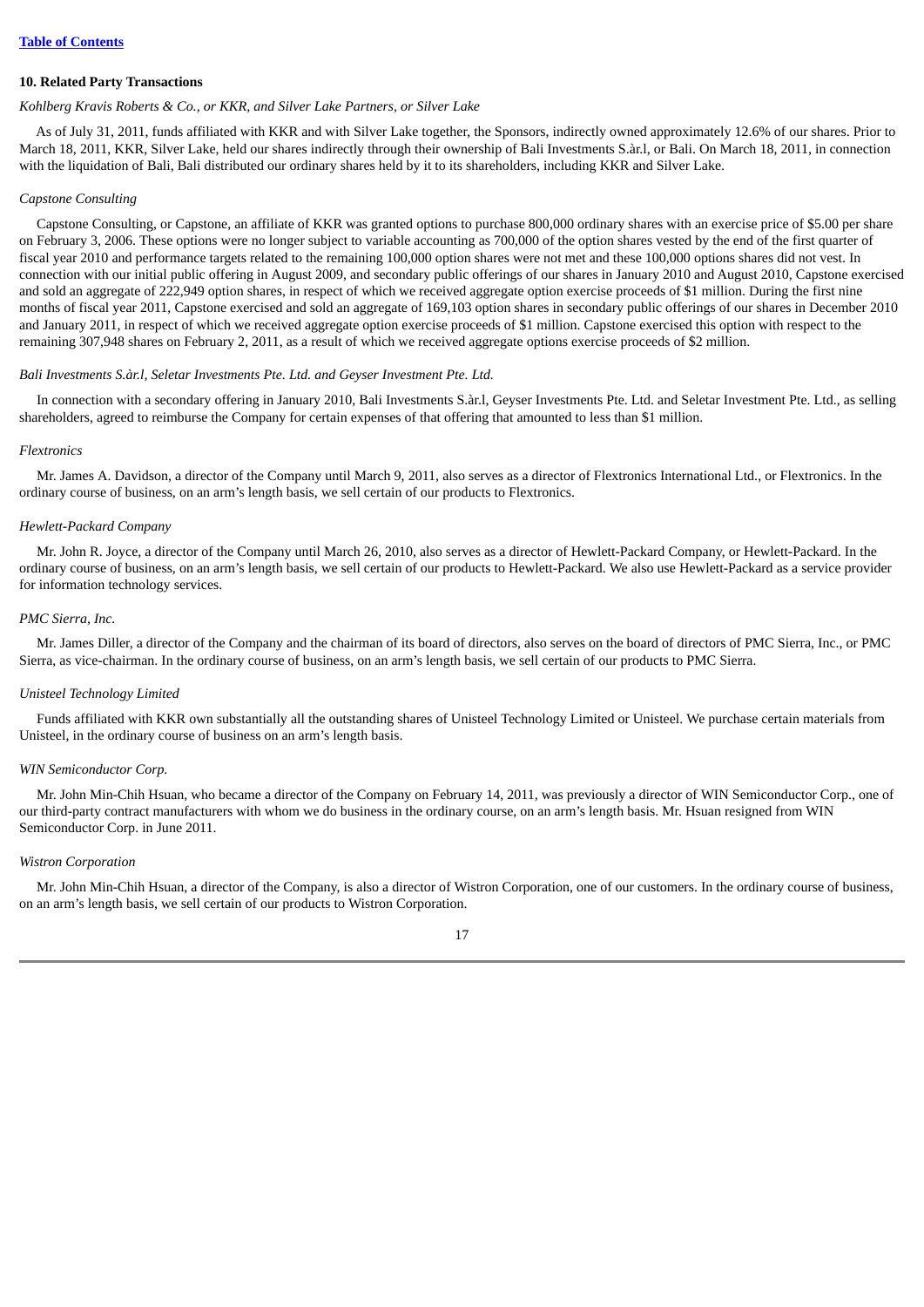## **Table of [Contents](#page-2-0)**

Transactions and balances with our related parties were as follows (in millions):

|                                      |                          | <b>Ouarter Ended</b>    | <b>Nine Months Ended</b> |                         |  |  |
|--------------------------------------|--------------------------|-------------------------|--------------------------|-------------------------|--|--|
|                                      | August 1,<br><b>2010</b> | <b>July 31,</b><br>2011 | August 1,<br>2010        | <b>July 31,</b><br>2011 |  |  |
| Net revenue:                         |                          |                         |                          |                         |  |  |
| Flextronics <sup>2</sup>             | 27                       | \$                      | 86                       | 68<br>S                 |  |  |
| Hewlett-Packard Company <sup>1</sup> |                          |                         | 12                       |                         |  |  |
| Wistron Corporation <sup>3</sup>     |                          |                         |                          |                         |  |  |
| Total costs and expenses:            |                          |                         |                          |                         |  |  |
| Hewlett-Packard Company1             |                          |                         |                          |                         |  |  |
| Capstone (Share-based compensation)  |                          |                         |                          |                         |  |  |
| Unisteel Technology Limited          |                          | —*                      |                          |                         |  |  |
| WIN Semiconductor Corp.4             |                          | 30                      |                          | 50                      |  |  |
|                                      |                          |                         |                          |                         |  |  |

|                                    | October 31,<br>2010 | <b>July 31,</b><br>2011 |                  |
|------------------------------------|---------------------|-------------------------|------------------|
| Receivables:                       |                     |                         |                  |
| Flextronics <sup>2</sup>           | \$<br>13            | \$                      |                  |
| Seletar Investments Pte. Ltd.      | —*                  |                         |                  |
| Wistron Corporation <sup>3</sup>   |                     |                         |                  |
|                                    | October 31,<br>2010 |                         | July 31,<br>2011 |
| Payables:                          |                     |                         |                  |
| <b>KKR</b>                         | \$<br>$-^*$         | \$                      |                  |
| Silver Lake                        | $-*$                |                         |                  |
| <b>Unisteel Technology Limited</b> | $-^*$               |                         | —*               |
| WIN Semiconductor Corp.4           |                     |                         | 11               |

Represents amounts less than \$0.5 million.

1 Amounts represent net revenue and operating expense transactions with Hewlett-Packard through the quarter ended May 2, 2010. Hewlett-Packard ceased to be a related party after the second quarter of fiscal year 2010.

2 Amounts represent net revenue transactions with Flextronics through the quarter and six months ended May 1, 2011. Flextronics ceased to be a related party after the second quarter of fiscal year 2011.

- 3 Amounts represent net revenue transactions with Wistron Corporation for the quarter and nine months ended July 31, 2011 and accounts receivable balance as of July 31, 2011. Wistron Corporation became a related party during the second quarter of fiscal year 2011.
- 4 Amounts represent transactions with WIN Semiconductor Corp. included in cost of products sold for the quarter and nine months ended July 31, 2011 and accounts payable balance as of July 31, 2011. WIN Semiconductor Corp. became a related party during the second quarter of fiscal year 2011 and ceased being a related party during the third quarter of fiscal year 2011.

## **11. Commitments and Contingencies**

#### *Commitments*

*Purchase Commitments.* We have unconditional purchase obligations which include agreements to purchase goods or services that are enforceable and legally binding on us and that specify all significant terms, including fixed or minimum quantities to be purchased, fixed, minimum or variable price provisions and the approximate timing of the transaction. Purchase obligations exclude agreements that are cancelable without penalty.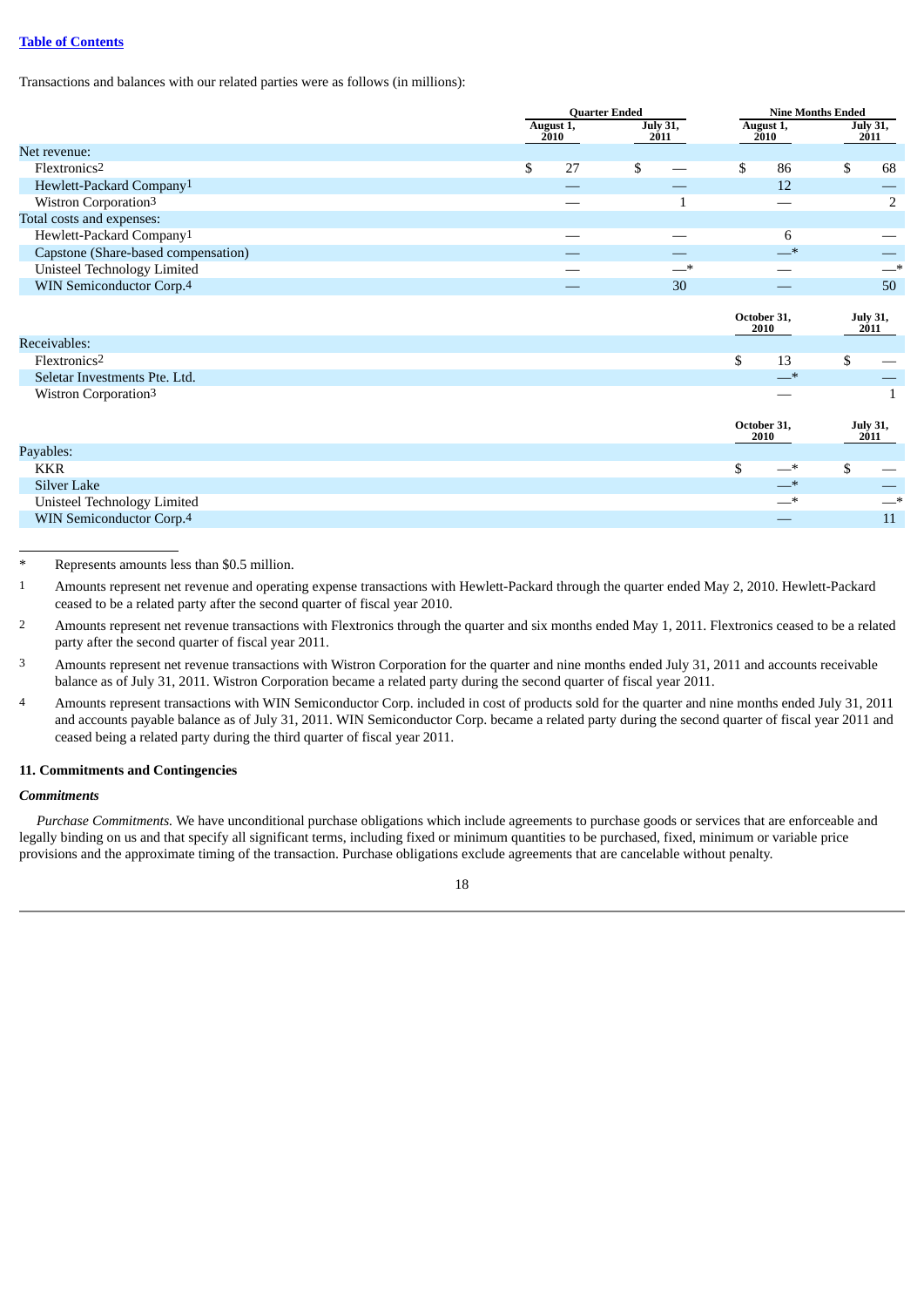*Debt.* Estimated future interest expense payments related to our revolving credit facility consist of payments on our commitment fees. See Note 5. "Borrowings."

The following table sets forth changes in our commitments as of July 31, 2011 for the fiscal periods noted (in millions).

|                      | <b>Total</b> | 2011<br>(remainder              | 2012 |      | 2013                     |    | 2014 | 2015                            |   | 2016              | <b>Thereafter</b>        |
|----------------------|--------------|---------------------------------|------|------|--------------------------|----|------|---------------------------------|---|-------------------|--------------------------|
| Debt                 | $\sim$       | $\hspace{0.1mm}-\hspace{0.1mm}$ |      | - \$ |                          | S. |      | $\hspace{0.1mm}-\hspace{0.1mm}$ | w | $\hspace{0.05cm}$ | $\overline{\phantom{a}}$ |
| Purchase commitments |              | 50<br>ັບ                        |      |      | $\overline{\phantom{a}}$ |    | __   | $\overline{\phantom{a}}$        |   | __                |                          |

There were no other substantial changes to our contractual commitments during the first nine months of fiscal year 2011 from those disclosed in our Annual Report on Form 10-K for fiscal year 2010.

### *Contingencies*

From time to time, we are involved in litigation that we believe is of the type common to companies engaged in our line of business, including commercial disputes and employment issues. As of the date of this filing, we are not involved in any pending legal proceedings that we believe would likely have a material adverse effect on our financial condition, results of operations or cash flows. However, certain pending disputes involve claims by third parties that our activities infringe their patent, copyright, trademark or other intellectual property rights. These claims generally involve the demand by a third party that we cease the manufacture, use or sale of the allegedly infringing products, processes or technologies and/or pay substantial damages or royalties for past, present and future use of the allegedly infringing intellectual property. For example, on July 23, 2009, TriQuint Semiconductor, Inc., or TriQuint, filed a complaint against us and certain of our subsidiaries in the U.S. District Court, District of Arizona seeking declaratory judgment that four of our patents relating to RF filter technology used in our wireless products are invalid and, if valid, that TriQuint's products do not infringe any of those patents. TriQuint subsequently withdrew those claims with respect to three of those four patents. In addition, TriQuint claims that certain of our wireless products infringe three of its patents. TriQuint is seeking damages in an unspecified amount, treble damages for alleged willful infringement, attorneys fees and injunctive relief. We filed our answer and initial counterclaim on September 17, 2009, denying infringement, asserting the invalidity of TriQuint's patents and asserting infringement by TriQuint of ten Avago patents and filed additional counterclaims on March 25, 2010 for the misappropriation of Avago trade secrets. On October 16, 2009, TriQuint filed its answer to our initial counterclaim, denying infringement and filed an antitrust counterclaim and counterclaims for declaratory judgment of non-infringement and invalidity. While the court dismissed TriQuint's antitrust counterclaims on procedural grounds on March 16, 2010, TriQuint filed a motion to file an amended pleading for its antitrust claims, which was granted on August 3, 2010. We intend to defend this lawsuit vigorously, and future actions may include the assertion by us of additional claims or counterclaims against TriQuint related to our intellectual property portfolio.

In addition, on February 8, 2010, PixArt Imaging Inc., or PixArt, filed an action against us in the U.S District Court, Northern District of California, seeking a determination of whether PixArt is licensed to use our portfolio of patents for optical finger navigation products pursuant to an existing crosslicense agreement between us and PixArt, which license is limited to optical mouse and optical mouse trackball products. We did not license to PixArt our patents for optical finger navigation products. We intend to defend this action vigorously and to seek to have the scope of the cross-license agreement properly construed by the court as excluding such products. We also filed a counterclaim against PixArt on March 31, 2010, asserting that PixArt has breached the terms of the cross-license agreement between the parties. We are seeking a determination that PixArt is not licensed to use our portfolio of patents for optical finger navigation products, damages in an unspecified amount, termination for breach, or rescission, of the license agreement and attorneys fees.

On March 15, 2010 we filed a patent infringement action against ST Microelectronics NV, or ST Microelectronics, in the Eastern District of Texas for infringement of four of our patents related to optical navigation devices. We amended the complaint on July 6, 2010 adding infringement of a fifth optical navigation related patent to the action. We are seeking injunctive relief, damages in an unspecified amount, treble damages for willful infringement and attorneys fees. In response, ST Microelectronics filed a patent infringement action against us in the Northern District of Texas alleging that our sales of certain optical navigation devices infringed two ST Microelectronics' patents. ST Microelectronics is seeking injunctive relief and damages in an unspecified amount. ST Microelectronics filed a second suit against us on November 5, 2010 in the Northern District of California alleging certain anticompetitive actions by us in the optical navigation sensor market. ST Microelectronics is seeking injunctive and compensatory relief under the Sherman Act and the Clayton Act and Attorneys fees. On January 4, 2011, we filed a motion to dismiss ST Microelectronics' claims relating to anticompetitive actions by us and on April 11, 2011, the court ordered a stay of this matter pending resolution of the patent litigation in the Eastern District of Texas; on June 17, 2011 ST Microelectronics filed a motion to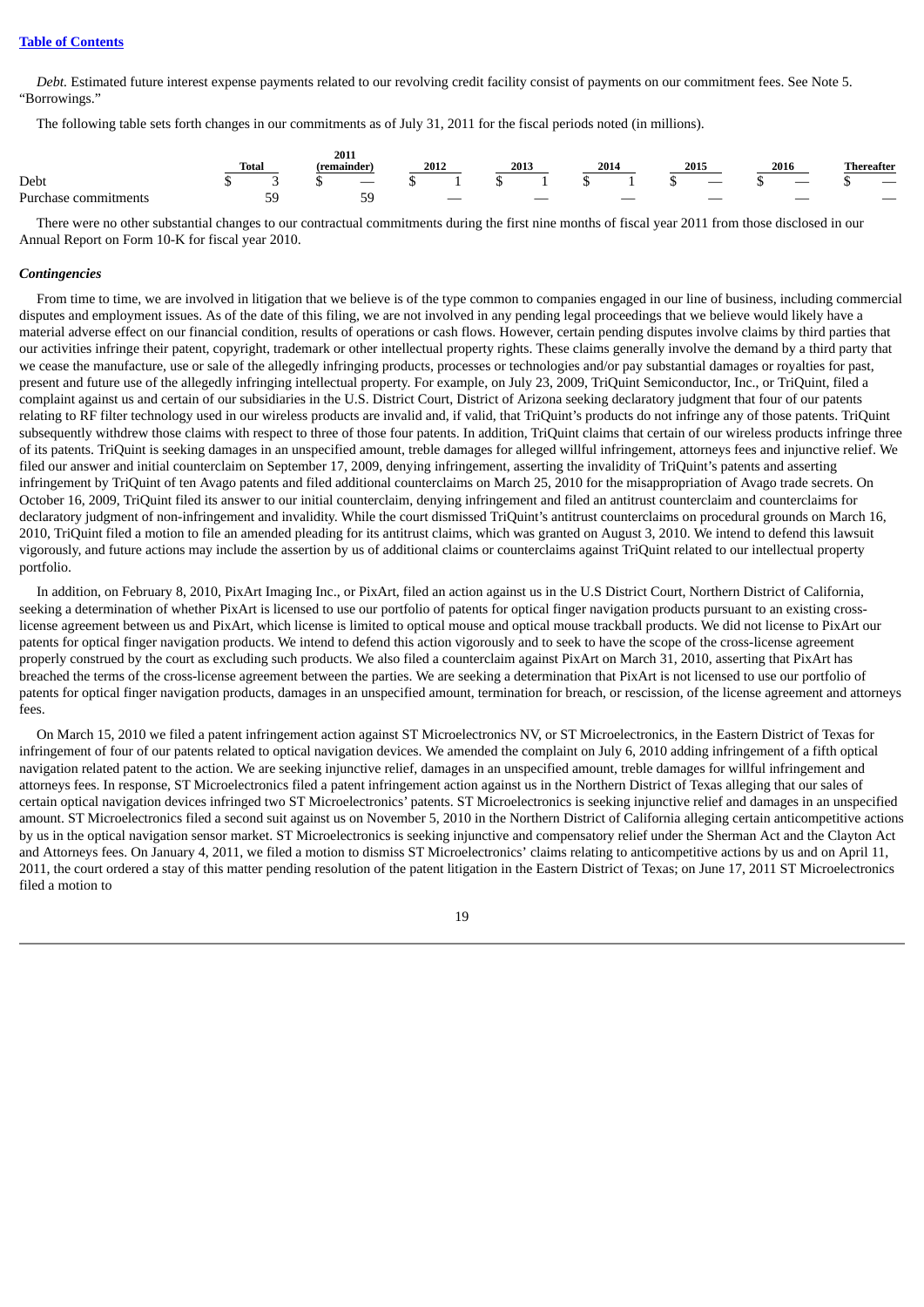transfer this matter to the Eastern District of Texas. We intend to defend these lawsuits vigorously, and future actions may include the assertion by us of additional claims or counterclaims against ST Microelectronics related to our intellectual property portfolio.

On January 21, 2011, we filed a patent infringement action against Cypress Semiconductor Corporation, or Cypress, for infringement of three of our patents related to optical navigation devices. We are seeking injunctive relief, damages in an unspecified amount, treble damages for willful infringement and expenses and attorneys fees. On May 23, 2011, Cypress filed its answer and counterclaim against us for a declaratory judgment of non-infringement and invalidity of the patents asserted by us. On August 22, 2011, Cypress filed an amended answer and counterclaim alleging infringement by us of five of Cypress's patents. In its counterclaim Cypress is seeking injunctive relief, damages in an unspecified amount, treble damages for willful infringement and costs and attorneys' fees. We intend to defend this lawsuit vigorously, and future actions may include the assertion by us of additional claims or counterclaims against Cypress related to our intellectual property portfolio.

With respect to the legal proceedings, individually and in the aggregate, we have not yet been able to determine whether an unfavorable outcome is probable or reasonably possible and have not been able to reasonably estimate the amount or range of any possible loss. As a result, no amounts have been accrued or disclosed in the accompanying unaudited condensed consolidated financial statements with respect to these legal proceedings.

Claims that our products or processes infringe or misappropriate any third-party intellectual property rights (including claims arising through our contractual indemnification of our customers) often involve highly complex, technical issues, the outcome of which is inherently uncertain. Moreover, from time to time we pursue litigation to assert our intellectual property rights. Regardless of the merit or resolution of any such litigation, complex intellectual property litigation is generally costly and diverts the efforts and attention of our management and technical personnel.

#### *Warranty*

Commencing in the second quarter of fiscal year 2008, we notified certain customers of a product quality issue and began taking additional steps to correct the quality issue and work with affected customers to determine potential costs covered by our warranty obligations. We maintain insurance coverage for product liability and have been working with our insurance carriers to determine the extent of covered losses in this situation. Based on settlements with customers to date, the status of discussions with other affected customers and discussions with our insurance carriers, we recorded a charge of \$2 million during the fourth quarter of fiscal year 2009 to cover costs relating to this quality issue in excess of expected insurance coverage. We continue to have discussions with affected customers and presently believe that amounts we have recorded in our financial statements along with expected insurance coverage proceeds will be adequate to resolve these claims, although this assessment is subject to change based on the ultimate resolution of this matter with customers and the insurance carriers. In addition, if the timing of settlement of claims with customers and the timing of determination of insurance recoveries do not occur in the same reporting periods, there could be material increases in charges to the consolidated statement of operations in a future period and decreases in a subsequent period once insurance recoveries are deemed probable of realization.

During fiscal year 2009, we identified another product quality issue with a particular component, took steps to correct the quality issue and notified our customers. Though the expected failure rate of the product was not 100%, based on our quality tests, we have offered to replace all such components used or still held by our customers. We recorded charges of \$6 million during fiscal year 2009 related to this product quality issue, based on the progress of discussions with our customers and our best estimate of our exposure related to this matter, which covered costs to scrap inventory of such components held by us and costs associated with providing replacement parts to customers. During fiscal year 2010, we recorded additional charges of \$11 million to cover customer claims for reimbursements of costs incurred by such customers related to this product quality issue and also during fiscal year 2010, we reached final settlement agreements with certain customers on this product quality issue. The final settlement amounts approximate the estimated accrued warranty obligations for those customers. In addition, we made \$2 million of cash settlement payments in connection with these agreements during fiscal year 2010, resulting in a \$2 million decrease in the warranty accrual for this product quality issue during the same period. During the first nine months of fiscal year 2011, we reached additional final settlement agreements with certain customers, made \$2 million of cash settlement payments and shipped \$1 million of replacement parts in connection with these agreements, resulting in a \$3 million decrease in the warranty accrual for this product quality issue during the period. In addition, following these additional settlements, we reassessed our overall exposure relating to this product quality issue based on the estimates of unknown and known claims, including our estimate of any remaining replacement parts exposure, and reduced the warranty accrual we previously recorded by \$4 million. We presently believe that amounts we have recorded in our financial statements will be adequate to resolve any warranty obligations related to this issue, although this assessment is subject to change based on the ultimate resolution of this matter with remaining customers. However, we continue to have discussions with affected customers on the matter and although we have made our best estimate of the expected warranty obligation based on available information, we could record further charges in future periods based on the ultimate resolution of this matter with such customers.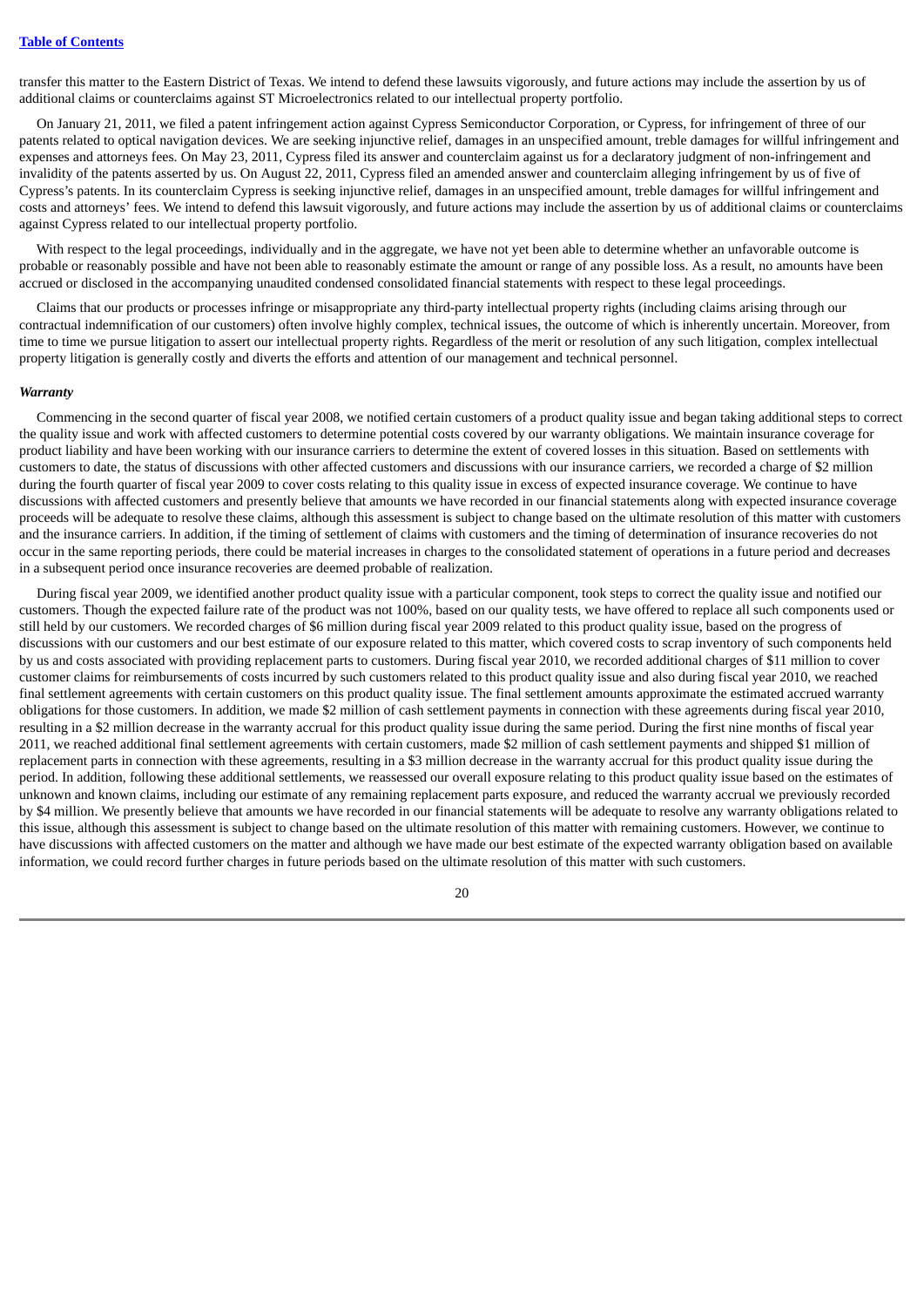#### *Indemnifications to Hewlett-Packard and Agilent*

Agilent has given multiple indemnities to Hewlett-Packard Company in connection with its activities prior to its spin-off from Hewlett-Packard Company in June 1999 for the businesses that constituted Agilent prior to the spin-off. As the successor to the SPG business of Agilent, we have acquired responsibility for indemnifications related to assigned intellectual property agreements. Additionally, when we completed the acquisition of SPG from Agilent in December 2005, we provided indemnities to Agilent with regard to Agilent's conduct of the SPG business prior to the SPG acquisition. In our opinion, the fair value of these indemnifications is not material and no amount has been accrued in the accompanying condensed consolidated financial statements with respect to these indemnification obligations.

### *Other Indemnifications*

As is customary in our industry and as provided for in local law in the United States and other jurisdictions, many of our standard contracts provide remedies to our customers and others with whom we enter into contracts, such as defense, settlement, or payment of judgment for intellectual property claims related to the use of our products. From time to time, we indemnify customers, as well as our suppliers, contractors, lessors, lessees, companies that purchase our businesses or assets and others with whom we enter into contracts, against combinations of loss, expense, or liability arising from various triggering events related to the sale and the use of our products, the use of their goods and services, the use of facilities and state of our owned facilities, the state of the assets and businesses that we sell and other matters covered by such contracts, usually up to a specified maximum amount. In addition, from time to time we also provide protection to these parties against claims related to undiscovered liabilities, additional product liability or environmental obligations. In our experience, claims made under such indemnifications are rare and the associated estimated fair value of the liability is not material.

#### **12. Subsequent Event**

On September 7, 2011, the Board declared an interim cash dividend on the Company's ordinary shares of \$0.11 per share, payable on September 30, 2011 to shareholders of record at the close of business (5:00 p.m.), Eastern Time, on September 19, 2011.

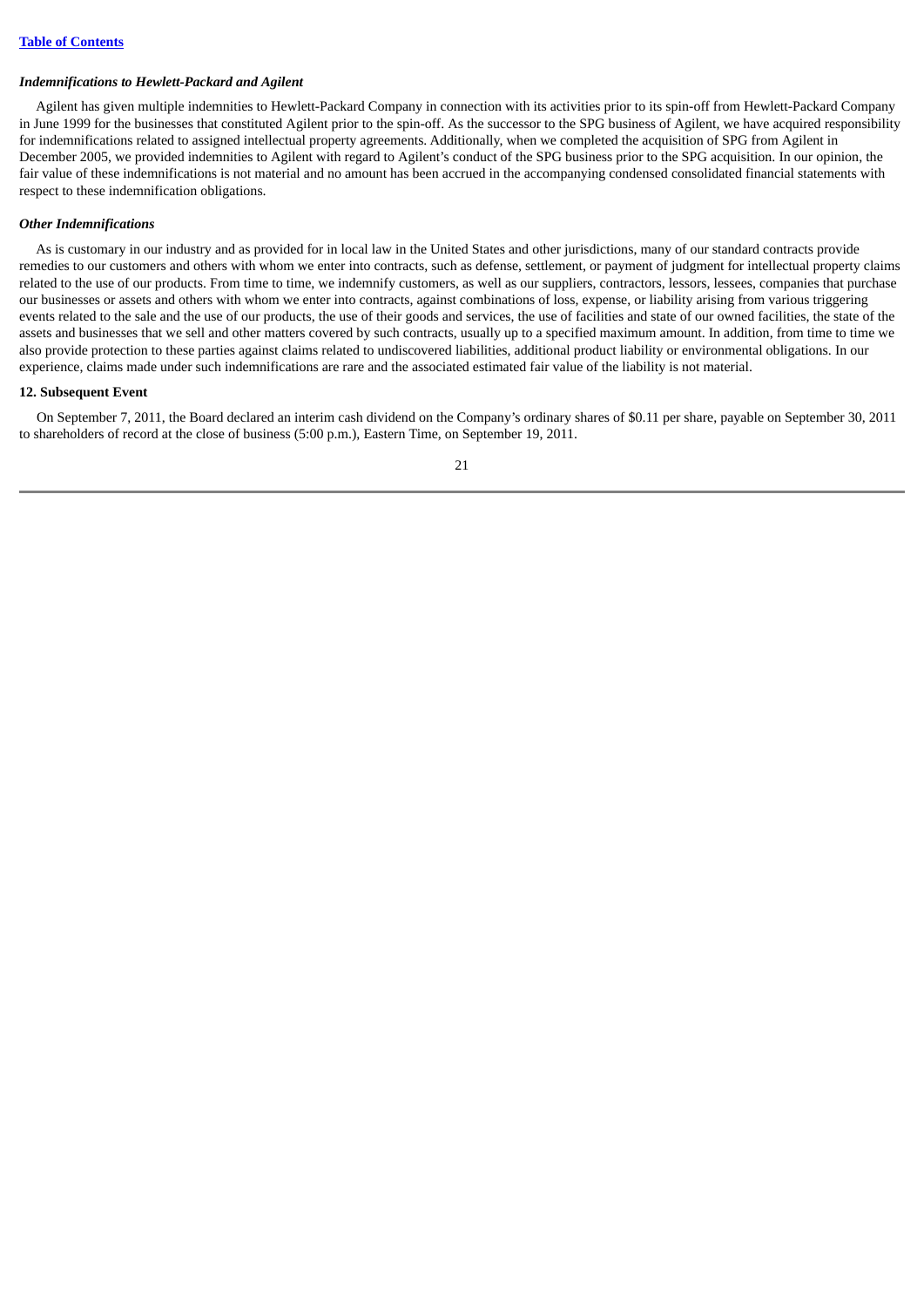#### <span id="page-22-0"></span>**Item 2. Management's Discussion and Analysis of Financial Condition and Results of Operations**

The following discussion and analysis of our financial condition and results of operations should be read in conjunction with the unaudited condensed consolidated financial statements and the related notes thereto included elsewhere in this Quarterly Report on Form 10-Q and the audited consolidated financial statements and notes thereto and management's discussion and analysis of financial condition and results of operations for the fiscal year ended October 31, 2010, or fiscal year 2010, included in our Annual Report on Form 10-K for fiscal year 2010, or 2010 Annual Report on Form 10-K. References to "Avago" "we", "our" and "us" are to Avago Technologies Limited and its consolidated subsidiaries, unless otherwise specified or the context otherwise requires. This Quarterly Report on Form 10-Q may contain predictions, estimates and other forward-looking statements that involve a number of risks and uncertainties, which are made under the safe harbor provisions of Section 21E of the Securities Exchange Act of 1934, as amended, or the Exchange Act. All statements other than statements of historical fact could be deemed forward-looking, including, but not limited to, any projections of financial information; any statements about historical results that may suggest trends for our business; any statements of the plans, strategies, and objectives of management for future operations; any statements of expectation or belief regarding future events, technology developments, our products, product sales, expenses, liquidity, cash flow and growth rates, or enforceability of our intellectual property rights and related litigation expenses; and any statements of assumptions underlying any of the foregoing. These forward-looking statements are based on current expectations, estimates, forecasts and projections of future Avago or industry performance based on management's judgment, beliefs, current trends and market conditions and involve risks and uncertainties that may cause actual results to differ materially from those contained in the forward-looking statements. Accordingly, we caution you not to place undue reliance on these statements. For example, there can be no assurance that our product sales efforts, revenues or expenses will meet any expectations or follow any trend(s), or that our ability to compete effectively will be successful or yield anticipated results. Important factors that could cause actual results to differ materially from our expectations are disclosed under "Risk Factors" in Part II, Item 1A of this Quarterly Report on Form 10-Q, and in other documents we file from time to time with the Securities and Exchange Commission, or SEC. We undertake no intent or obligation to publicly update or revise any of these forward-looking *statements, whether as a result of new information, future events or otherwise.*

#### **Overview**

We are a leading designer, developer and global supplier of a broad range of analog semiconductor devices with a focus on III-V based products. III-V semiconductor materials have higher electrical conductivity and thus tend to have better performance characteristics in radio frequency, or RF, and optoelectronic applications than silicon. We differentiate ourselves through our high performance design and integration capabilities. We serve four primary target markets: wireless communications, wired infrastructure, industrial and automotive electronics, and consumer and computing peripherals. Applications for our products in these target markets include cellular phones, consumer appliances, data networking and telecommunications equipment, enterprise storage and servers, factory automation, displays, optical mice and printers.

### **Critical Accounting Policies and Estimates**

The preparation of financial statements in accordance with generally accepted accounting principles in the United States, or GAAP requires us to make estimates and assumptions that affect the reported amounts of assets and liabilities and disclosure of contingent assets and liabilities at the date of the financial statements and the reported amounts of revenue and expenses during the reporting period. We base our estimates and assumptions on current facts, historical experience and various other factors that we believe to be reasonable under the circumstances, the results of which form the basis for making judgments about the carrying values of assets and liabilities and the accrual of costs and expenses that are not readily apparent from other sources. The actual results experienced by us may differ materially and adversely from our estimates. Our critical accounting policies are those that affect our historical financial statements materially and involve difficult, subjective or complex judgments by management. Those policies include revenue recognition, valuation of longlived assets, intangible assets and goodwill, inventory valuation and warranty reserves, accounting for income taxes and share-based compensation.

There have been no significant changes in our critical accounting policies during the quarter and nine months ended July 31, 2011 compared to those previously disclosed in "Critical Accounting Policies and Estimates" in "Management's Discussion and Analysis of Financial Condition and Results of Operations" included in our 2010 Annual Report on Form 10-K.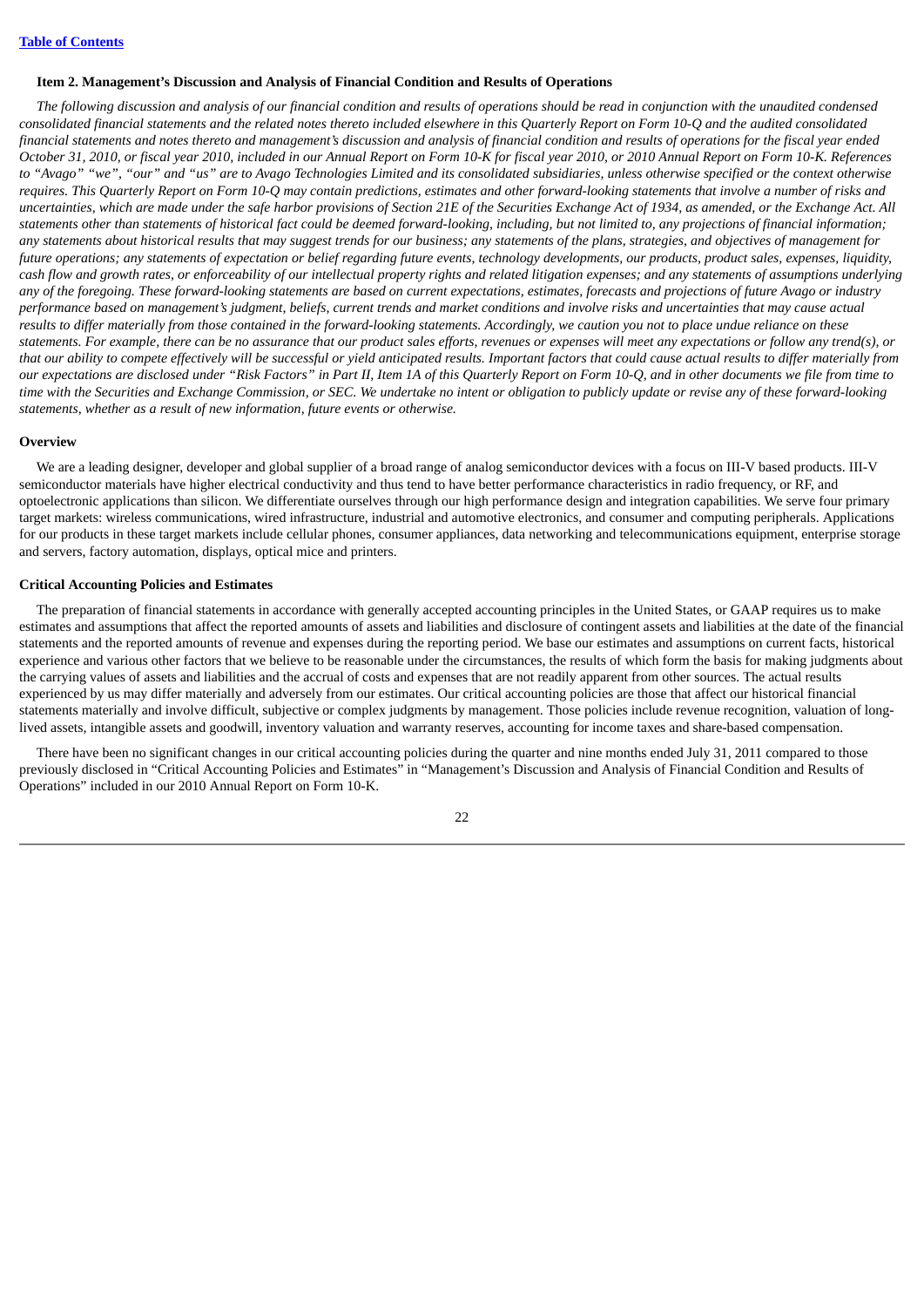# **Results from Operations**

# Quarter and Nine Months Ended July 31, 2011 Compared to Quarter and Nine Months Ended August 1, 2010

The following tables set forth our results of operations for the quarters and nine months ended July 31, 2011 and August 1, 2010.

|                                      |                   | <b>Quarter Ended</b>    |                   |                                  |  |  |  |
|--------------------------------------|-------------------|-------------------------|-------------------|----------------------------------|--|--|--|
|                                      | August 1,<br>2010 | <b>July 31,</b><br>2011 | August 1,<br>2010 | <b>July 31,</b><br>2011          |  |  |  |
|                                      |                   | (In millions)           |                   | (As a percentage of net revenue) |  |  |  |
| <b>Statement of Operations Data:</b> |                   |                         |                   |                                  |  |  |  |
| Net revenue                          | \$<br>550         | 603<br>\$               | 100%              | 100%                             |  |  |  |
| Cost of products sold:               |                   |                         |                   |                                  |  |  |  |
| Cost of products sold                | 271               | 292                     | 49                | 49                               |  |  |  |
| Amortization of intangible assets    | 15                | 14                      | 3                 | 2                                |  |  |  |
| Restructuring charges                | 1                 |                         |                   |                                  |  |  |  |
| Total cost of products sold          | 287               | 306                     | 52                | 51                               |  |  |  |
| Gross margin                         | 263               | 297                     | 48                | 49                               |  |  |  |
| Research and development             | 71                | 85                      | 13                | 14                               |  |  |  |
| Selling, general and administrative  | 51                | 60                      | 9                 | 10                               |  |  |  |
| Amortization of intangible assets    | 5                 | 5                       |                   |                                  |  |  |  |
| Restructuring charges                |                   |                         |                   |                                  |  |  |  |
| Total operating expenses             | 128               | 152                     | 23                | 25                               |  |  |  |
| Income from operations               | 135               | 145                     | 25                | 24                               |  |  |  |
| Interest expense                     | (8)               |                         | (2)               |                                  |  |  |  |
| Income before income taxes           | 127               | 145                     | 23                | 24                               |  |  |  |
| Provision for income taxes           | 4                 |                         |                   |                                  |  |  |  |
| Net income                           | 123               | 144                     | 22%               | 24%                              |  |  |  |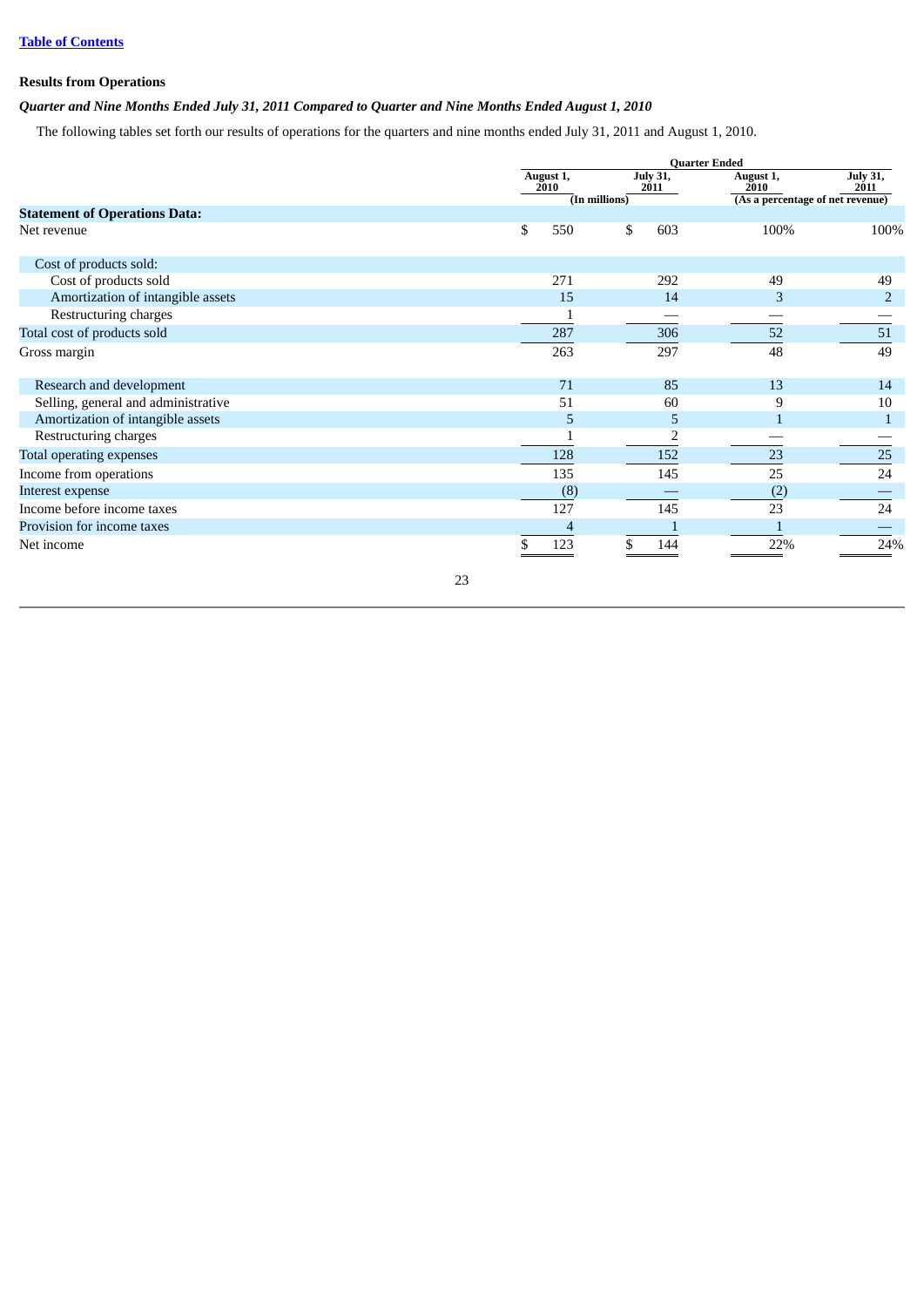|                                      |                   | <b>Nine Months Ended</b> |                   |                                  |  |  |
|--------------------------------------|-------------------|--------------------------|-------------------|----------------------------------|--|--|
|                                      | August 1,<br>2010 | <b>July 31,</b><br>2011  | August 1,<br>2010 | <b>July 31,</b><br>2011          |  |  |
| <b>Statement of Operations Data:</b> |                   | $(In$ millions $)$       |                   | (As a percentage of net revenue) |  |  |
| Net revenue                          | \$<br>1,521       | \$<br>1,713              | 100%              | 100%                             |  |  |
| Costs and expenses:                  |                   |                          |                   |                                  |  |  |
| Cost of products sold:               |                   |                          |                   |                                  |  |  |
| Cost of products sold                | 786               | 828                      | 52                | 48                               |  |  |
| Amortization of intangible assets    | 44                | 42                       | 3                 | 3                                |  |  |
| Restructuring charges                |                   |                          |                   |                                  |  |  |
| Total cost of products sold          | 831               | 870                      | 55                | 51                               |  |  |
| Gross margin                         | 690               | 843                      | 45                | 49                               |  |  |
| Research and development             | 205               | 234                      | 13                | 14                               |  |  |
| Selling, general and administrative  | 145               | 165                      | 10                | 10                               |  |  |
| Amortization of intangible assets    | 16                | 16                       |                   |                                  |  |  |
| Restructuring charges                |                   | 3<br>3                   |                   |                                  |  |  |
| Total operating expenses             | 369               | 418                      | 24                | 25                               |  |  |
| Income from operations               | 321               | 425                      | 21                | 24                               |  |  |
| Interest expense                     | (27)              | (4)                      | (2)               |                                  |  |  |
| Loss on extinguishment of debt       |                   | (24)<br>(20)             | (1)               | (1)                              |  |  |
| Other income (expense), net          |                   | (2)                      |                   |                                  |  |  |
| Income before income taxes           | 268               | 402                      | 18                | 23                               |  |  |
| Provision for income taxes           | 17                | 4                        |                   |                                  |  |  |
| Net income                           | \$<br>251         | 398<br>\$                | 17%               | 23%                              |  |  |

*Net revenue.* Net revenue was \$603 million for the quarter ended July 31, 2011, compared to \$550 million for the quarter ended August 1, 2010, an increase of \$53 million or 10%. Net revenue was \$1,713 million for the nine months ended July 31, 2011, compared to \$1,521 million for the nine months ended August 1, 2010, an increase of \$192 million or 13%. Net revenue increased primarily due to strength in the wired infrastructure target market and a broad-based increase in demand for our products in our three largest target markets in the quarter and nine months ended July 31, 2011. The increase in net revenue for the nine months ended July 31, 2011 was also due to improved general economic conditions during that period, compared to the corresponding periods in 2010. However, uncertainty with regard to the direction of the global economy has returned in recent months.

Our three largest target markets, by revenue, are wireless communications, industrial and automotive electronics and wired infrastructure, with computer and consumer computing peripherals typically representing a much smaller percentage of our overall net revenue. The percentage of total net revenue generated by sales into each of our target markets varies from quarter to quarter, due largely to fluctuations in end-market demand, including the effects of seasonality. The first fiscal quarter is typically our lowest revenue and cash generating quarter due, in part, to holiday shut downs at many original equipment manufacturer, or OEM, customers and distributors, and the first half of the fiscal year tends to generate lower revenue than the second half. We saw a return to this typical seasonality during the first half of fiscal year 2011. However, we may not see typical seasonality during the remaining portion of our fiscal year due to customer concerns regarding global economic conditions. During the second quarter of fiscal year 2011, a devastating earthquake and subsequent tsunami struck Japan, a critical area for manufacturing many components important for the semiconductor supply chain. These events did not have a significant effect on our own business in the second fiscal quarter. However, we believe that they may have caused semiconductor suppliers, manufacturers and customers to build up inventory in the aftermath of these events, in anticipation of component shortages. We believe this may be causing inventory corrections in the supply chain.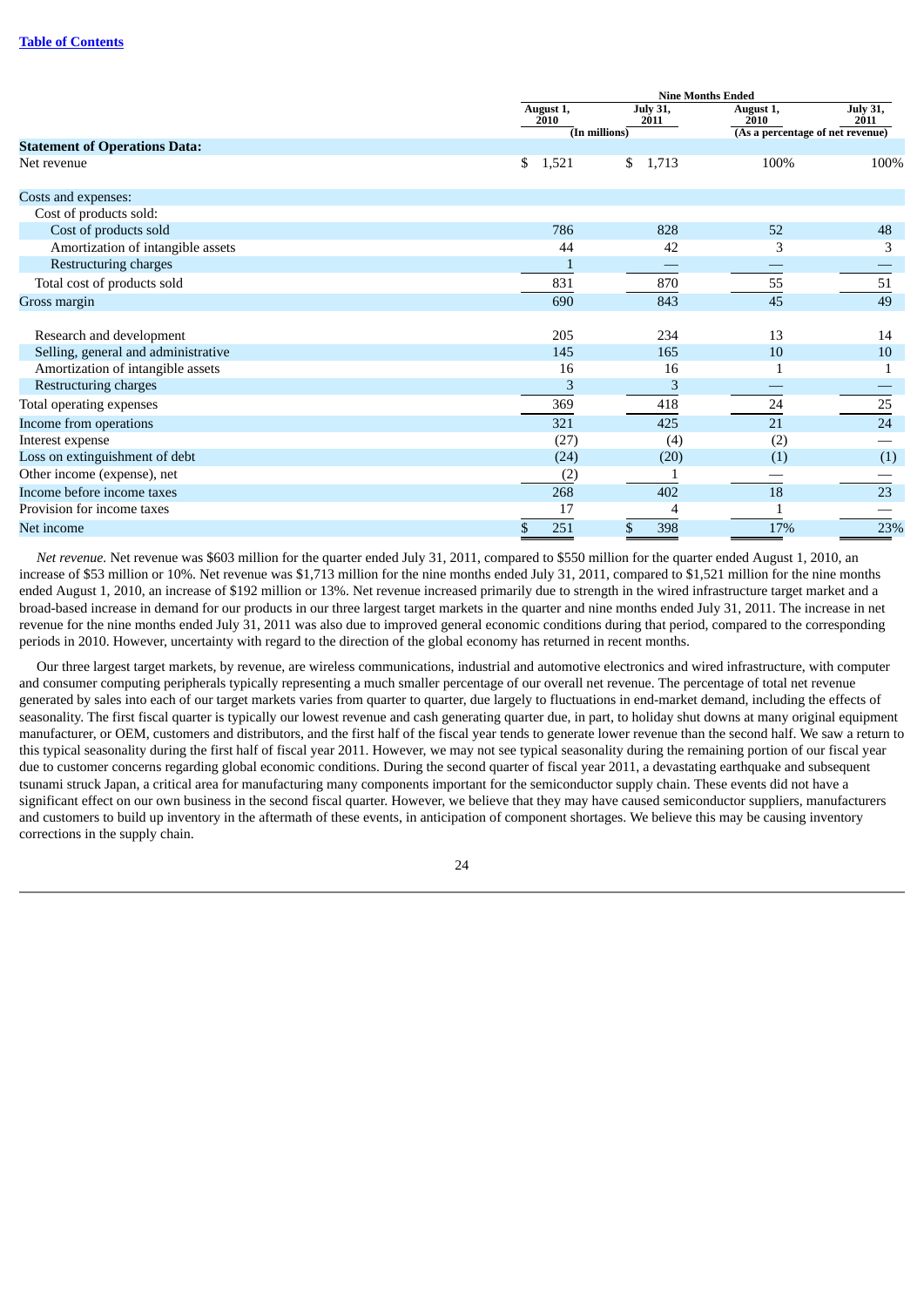#### **Table of [Contents](#page-2-0)**

Net revenue by target market data is derived from our understanding of our end customers' primary markets, and was as follows:

|                                       | <b>Ouarter Ended</b> |                         |                          | <b>Nine Months Ended</b>                     |                         |                   |
|---------------------------------------|----------------------|-------------------------|--------------------------|----------------------------------------------|-------------------------|-------------------|
| % of net revenue                      | August 1,<br>2010    | <b>July 31.</b><br>2011 | <b>Change</b>            | August 1,<br>2010                            | <b>July 31.</b><br>2011 | <b>Change</b>     |
| Wireless communications               | 38%                  | 37%                     | (1)%                     | 38%                                          | 37%                     | (1)%              |
| Industrial and automotive electronics | 31                   | 30                      | $\left( 1\right)$        | 29                                           | 30                      |                   |
| Wired infrastructure                  | 22                   | 28                      | 6                        | 24                                           | 28                      |                   |
| Consumer and computing peripherals    |                      |                         | $\left( 4\right)$        |                                              |                         | $\left( 4\right)$ |
| Total net revenue                     | 100%                 | 100%                    |                          | 100%                                         | 100%                    |                   |
|                                       |                      |                         |                          |                                              |                         |                   |
|                                       |                      | <b>Ouarter Ended</b>    | <b>Nine Months Ended</b> |                                              |                         |                   |
| Net revenue (in millions)             | August 1,<br>2010    | <b>July 31.</b><br>2011 | Change                   | <b>July 31.</b><br>August 1,<br>2011<br>2010 |                         | Change            |
| Wireless communications               | 207                  | 223                     | 16                       | 576                                          | 628<br>\$.              | 52                |
| Industrial and automotive electronics | 170                  | 178                     | 8                        | 434                                          | 511                     |                   |
| Wired infrastructure                  | 123                  | 169                     | 46                       | 367                                          | 482                     | 115               |
| Consumer and computing peripherals    | 50                   | 33                      | (17)                     | 144                                          | 92                      | (52)              |

Net revenue from our wireless communications target market increased, in absolute dollars, in both the third quarter and the first nine months of fiscal year 2011 compared with the corresponding prior year periods due to continued strength in mobile smart phone sales. The growth of key platforms in nextgeneration smart phones at leading new and existing OEM customers, which incorporate many of our proprietary products such as 3G radio frequency frontend devices drove revenue growth during the first nine months of fiscal year 2011. In addition, the launch of new long term evolution, or LTE, and worldwide interoperability for microwave access, or WiMax smart phones in North America also contributed to revenue growth in the quarter ended July 31, 2011. The slight decrease in net revenue as a percentage of net revenue for both the third quarter and the first nine months of fiscal year 2011 compared with the corresponding prior year periods was due, primarily, to the strength in our wired infrastructure products.

Total net revenue \$ 550 \$ 603 \$ 53 \$ 1,521 \$ 1,713 \$ 192

Net revenue from our industrial and automotive electronics target market increased, in absolute dollars, in both the third quarter and first nine months of fiscal year 2011 compared with the corresponding prior year periods. The increase in the first nine months of fiscal year 2011 was in large part due to the improved general economic conditions during the first half of fiscal year 2011, compared with the same period in fiscal year 2010. During the quarter ended July 31, 2011 continued strength in demand in Japan and China was accompanied by some softening of demand in North America and Europe, which we believe may have been caused by a worsening economic outlook. However, for both the third quarter and the first nine months of fiscal year 2011 demand in this target market was broad based, with particular strength in sales of optocouplers, industrial fiber optic transceivers and motion encoders. We also continued to benefit from increased customer spending on and new and increased uses for our devices in applications such as inverters, servo machine tools, factory automation and infrastructure applications including renewable energy, smart power grid installations and transportation, in both developed economies and in emerging economies such as China.

Net revenue from our wired infrastructure target market increased substantially, in absolute dollars and as a percentage of net revenue, in both the third quarter and first nine months of fiscal year 2011, compared with the corresponding prior year periods, as spending on enterprise networking data centers, storage systems and core routing improved. We also introduced a number of new fiber optic transceivers and designed new ASICs in the first nine months of fiscal year 2011, compared with the corresponding prior year period, which also contributed to the increase in revenue. During the third quarter of fiscal year 2011, we saw strong growth from sales of our ASIC products compared to the third quarter of fiscal year 2010, due to strength in next-generation data center switching. In addition, we also benefited from a large sale of our proprietary parallel optical transceivers for a core routing infrastructure project in China during the quarter ended July 31, 2011.

Net revenue from our consumer and computing peripheral target market decreased, in absolute dollars and as a percentage of net revenue, in the third quarter and first nine months of fiscal year 2011 compared with the corresponding periods in 2010. This reflected a decline in sales of optical sensors used in optical mice and sales of motion encoders used in applications such as optical disc drives and printers in the third quarter and first nine months of fiscal year 2011. Net revenue from this target market during these periods was also affected by ongoing softness in the personal computer and printer market.

*Gross margin.* Gross margin was \$297 million for the quarter ended July 31, 2011 compared to \$263 million for the quarter ended August 1, 2010, an increase of \$34 million or 13%. As a percentage of net revenue, gross margin increased slightly to 49% for the quarter ended July 31, 2011 from 48% for the quarter ended August 1, 2010. Gross margin was \$843 million for the nine months ended July 31, 2011 compared to \$690 million for the nine months ended August 1, 2010, an increase of \$153 million or 22%. As a percentage of net revenue, gross margin increased to 49% for the nine months ended July 31, 2011 from 45% for the nine months ended August 1, 2010. The increase in gross margin percentage was attributable to improvements in product mix. During the quarter ended July 31, 2011 as compared to the quarter ended August 1, 2010, overall gross margin benefited from both improved margin and growth in sales in our wired infrastructure target market. During the nine months ended July 31, 2011, compared to the nine months

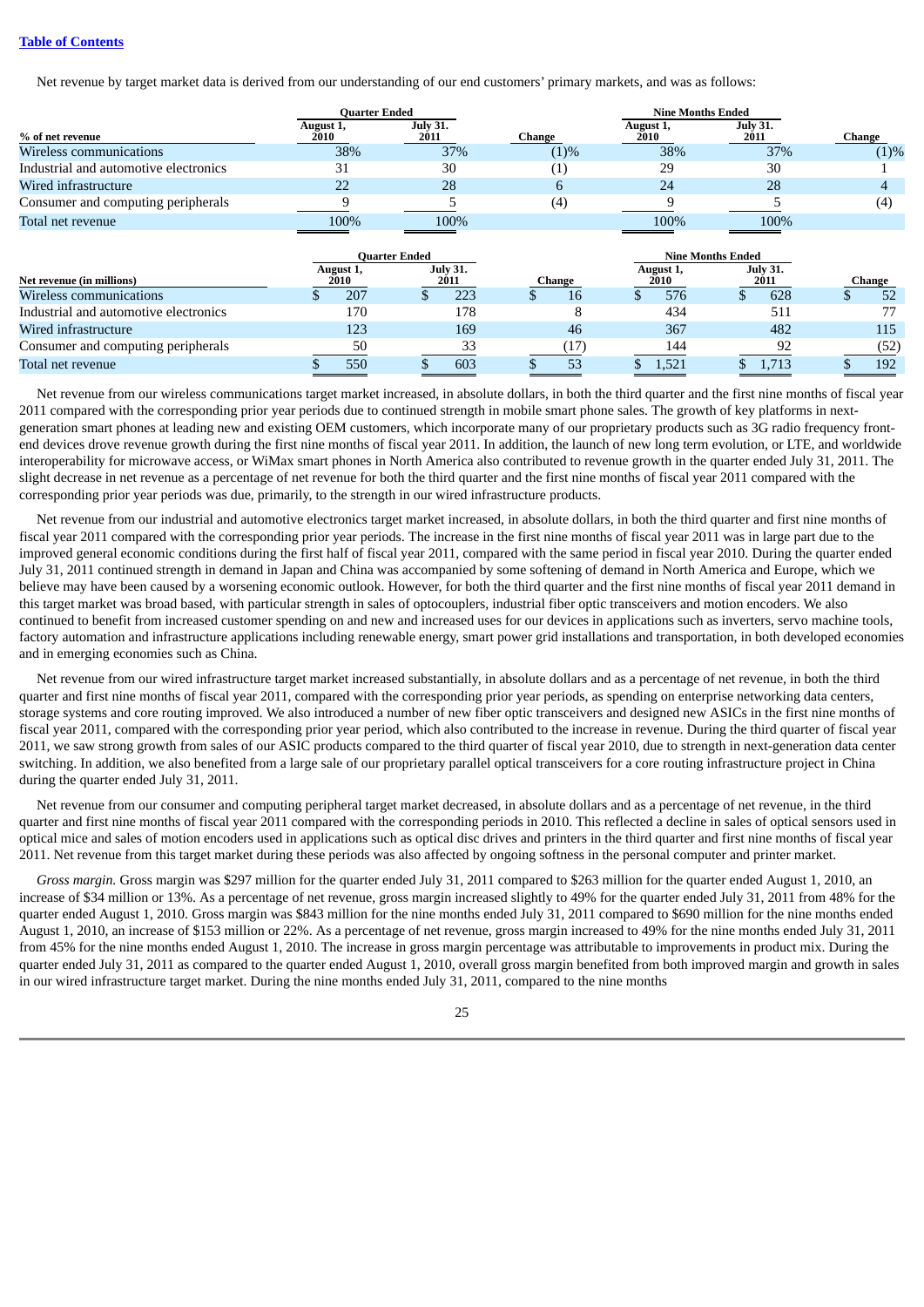ended August 1, 2010, a higher proportion of our net revenue was from products sold into the industrial and automotive electronics target market and from sales of our proprietary products in our wireless communications and wired infrastructure target markets, both of which generally earn higher margins than our other products. During the nine months ended July 31, 2011, we also released warranty accruals in an aggregate amount of \$5 million arising from our assessment of the remaining exposure for certain product quality issues.

*Research and development.* Research and development expense was \$85 million for the quarter ended July 31, 2011, compared to \$71 million for the quarter ended August 1, 2010, an increase of \$14 million or 20%. The majority of this increase resulted from investments in our wired infrastructure and wireless communications solutions. As a percentage of net revenue, research and development expenses increased slightly to 14% for the quarter ended July 31, 2011, compared to 13% for the quarter ended August 1, 2010. The increase in absolute dollars was attributable to \$4 million increase in salary and employee benefits expense related to increase in headcount and our annual salary review cycle, \$4 million increase in accrued incentive compensation expense due to higher operating profit and design wins, \$3 million increase in research and development project consumables and test hardware, \$2 million increase in share based compensation expense attributable to grants of share based awards at higher fair market values and to our Employee Share Purchase Plan, or ESPP, and \$1 million increase in depreciation expense related to capital expenditures supporting research and development efforts, compared to the quarter ended August 1, 2010. The first six month purchase period under our ESPP began in September 2010 and ended in March 2011.

Research and development expense was \$234 million for the nine months ended July 31, 2011, compared to \$205 million for the nine months ended August 1, 2010, an increase of \$29 million or 14%. As a percentage of net revenue, research and development expenses increased slightly to 14% for the nine months ended July 31, 2011 from 13% for the nine months ended August 1, 2010. The increase in absolute dollars was attributable to \$9 million increase in research and development project consumables and test hardware, \$8 million increase in salary and employee benefits expense related to increase in headcount and our annual salary review cycle, \$5 million increase in share-based compensation expense attributable to grants of share-based awards at higher fair market values and to our ESPP, \$3 million in accrued incentive compensation expense due to higher operating profit and design wins, \$3 million increase in depreciation expense related to capital expenditures supporting research and development efforts, partially offset by a \$2 million decrease in equipment repair expense compared to the nine months ended August 1, 2010.

*Selling, general and administrative.* Selling, general and administrative expense was \$60 million for the quarter ended July 31, 2011 compared to \$51 million for the quarter ended August 1, 2010, an increase of \$9 million or 18%. As a percentage of net revenue, selling, general and administrative increased slightly to 10% for the quarter ended July 31, 2011 compared to 9% for the quarter ended August 1, 2010. The increase in absolute dollars was primarily attributable to a \$4 million increase in salary expense related to our annual salary review cycle, \$2 million increase in share based compensation expense attributable to grants of share based awards at higher fair market values and to our ESPP, \$2 million increase in accrued incentive compensation expense, \$2 million increase in legal expenses related to offensive litigation matters initiated in fiscal year 2010, partially offset by a \$1 million decrease in allowance for doubtful account expense, compared to the quarter ended August 1, 2010.

Selling, general and administrative expense was \$165 million for the nine months ended July 31, 2011 compared to \$145 million for the nine months ended August 1, 2010, an increase of \$20 million or 14%. As a percentage of net revenue, selling, general and administrative remained flat at 10% for the nine months ended July 31, 2011 compared to the nine months ended August 1, 2010. The increase in absolute dollars was primarily attributable to a \$10 million increase in salary expense related to increase in headcount and our annual salary review cycle, \$7 million increase in legal expenses related to offensive litigation matters initiated in fiscal year 2010, \$4 million in share based compensation expense attributable to grants of share based awards at higher fair market values and to our ESPP, \$1 million increase related to travel expenses, and a \$1 million increase related to utilities expenses, partially offset by a \$1 million decrease in accrued incentive compensation expense, and a \$1 million decrease in third party commissions expense, compared to the nine months ended August 1, 2010.

*Amortization of intangible assets.* Total amortization of intangible assets incurred was \$19 million and \$20 million for the quarters ended July 31, 2011 and August 1, 2010, respectively. Total amortization of intangible assets incurred was \$58 million and \$60 million for the nine months ended July 31, 2011 and August 1, 2010, respectively.

*Restructuring charges.* We incurred \$2 million and \$3 million of restructuring charges for the quarter and nine months ended July 31, 2011, respectively, compared to restructuring charges of \$2 million and \$4 million for the quarter and nine months ended August 1, 2010, respectively.

*Interest expense.* Interest expense was less than \$1 million for the quarter ended July 31, 2011, compared to \$8 million for the quarter ended August 1, 2010. Interest expense was \$4 million for the nine months ended July 31, 2011, compared to \$27 million for the nine months ended August 1, 2010, which represents a decrease of \$23 million or 85%. The decrease was primarily due to the redemption of the remaining \$230 million aggregate principal amount of our outstanding senior subordinated notes in the quarter ended January 30, 2011.

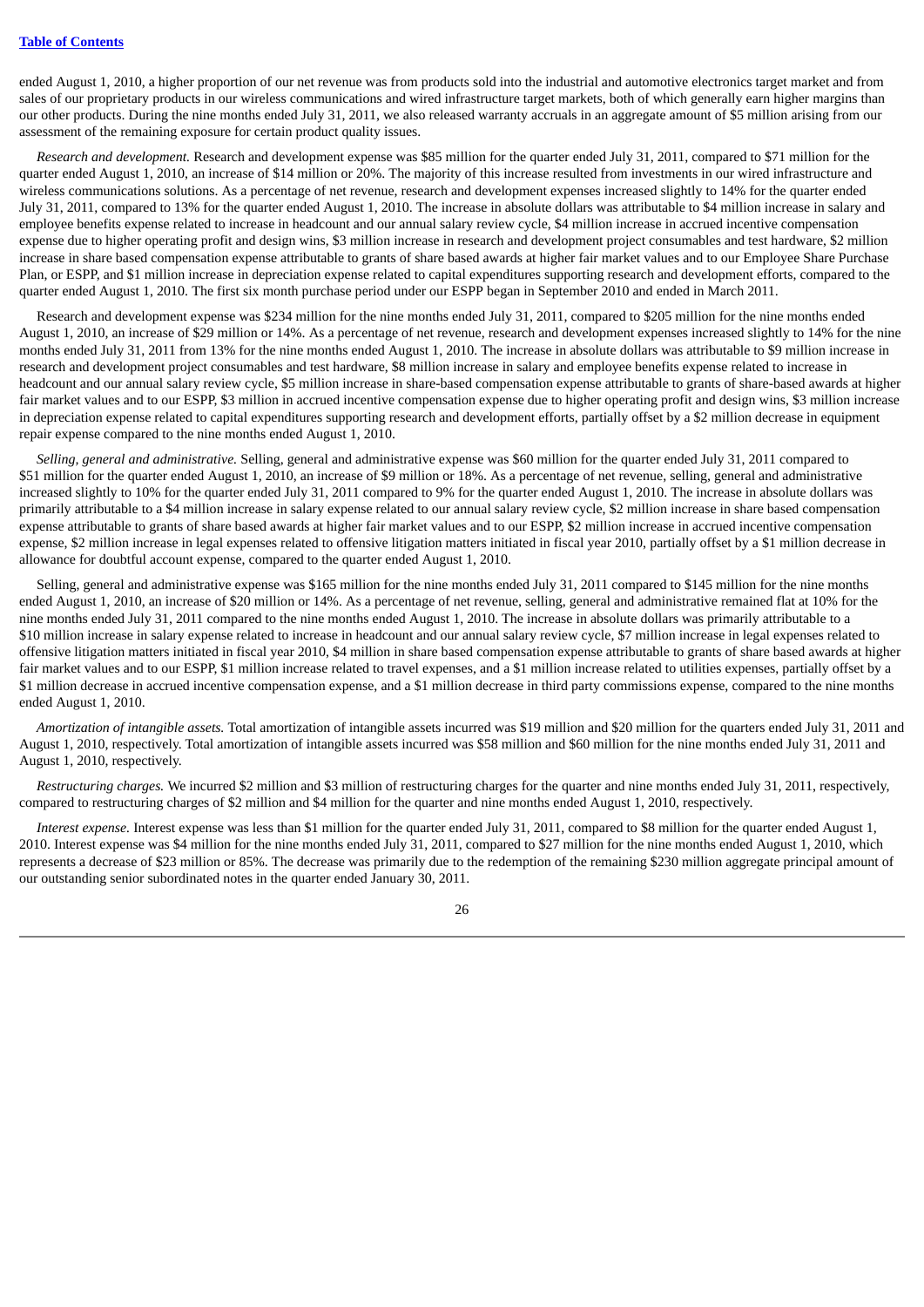*Loss on extinguishment of debt.* During the nine months ended July 31, 2011, we redeemed \$230 million aggregate principal amount of our senior subordinated notes. The redemption of the senior subordinated notes resulted in a loss on extinguishment of debt of \$19 million. During the nine months ended July 31, 2011, we replaced our existing revolving credit facility with a new revolving credit facility. This resulted in a loss on extinguishment of debt of \$1 million, primarily related to the write-off of debt amortization costs. During the nine months ended August 1, 2010, we redeemed \$318 million aggregate principal amount of our senior fixed rate notes and the remaining \$46 million aggregate principal amount of our senior floating rate notes. The redemption of the senior fixed rate notes and senior floating rate notes resulted in a loss on extinguishment of debt of \$24 million during the nine months ended August 1, 2010. See Note 5 to the Unaudited Condensed Consolidated Financial Statements of this Quarterly Report on Form 10-Q.

*Other income (expense), net.* Other income (expense), net includes interest income, foreign currency gains (losses) on balance sheet remeasurement and other miscellaneous items. Other income, net was \$1 million for the nine months ended July 31, 2011, compared to other expense, net of \$2 million for the nine months ended August 1, 2010, respectively. The increase to other income, net for the nine months ended July 31, 2011, compared to other expense, net for the nine months ended August 1, 2010 is primarily attributable to a decrease in foreign currency losses, and an increase in interest income due primarily to higher cash balances compared to the same period in prior year.

*Provision for income taxes.* We recorded income tax expense of \$1 million and \$4 million for the quarter and nine months ended July 31, 2011, respectively, compared to \$4 million and \$17 million for the quarter and nine months ended August 1, 2010, respectively. The tax expense for the quarter ended July 31, 2011 included a benefit of \$3 million due to a change in estimate on realizability of certain U.S. tax credit carryforwards, and the tax expense for the nine months ended July 31, 2011 also included a benefit of \$3 million from U.S. legislation enacted in the first quarter of fiscal year 2011 retroactively reinstating the research and development tax credit. The provision for the nine months ended August 1, 2010 included a \$6 million charge to write down our Malaysian deferred tax assets after the Malaysian government granted us a tax holiday in February 2010 on our qualifying income. The holiday is effective for ten years beginning with our fiscal year 2009.

## **Backlog**

Our sales are generally made pursuant to short-term purchase orders. These purchase orders are made without deposits and may be rescheduled, canceled or modified on relatively short notice, and in most cases without substantial penalty. Therefore, we believe that purchase orders or backlog are not a reliable indicator of future sales.

#### **Seasonality**

We are affected by seasonal trends in the semiconductor and related industries. We typically experience sequentially lower revenues in the first fiscal half of the year. Our revenue in the second half of the fiscal year is typically higher than our revenue in the first half of the fiscal year due to seasonality in two of our target markets, consumer and computing peripherals and wireless communications. These target markets typically experience seasonality due to the "back to school" and calendar year-end holiday selling seasons. However, concerns about global economic conditions may mute typical seasonal effects for the remainder of our fiscal year 2011.

#### **Liquidity and Capital Resources**

Our primary sources of liquidity as at July 31, 2011 consisted of: (1) approximately \$704 million in cash and cash equivalents, (2) cash we expect to generate from operations and (3) our \$200 million revolving credit facility, which is committed until March 31, 2015, all of which is available to be drawn.

Our short-term and long-term liquidity requirements primarily arise from: (i) working capital requirements and (ii) research and development and capital expenditure needs, including acquisitions from time to time. Our ability to fund these requirements will depend on our future cash flows, which are determined by future operating performance and are, therefore, subject to prevailing global macroeconomic conditions and financial, business and other factors, some of which are beyond our control.

If we do not retain a sufficient amount of cash to fund our operations or finance growth opportunities, including acquisitions, or unanticipated capital expenditures, our financial condition and our business could suffer. We may seek to obtain debt or equity financing in the future. However, we cannot assure that such additional financing will be available on terms acceptable to us or at all. Our ability to service any indebtedness we may incur, under our revolving credit facility, or otherwise, will also depend on our ability to generate cash in the future.

In June 2011, our board of directors authorized the repurchase of up to 15 million of the Company's outstanding ordinary shares, not to exceed \$500 million, in the aggregate, in open market transactions prior to the date on which the 2012 Annual General Meeting of the Company is held or is required by law to be held. During the quarter and nine months ended July 31, 2011, we repurchased 1.9 million shares at an aggregate purchase price of \$68 million, pursuant to this authorization.

On September 7, 2011, our board of directors declared an interim cash dividend of \$0.11 per ordinary share, payable on September 30, 2011 to shareholders of record at the close of business (5:00 p.m.), Eastern Time, on September 19, 2011.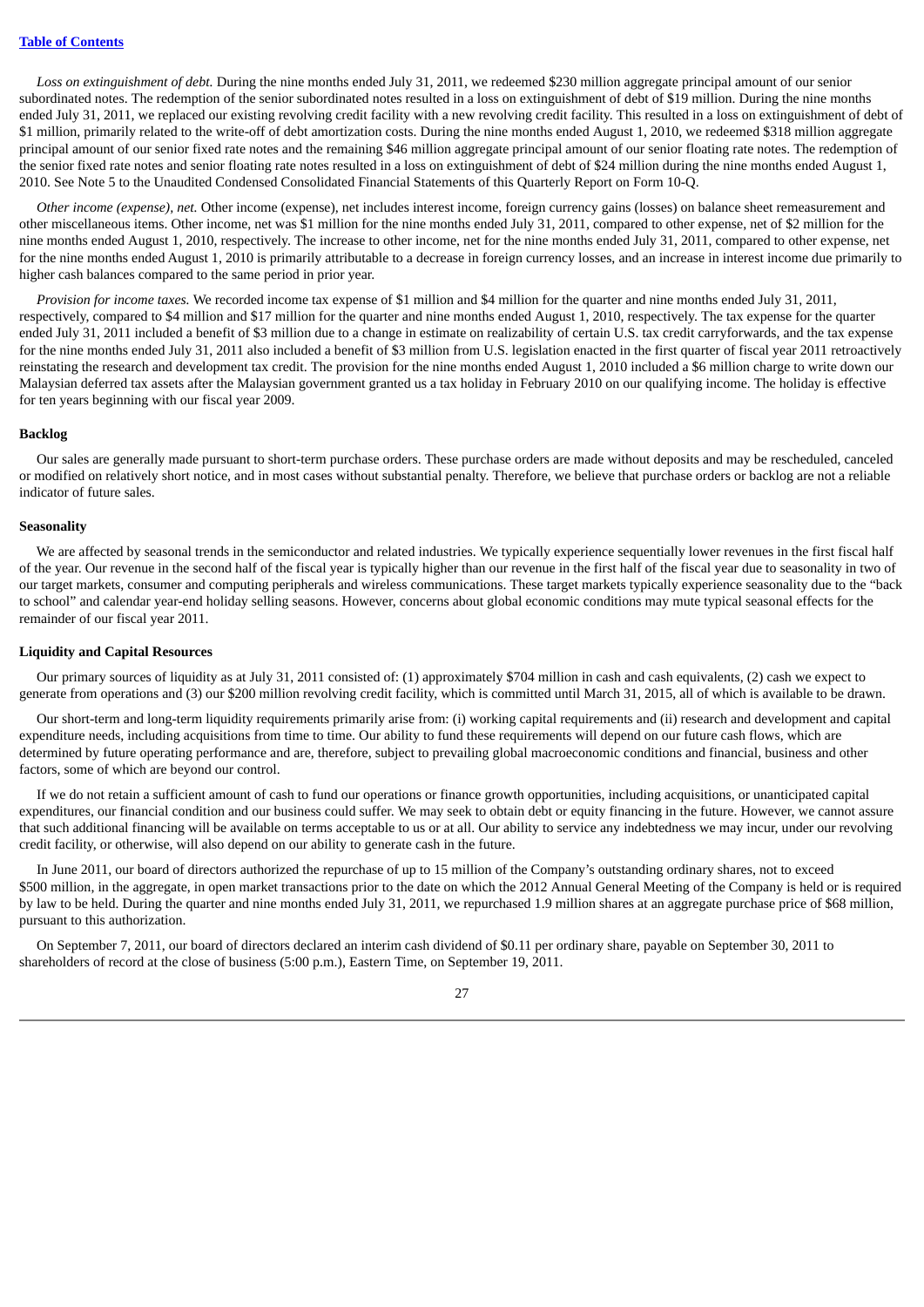We anticipate that our capital expenditures for fiscal year 2011 will be higher than for fiscal year 2010 due to spending on mask sets for new ASIC designs and capacity expansion in both our Fort Collins, Colorado and Singapore internal fabrication facilities. We believe that our cash and cash equivalents on hand, and cash flows from operations, combined with availability under our revolving credit facility, will provide sufficient liquidity to fund our current obligations, projected working capital requirements and capital spending for at least the next 12 months. As of July 31, 2011, we were in compliance with the covenants under our credit agreement, and based on current outlook, we expect to be in compliance with such covenants over the next 12 months.

In summary, our cash flows were as follows (in millions):

|                                                      | <b>Nine Months Ended</b> |                   |  |                         |  |
|------------------------------------------------------|--------------------------|-------------------|--|-------------------------|--|
|                                                      |                          | August 1,<br>2010 |  | <b>July 31,</b><br>2011 |  |
| Net cash provided by operating activities            |                          | 293               |  | 531                     |  |
| Net cash used in investing activities                |                          | (56)              |  | (84)                    |  |
| Net cash used in financing activities                |                          | (342)             |  | (304)                   |  |
| Net increase (decrease) in cash and cash equivalents |                          | (105)             |  | 143                     |  |

#### *Cash Flows for the Nine Months Ended July 31, 2011 and August 1, 2010*

#### *Operating Activities*

Net cash provided by operating activities during the nine months ended July 31, 2011 was \$531 million. The net cash provided by operating activities was principally due to net income of \$398 million and non-cash charges of \$159 million, partially offset by changes in operating assets and liabilities of \$26 million. The non-cash charges of \$159 million included \$118 million for depreciation and amortization, \$27 million of share-based compensation, \$8 million in tax benefits from share-based compensation and \$6 million of debt issuance costs written off in connection with our debt redemption in December 2010. Net income was also reduced by \$14 million for the premium paid on our debt redemption which is included in the \$20 million loss on extinguishment of debt in the unaudited condensed consolidated statement of operations.

Accounts receivable remained flat at \$285 million at the end of the third quarter of fiscal year 2011 compared to the end of fiscal year 2010. The number of days sales outstanding decreased to 43 days at July 31, 2011 from 45 days at October 31, 2010 due to improved linearity of revenue. We use the current quarter revenue and accounts receivable at quarter end in our calculation of number of days sales outstanding.

Inventory increased to \$200 million at July 31, 2011 from \$189 million at the end of fiscal year 2010 due to an increase in anticipated demand. However, the number of days of inventory on hand increased only slightly to 62 days at July 31, 2011 compared to 61 days at October 31, 2010. We use the current quarter cost of products sold and inventory at quarter end in our calculation of days on hand of inventory.

Current liabilities decreased to \$311 million at July 31, 2011 from \$565 million at the end of fiscal year 2010, mainly due to the redemption in December 2010 of \$230 million of long-term debt that was classified as current at October 31, 2010 (as it had been irrevocably called for redemption before the fiscal year end) and decreases in accrued interest and other current liabilities, offset by an increase in employee compensation and benefits accruals. Accrued interest decreased to less than \$1 million at July 31, 2011 from \$12 million at the end of fiscal year 2010 mainly due to the debt redemption and semi-annual interest payments made during the first nine months of fiscal year 2011. Other current liabilities decreased from \$41 million at the end of fiscal year 2010 to \$25 million at the end of the third quarter of fiscal year 2011 primarily due to an \$8 million decrease in accrued warranty related to settlement payments and reassessment of replacement parts exposure and an \$8 million decrease in current income tax payable. Employee compensation and benefits increased to \$88 million from \$82 million at fiscal year 2010 mainly due to merit increases in salary, partially offset by payments made under our employee bonus plan in respect of fiscal year 2010 performance.

Net cash provided by operating activities during the nine months ended August 1, 2010 was \$293 million. The net cash provided by operating activities was principally due to net income of \$251 million and non-cash charges of \$146 million, offset by changes in operating assets and liabilities of \$104 million. The non-cash charges of \$146 million included \$119 million for depreciation and amortization, \$18 million of share-based compensation and \$8 million of debt issuance costs written off in connection with our debt redemption. Net income was also reduced by \$16 million for the premium paid on our debt redemption which is included in the \$24 million loss on extinguishment of debt in the unaudited condensed consolidated statement of operations.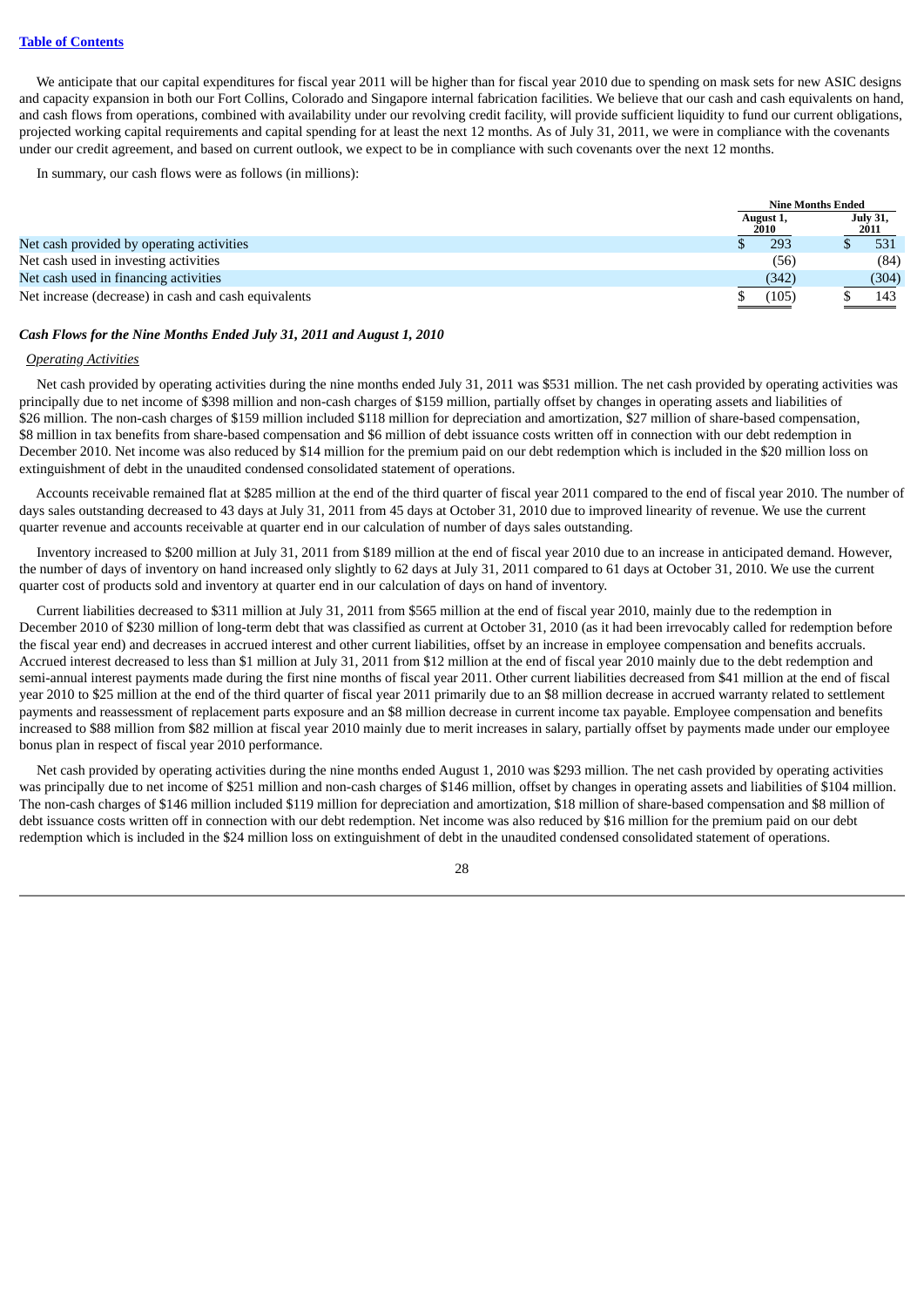Accounts receivable increased to \$279 million at the end of the third quarter of fiscal year 2010 from \$186 million at the end of fiscal year 2009. The number of days sales outstanding increased to 46 days at August 1, 2010 from 40 days at November 1, 2009 due to linearity of revenue.

Inventory increased to \$185 million at August 1, 2010 from \$162 million at the end of fiscal year 2009. The number of days of inventory on hand remained flat at 62 days at August 1, 2010 compared to November 1, 2009. The increase in inventory dollar amount was attributable to anticipated increased demand.

Current liabilities decreased from \$633 million at the end of fiscal year 2009 to \$285 million at the end of the third quarter of fiscal year 2010 mainly due to the redemption of \$364 million of long-term debt that was classified as current at November 1, 2009 (as it had been irrevocably called for redemption before the fiscal year end) and decreases in accrued interest. This decrease was offset by an increase in accounts payable and employee compensation and benefits. Accrued interest decreased \$20 million or 80% from fiscal year 2009 mainly due to the debt redemption and semi-annual interest payments made during the first nine months of fiscal year 2010. Accounts payable increased to \$172 million from \$154 million at the end of fiscal year 2009 mainly due to timing of disbursements and higher volume of purchases related to increase in revenue. Employee compensation and benefits increased to \$69 million from \$55 million at fiscal year 2009 mainly due to our employee bonus program related to our overall profitability.

#### *Investing Activities*

Net cash used in investing activities for the nine months ended July 31, 2011 was \$84 million, primarily due to purchases of property, plant and equipment of \$75 million, in connection with the expansion of our manufacturing facilities in Fort Collins, Colorado, and in Singapore and \$8 million related to a business acquisition completed in the first nine months of fiscal year 2011.

Net cash used in investing activities for the nine months ended August 1, 2010 was \$56 million, due to purchases of property, plant and equipment of \$49 million and \$8 million related to a business acquisition.

#### *Financing Activities*

Net cash used in financing activities for the nine months ended July 31, 2011 was \$304 million. The net cash used in financing activities was principally due to the redemption of the remaining \$230 million in principal amount of senior subordinated notes, an aggregate of \$59 million in payments of cash dividends to shareholders and the payment of an aggregate of \$68 million to repurchase and cancel 1.9 million shares of our ordinary shares under our share repurchase program. This was partially offset by \$55 million in net proceeds provided by the exercise of options and purchases of our ordinary shares by employees under our ESPP.

Net cash used in financing activities for the nine months ended August 1, 2010 was \$342 million. The net cash used in financing activities was principally from the redemption of \$318 million in principal amount of senior fixed rate notes and \$46 million principal amount of senior floating rate notes, offset by \$22 million in net proceeds from the exercise of options.

#### **Indebtedness**

As of July 31, 2011, we had \$6 million of capital lease obligations. At such date, we also had \$200 million of borrowing capacity available under our revolving credit facility.

#### **Contractual Commitments**

See Note 11 to the Unaudited Condensed Consolidated Financial Statements of this Quarterly Report on Form 10-Q.

There were no other substantial changes to our contractual commitments during the first nine months of fiscal year 2011 from those disclosed in our 2010 Annual Report on Form 10-K.

## **Off-Balance Sheet Arrangements**

We had no material off-balance sheet arrangements at July 31, 2011 as defined in Item 303(a)(4)(ii) of SEC Regulation S-K.

#### **Indemnifications**

See Note 11 to the Unaudited Condensed Consolidated Financial Statements of this Quarterly Report on Form 10-Q.

#### **Accounting Changes and Recent Accounting Standards**

For a description of accounting changes and recent accounting standards, including the expected dates of adoption and estimated effects, if any, on our unaudited consolidated condensed financial statements, see Note 1 to the Unaudited Condensed Consolidated Financial Statements of this Quarterly Report on Form 10-Q.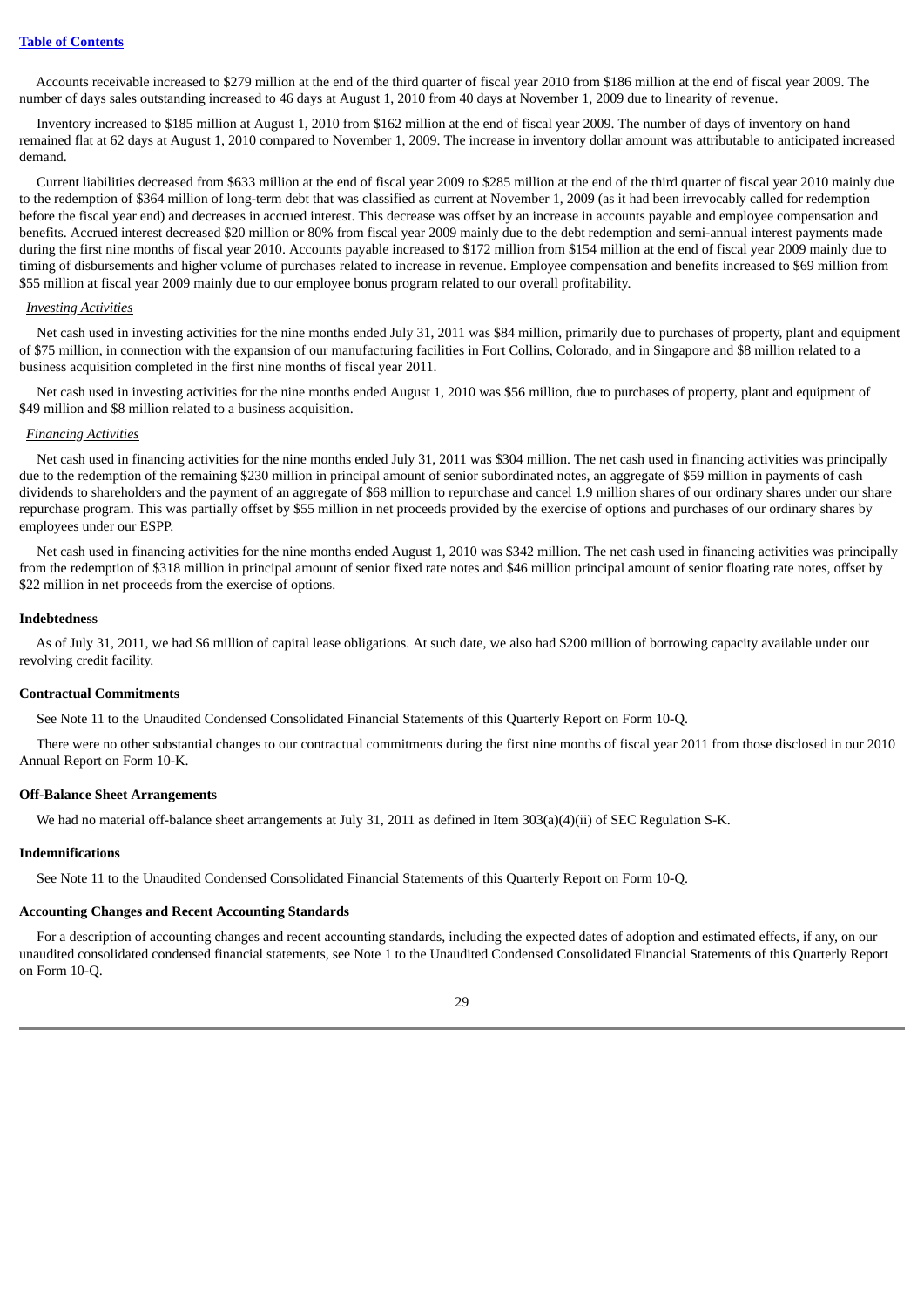#### <span id="page-30-0"></span>**Item 3. Quantitative and Qualitative Disclosures About Market Risk**

There have been no material changes in market risk from the information presented in Part II, Item 7A. "Quantitative and Qualitative Disclosures About Market Risk," in our 2010 Annual Report on Form 10-K other than those noted below.

#### *Foreign Currency Derivative Instruments*

Gains and losses from foreign currency transactions, as well as derivative instruments, were included in our unaudited consolidated statements of operations in the amounts of a less than \$1 million loss and a less than \$1 million gain, for the quarter and nine months ended July 31, 2011, respectively, compared to losses of \$1 million and \$4 million, for the quarter and nine months ended August 1, 2010, respectively.

## <span id="page-30-1"></span>**Item 4. Controls and Procedures**

(a) *Evaluation of Disclosure Controls and Procedures.* Our management, with the participation of our Chief Executive Officer, or CEO, and Chief Financial Officer, or CFO, evaluated the effectiveness of our disclosure controls and procedures as of July 31, 2011. We maintain disclosure controls and procedures that are intended to ensure that the information required to be disclosed in our Exchange Act filings is properly and timely recorded, processed, summarized and reported. These disclosure controls and procedures are also intended to ensure that information is accumulated and communicated to management, including our CEO and CFO, as appropriate to allow timely decisions regarding required disclosures. Based on this evaluation, our CEO and CFO concluded that, as of July 31, 2011, our disclosure controls and procedures were effective at the reasonable assurance level.

In designing and evaluating our disclosure controls and procedures, our management recognized that any controls and procedures, no matter how well designed and operated, can provide only reasonable assurance of achieving their desired control objectives, and our management is required to apply its judgment in evaluating the cost-benefit relationship of possible controls and procedures.

(b) *Changes in Internal Controls Over Financial Reporting.* There was no change in our internal control over financial reporting identified in connection with the evaluation required by Rule 13a-15(d) and 15d-15(d) of the Exchange Act that occurred during the period covered by this report that has materially affected, or is reasonably likely to materially affect, our internal control over financial reporting.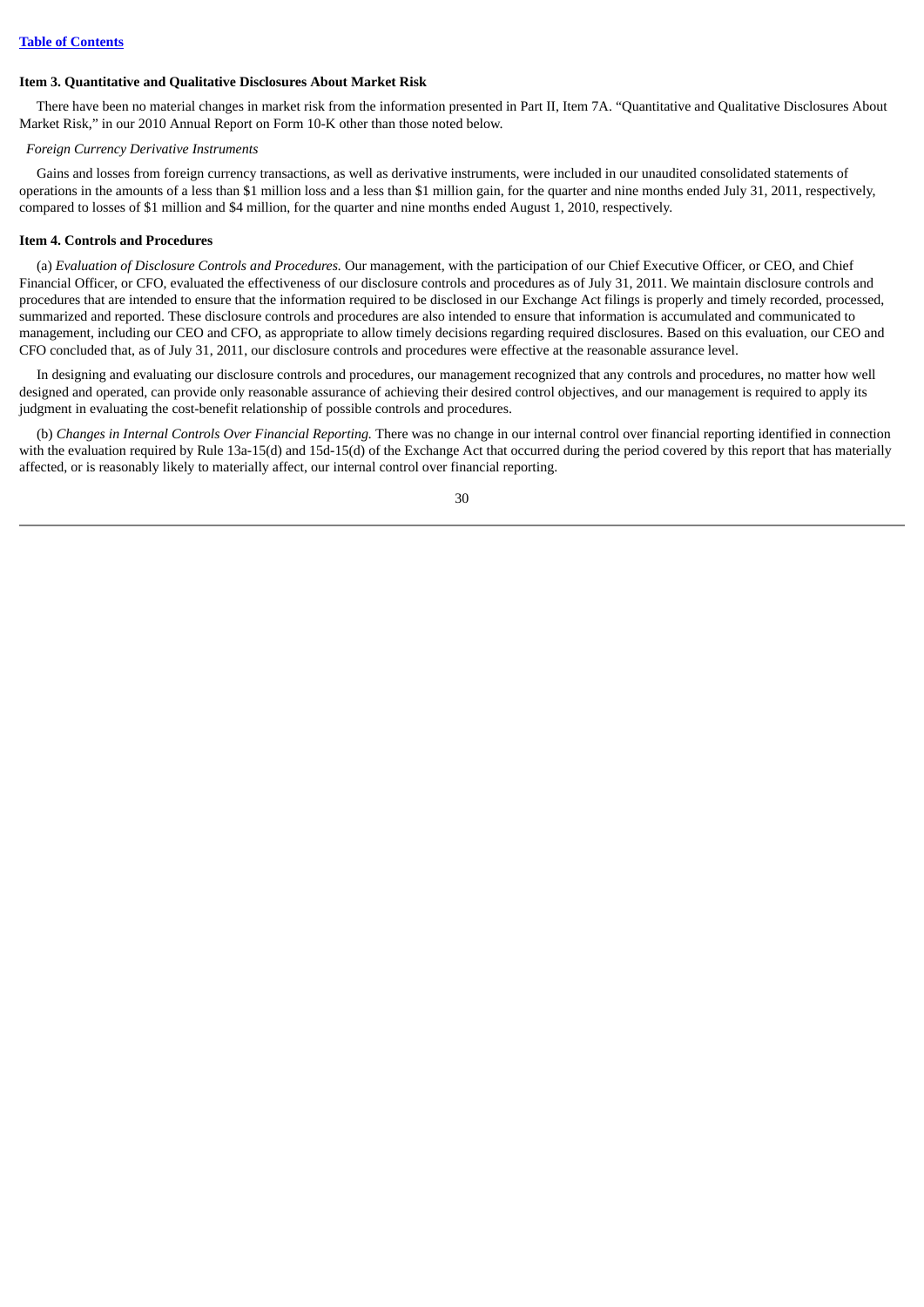## **PART II — OTHER INFORMATION**

## <span id="page-31-1"></span><span id="page-31-0"></span>**Item 1. Legal Proceedings**

From time to time, we are involved in litigation that we believe is of the type common to companies engaged in our line of business, including commercial disputes and employment issues. As of the date of this filing, we are not involved in any pending legal proceedings that we believe would likely have a material adverse effect on our financial condition, results of operations or cash flows. However, certain pending disputes involve claims by third parties that our activities infringe their patent, copyright, trademark or other intellectual property rights. These claims generally involve the demand by a third-party that we cease the manufacture, use or sale of the allegedly infringing products, processes or technologies and/or pay substantial damages or royalties for past, present and future use of the allegedly infringing intellectual property. For example, on July 23, 2009, TriQuint Semiconductor, Inc. filed a complaint against us and certain of our subsidiaries in the U.S. District Court, District of Arizona seeking declaratory judgment that four of our patents relating to RF filter technology used in our wireless products are invalid and, if valid, that TriQuint's products do not infringe any of those patents. TriQuint subsequently withdrew those claims with respect to three of those four patents. In addition, TriQuint claims that certain of our wireless products infringe three of its patents. TriQuint is seeking damages in an unspecified amount, treble damages for alleged willful infringement, attorneys fees and injunctive relief. We filed our answer and initial counterclaim on September 17, 2009, denying infringement, asserting the invalidity of TriQuint's patents and asserting infringement by TriQuint of ten Avago patents and filed additional counterclaims on March 25, 2010 for the misappropriation of Avago trade secrets. On October 16, 2009, TriQuint filed its answer to our initial counterclaim, denying infringement and filed an antitrust counterclaim and counterclaims for declaratory judgment of non-infringement and invalidity. While the court dismissed TriQuint's antitrust counterclaims on procedural grounds on March 16, 2010, TriQuint filed a motion to file an amended pleading for its anti-trust claims, which was granted on August 3, 2010. We intend to defend this lawsuit vigorously, and future actions may include the assertion by us of additional claims or counterclaims against TriQuint related to our intellectual property portfolio.

In addition, on February 8, 2010, PixArt Imaging Inc. filed an action against us in the U.S District Court, Northern District of California seeking a determination of whether PixArt is licensed to use our portfolio of patents for optical finger navigation products pursuant to an existing cross-license agreement between us and PixArt, which license is limited to optical mouse and optical mouse trackball products. We did not license to PixArt our patents for optical finger navigation products. We intend to defend this action vigorously and to seek to have the scope of the cross-license agreement properly construed by the court as excluding such products. We also filed a counterclaim against PixArt on March 31, 2010, asserting that PixArt has breached the terms of the cross-license agreement between the parties. We are seeking a determination that PixArt is not licensed to use our portfolio of patents for optical finger navigation products, damages in an unspecified amount, termination for breach, or rescission, of the license agreement and attorneys fees.

On March 15, 2010 we filed a patent infringement action against ST Microelectronics N.V. in the Eastern District of Texas for infringement of four of our patents related to optical navigation devices. We amended the complaint on July 6, 2010 adding infringement of a fifth optical navigation related patent to the action. We are seeking injunctive relief, damages in an unspecified amount, treble damages for willful infringement and attorneys fees. In response, ST Microelectronics filed a patent infringement action against us in the Northern District of Texas alleging that our sales of certain optical navigation devices infringed two ST Microelectronics' patents. ST Microelectronics is seeking injunctive relief and damages in an unspecified amount. ST Microelectronics filed a second suit against us on November 5, 2010 in the Northern District of California alleging certain anticompetitive actions by us in the optical navigation sensor market. ST Microelectronics is seeking injunctive and compensatory relief under the Sherman Act and the Clayton Act and attorneys fees. On January 4, 2011, we filed a motion to dismiss ST Microelectronics' claims relating to anticompetitive actions by us and on April 11, 2011, the court ordered a stay of this matter pending resolution of the patent litigation in the Eastern district of Texas; on June 17, 2011 ST Microelectronics filed a motion to transfer this matter to the Eastern District of Texas. We intend to defend these lawsuits vigorously, and future actions may include the assertion by us of additional claims or counterclaims against ST Microelectronics related to our intellectual property portfolio.

On January 21, 2011, we filed a patent infringement action against Cypress Semiconductor Corporation, or Cypress, for infringement of three of our patents related to optical navigation devices. We are seeking injunctive relief, damages in an unspecified amount, treble damages for willful infringement and expenses and attorneys fees. On May 23, 2011, Cypress filed its answer and counterclaim against us for a declaratory judgment of non-infringement and invalidity of the patents asserted by us. On August 22, 2011, Cypress filed an amended answer and counterclaim alleging infringement by us of five of Cypress's patents. In its counterclaim Cypress is seeking injunctive relief, damages in an unspecified amount, treble damages for willful infringement and costs and attorneys' fees. We intend to defend this lawsuit vigorously, and future actions may include the assertion by us of additional claims or counterclaims against Cypress related to our intellectual property portfolio.

Claims that our products or processes infringe or misappropriate any third-party intellectual property rights (including claims arising through our contractual indemnification of our customers) often involve highly complex, technical issues, the outcome of which is inherently uncertain. Moreover, from time to time we pursue litigation to assert our intellectual property rights. Regardless of the merit or resolution of any such litigation, complex intellectual property litigation is generally costly and diverts the efforts and attention of our management and technical personnel.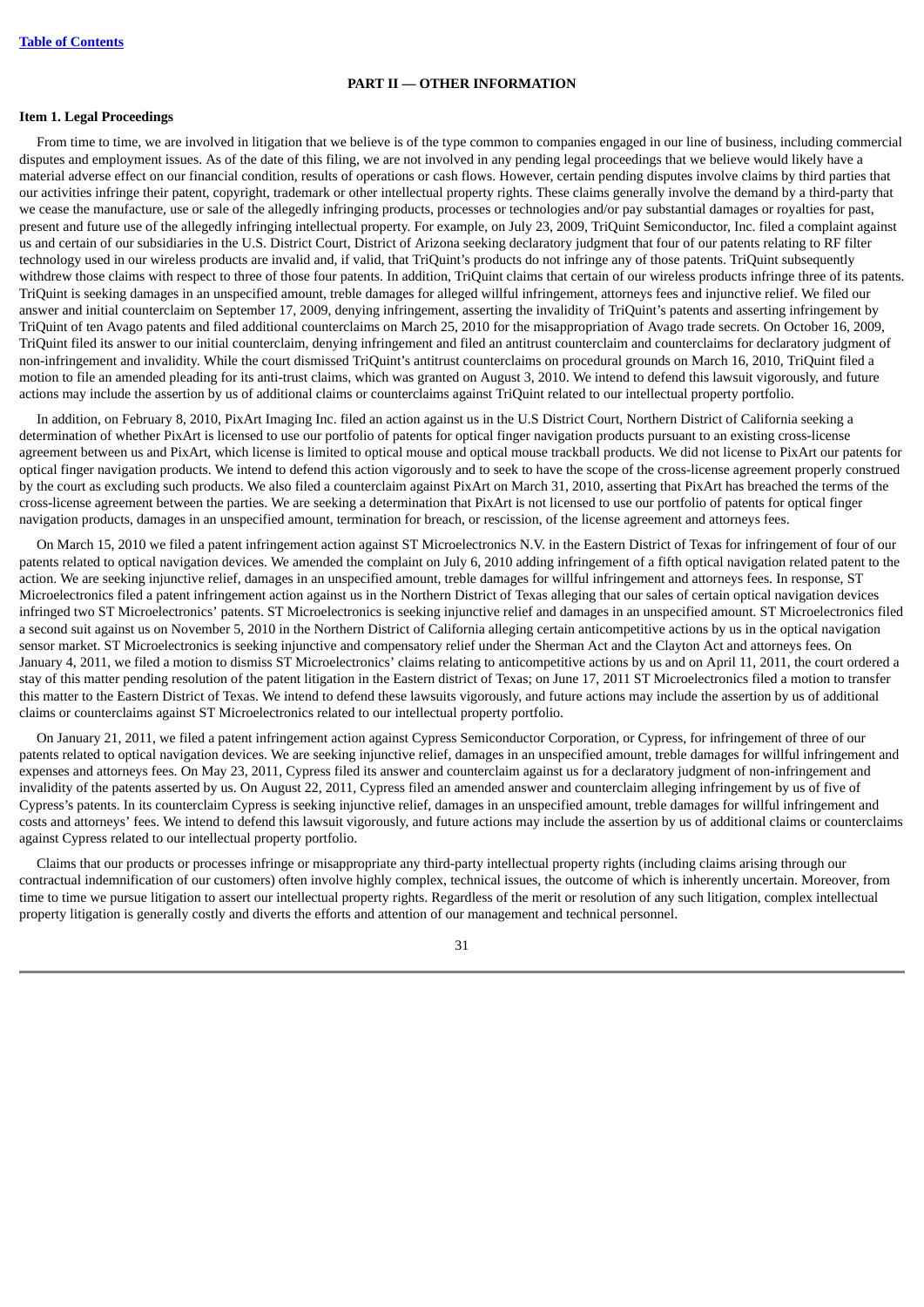#### <span id="page-32-0"></span>**Item 1A. Risk Factors**

A description of the risk factors associated with our business is set forth below. We review and, where applicable, update our risk factors each quarter. The description set forth below supersedes the description of the risk factors previously disclosed in Part II, Item 1A of our Quarterly Report on Form 10-Q for the fiscal quarter ended May 1, 2011. These risk factors, which could materially affect our business, financial conditions or results of operations, are not the only risks that we face. Additional risks and uncertainties not currently known to us or that we currently deem to be immaterial may also adversely affect our business, financial condition or results of operations.

#### **Risks Related to Our Business**

#### Concerns regarding the global economic situation could have a negative effect on our business, results of operations and financial condition and *liquidity.*

The global economic downturn and financial crisis in 2008 and 2009 led to slower economic activity, unemployment, concerns about inflation and energy costs, decreased business and consumer confidence, reduced corporate profits and capital spending, adverse business conditions and lower levels of liquidity in many financial markets. The resulting global recession also led to reduced customer spending in the semiconductor market and in our target markets during 2009, made it difficult for our customers, our vendors and us to accurately forecast and plan future business activities, and caused U.S. and foreign businesses to slow spending on our products. It also caused consumers to reduce spending on many products our customers make, such as personal computers, mobile phone and flat screen televisions. In recent months, market and business conditions in general have been affected by investor and customer concerns and about the global economic outlook, including concerns about the economic recovery in the U.S. A slowdown in the economic recovery or worsening global economic conditions as a result of these or other factors will likely cause our customers and consumers to reduce spending and could lead to the insolvency of key suppliers, resulting in product delays, and in customer insolvencies, all of which could negatively affect our business, financial condition and result of operations.

#### *We operate in the highly cyclical semiconductor industry, which is subject to significant downturns.*

The semiconductor industry is highly cyclical and is characterized by constant and rapid technological change and price erosion, evolving technical standards, short product life cycles (for semiconductors and for the end-user products in which they are used) and wide fluctuations in product supply and demand. From time to time, these and other factors, together with changes in general economic conditions, cause significant upturns and downturns in the industry in general and in our business in particular. For example, the global semiconductor market experienced substantial declines in 2001 and 2009, in each case beyond the declines experienced in the typical cycles experienced by the semiconductor industry, due in large part to deteriorating global economic conditions during those periods. Periods of industry downturns have been characterized by diminished demand for end-user products, high inventory levels and periods of inventory adjustment, underutilization of manufacturing capacity, changes in revenue mix and accelerated erosion of average selling prices, resulting in an adverse effect on our business, financial condition and results of operations. We expect our business to continue to be subject to cyclical downturns even when overall economic conditions are relatively stable. In addition, in any future economic downturn we may be unable to grow our revenues or reduce our costs quickly enough to maintain our operating profitability.

#### *Our operating results are subject to substantial quarterly and annual fluctuations.*

Our revenues and operating results have fluctuated in the past and are likely to fluctuate in the future. These fluctuations may occur on a quarterly and annual basis and are due to a number of factors, many of which are beyond our control. These factors include, among others:

- **•** changes in end-user demand for the products manufactured and sold by our customers;
- **•** the timing of receipt, reduction or cancellation of significant orders by customers;
- **•** fluctuations in the levels of component inventories held by our customers;
- **•** the gain or loss of significant customers;
- **•** market acceptance of our products and our customers' products;
- **•** our ability to develop, introduce and market new products and technologies on a timely basis;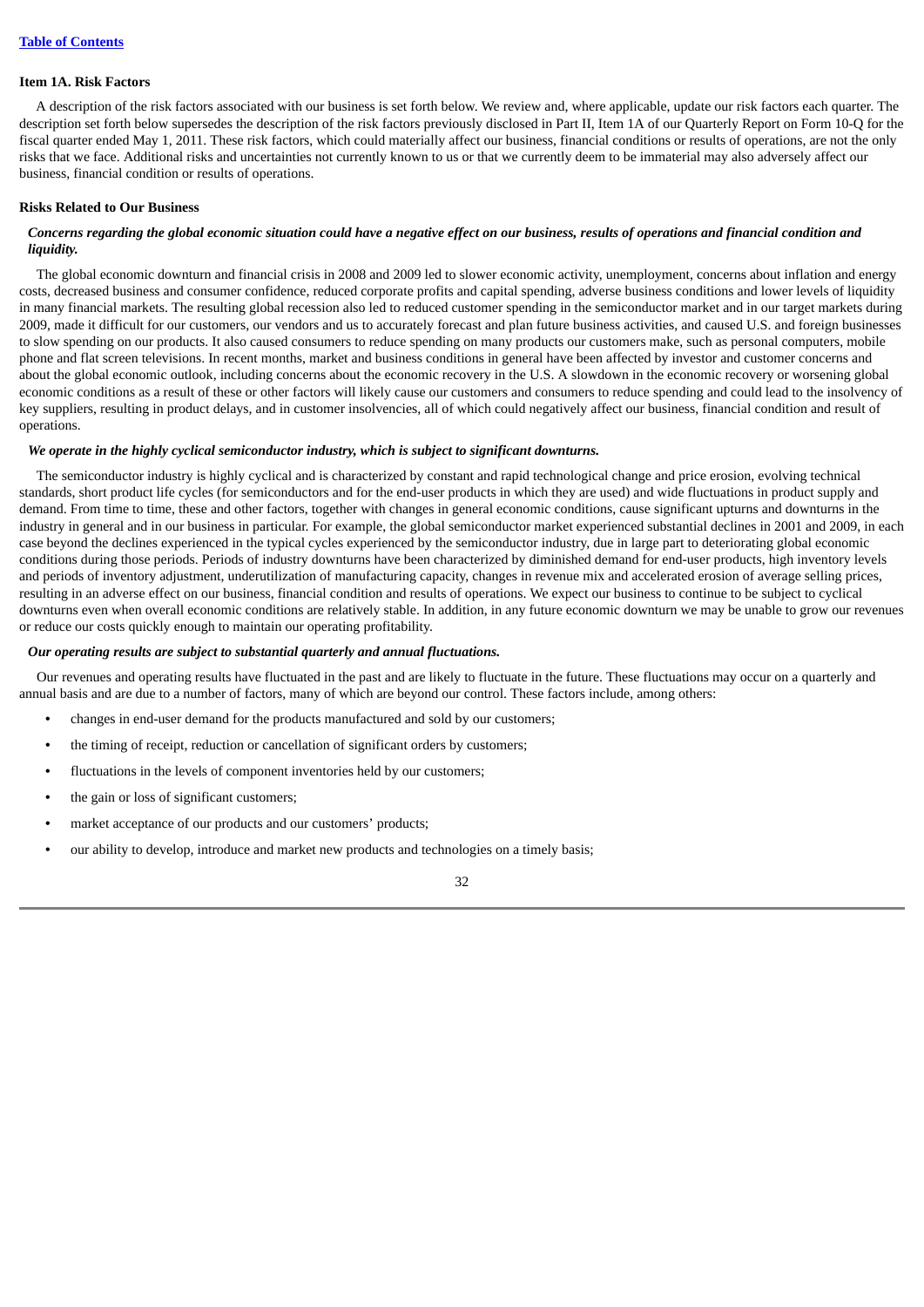- **•** the timing and extent of product development costs;
- **•** new product announcements and introductions by us or our competitors;
- **•** incurrence of research and development and related new product expenditures;
- **•** seasonality or cyclical fluctuations in our markets;
- **•** currency fluctuations;
- **•** utilization of our internal manufacturing facilities;
- **•** fluctuations in manufacturing yields;
- **•** significant warranty claims, including those not covered by our suppliers or our insurers;
- **•** availability and cost of raw materials from our suppliers;
- **•** changes in our product mix or customer mix;
- **•** intellectual property disputes;
- **•** loss of key personnel or the shortage of available skilled workers;
- **•** the effects of competitive pricing pressures, including decreases in average selling prices of our products; and
- **•** changes in our tax incentive arrangements or structure, which may adversely affect our net tax expense in any quarter in which such an event occurs.

The foregoing factors are difficult to forecast, and these, as well as other factors, could materially adversely affect our quarterly or annual operating results. In addition, a significant amount of our operating expenses are relatively fixed in nature due to our significant sales, research and development and internal manufacturing overhead costs. Any failure to adjust spending quickly enough to compensate for a revenue shortfall could magnify the adverse impact of such revenue shortfall on our results of operations. As a result, we believe that quarter-to-quarter comparisons of our revenue and operating results may not be meaningful or a reliable indicator of our future performance. If our operating results in one or more future quarters fail to meet the expectations of securities analysts or investors, an immediate and significant decline in the trading price of our ordinary shares may occur.

# If we do not adapt to technological changes in the semiconductor industry, we could lose customers or market share.

The semiconductor industry is subject to constant and rapid changes in technology, frequent new product introductions, short product life cycles, rapid product obsolescence and evolving technical standards. Technological developments may reduce the competitiveness of our products and require unbudgeted upgrades that could be expensive and time consuming to implement. Our products could become obsolete sooner than we expect because of faster than anticipated, or unanticipated, changes in one or more of the technologies related to our products. Furthermore, we continually evaluate expenditures for research and development and must choose among alternative technologies based on our expectations of future market growth and other factors. We may be unable to develop and introduce new or enhanced products that satisfy customer requirements and achieve market acceptance in a timely manner or at all, the technologies where we have focused our research and development expenditures may not become commercially successful, and we may be unable to anticipate new industry standards and technological changes. We also may not be able to respond successfully to new product announcements and introductions by competitors. If we fail to adapt successfully to technological changes or fail to obtain access to important new technologies, we may be unable to retain customers, attract new customers or sell new products to our existing customers.

## Dependence on contract manufacturing and outsourcing other portions of our supply chain may adversely affect our ability to bring products to market *and damage our reputation.*

We operate a primarily outsourced manufacturing business model that principally utilizes third-party foundry and assembly and test capabilities. As a result, we are highly reliant on third-party foundry wafer fabrication capacity, including sole sourcing for many components or products. For certain of our product families, substantially all of our revenue from those products is derived from semiconductors fabricated by external foundries such as Taiwan Semiconductor Manufacturing Company Ltd. and WIN Semiconductor Corp. We also use third-party contract manufacturers for a significant majority of our assembly and test operations, including Amertron Incorporated, the Hana Microelectronics Public Company Ltd. group of companies, and SAE Magnetics (HK)

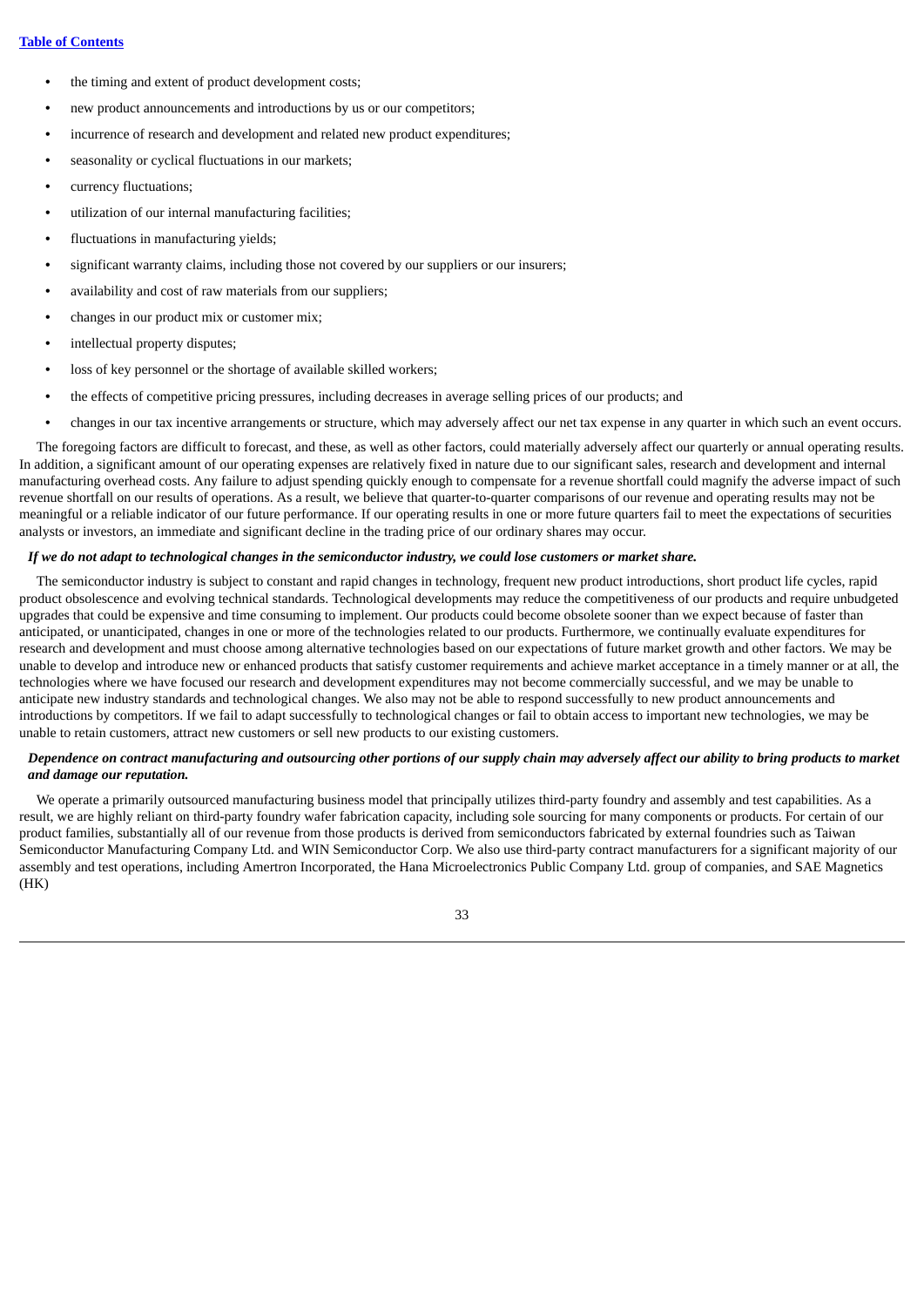Ltd. The ability and willingness of our contract manufacturers to perform is largely outside of our control. If one or more of our contract manufacturers or other outsourcers fails to perform its obligations in a timely manner or at satisfactory quality levels, our ability to bring products to market and our reputation could suffer. If one of our suppliers, particularly a single-source supplier, ceases to, or is unable to, manufacture such a component or supply is otherwise constrained, we may be forced to re-engineer a product or we may fail to meet customer demand. In addition to discontinuing parts, suppliers may also extend lead times, limit supplies or increase prices due to capacity constraints or other factors. For example, in the event that manufacturing capacity is reduced or eliminated at one or more facilities, including as a response by contract manufacturers to cycles in the semiconductor industry or as a result of unanticipated events such as the recent major earthquakes and tsunami in Japan, manufacturing could be disrupted, we could have difficulties fulfilling our customer orders, which could result in the payment of significant damages by us to our customers, and our net revenue could decline. In addition, if these third parties on whom we are highly reliant fail to deliver quality products and components on time and at reasonable prices, we could have difficulties fulfilling our customer orders and our net revenue could decline. In such events, our business, financial condition and results of operations would be adversely affected. As a result of the disaster in Japan, we are reviewing our supply chain and may seek to qualify second sources for some components and products. Qualifying such second sources may be a lengthy and potentially costly process.

To the extent we rely on third-party manufacturing relationships, we face the following risks:

- **•** inability of our manufacturers to develop manufacturing methods appropriate for our products, and manufacturers' lack of sufficient capacity, or their unwillingness to devote adequate capacity, to produce our products;
- **•** product and manufacturing costs that are higher than anticipated;
- **•** reduced control over product reliability and delivery schedules;
- **•** more complicated supply chains; and
- **•** time, expense and uncertainty in identifying and qualifying additional or replacement manufacturers.

Much of our outsourcing takes place in developing countries, and as a result may additionally be subject to geopolitical uncertainty. See "— Our business, financial condition and results of operations could be adversely affected by the political and economic conditions of the countries in which we conduct business and other factors related to our international operations."

## A prolonged disruption of our manufacturing facilities or other significant operations could have a material adverse effect on our business, financial *condition and results of operations.*

Although we operate using a primarily outsourced manufacturing business model, we do rely on the manufacturing facilities we own, in particular our fabrication facilities in Fort Collins, Colorado and Singapore. We maintain our internal fabrication facilities for products utilizing our innovative materials and processes, to protect our intellectual property and to develop the technology for manufacturing. A prolonged disruption or material malfunction of, interruption in or the loss of operations at one or more of our production facilities, especially our Fort Collins and Singapore facilities, or the failure to maintain our labor force at one or more of these facilities, would limit our capacity to meet customer demands and delay new product development until a replacement facility and equipment, if necessary, were found. The lease on our primary internal fabrication facility in Singapore expires in 2015. If we are unable to renew this lease on satisfactory terms, we would be required to locate suitable replacement premises, with the goal of ensuring a smooth transition between facilities on or prior to the expiration of our current lease. However, the replacement of this, or any other, manufacturing facility could take an extended amount of time and significant expenditures on our part before manufacturing operations could restart. While we would seek to minimize any disruption to our operations and supply chain associated with any such changes in manufacturing facilities, we may experience delays and significant costs resulting from these steps, which could have a material adverse effect on our business, financial condition and results of operations.

We are also dependent on various information technology systems, including, but not limited to, networks, applications, and outsourced services. We continually enhance and implement new systems and processes throughout our global operations. For example, we are planning to upgrade our primary enterprise resource planning, or ERP, system later this calendar year to provide for greater depth and breadth of functionality. Problems with transitioning to the upgraded system, or the failure of the upgraded system to operate effectively, could disrupt our operations and materially and adversely affect our business, financial condition, and results of operations by harming our ability to accurately forecast sales demand, manage our supply chain and production facilities, fulfill customer orders, and report financial and management information on a timely and accurate basis. In addition, due to the systemic internal control features within ERP systems, we may experience difficulties that could affect our internal control over financial reporting, which could create a significant deficiency or material weakness in our overall internal controls under Section 404 of the Sarbanes-Oxley Act of 2002, or the Sarbanes-Oxley Act.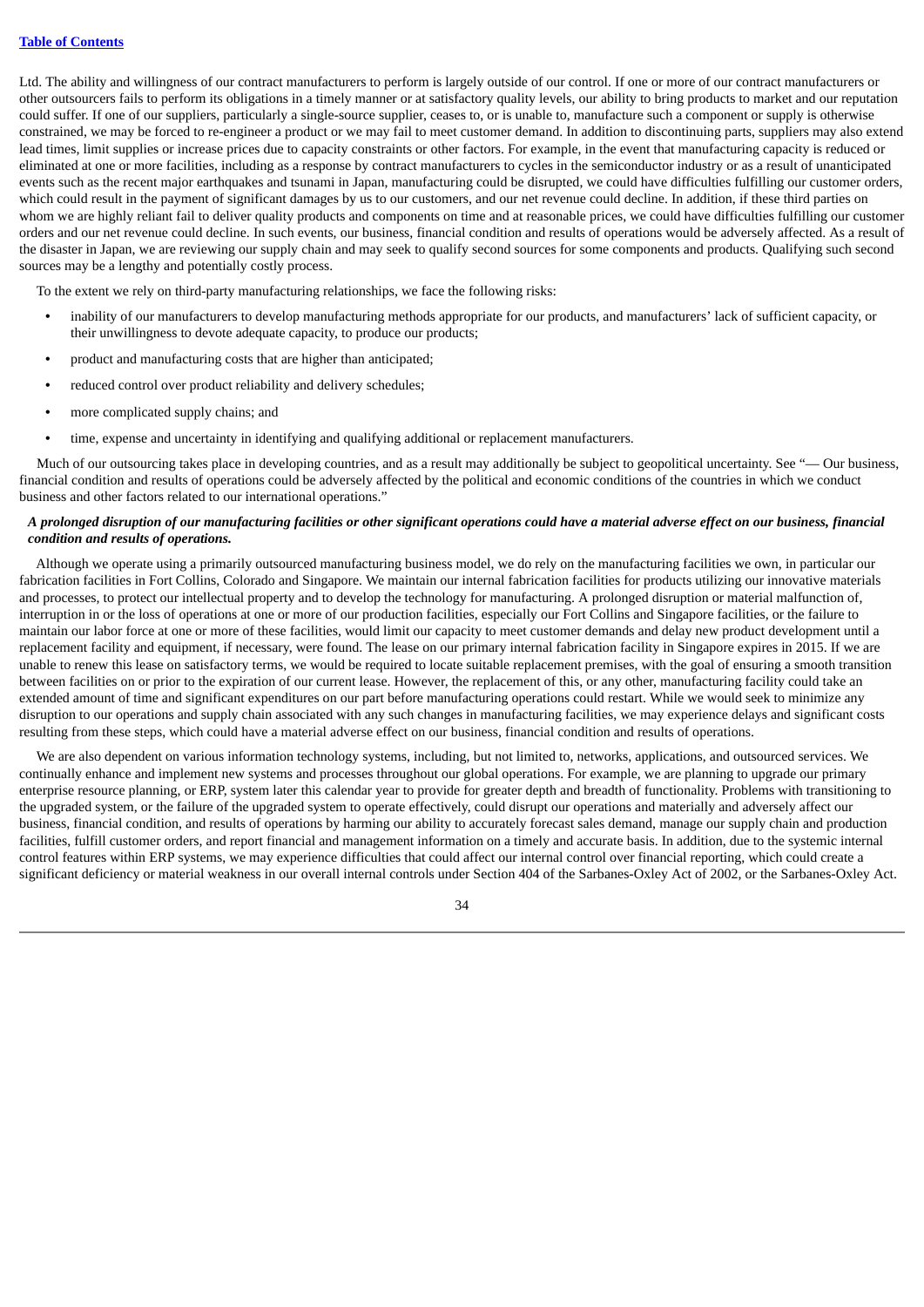## Failure to adjust our supply chain volume due to changing market conditions or failure to accurately estimate our customers' demand could adversely *affect our results of operations.*

We make significant decisions, including determining the levels of business that we will seek and accept, production schedules, levels of reliance on contract manufacturing and outsourcing, personnel needs and other resource requirements, based on our estimates of customer requirements. The short-term nature of commitments by many of our customers and the possibility of rapid changes in demand for their products reduces our ability to accurately estimate future customer requirements. Our results of operations could be harmed if we are unable to adjust our supply chain volume to address market fluctuations, including those caused by the seasonal or cyclical nature of the markets in which we operate, or by other unanticipated events such as the major earthquakes and tsunami that occurred in Japan in March 2011. The sale of our products is dependent, to a large degree, on customers whose industries are subject to seasonal or cyclical trends in the demand for their products. For example, the consumer electronics market is particularly volatile and is subject to seasonality related to the holiday selling season, making demand difficult to anticipate. A number of our suppliers are located in Japan, and we believe that many of our customers also depend on suppliers of their own located in Japan. While we typically carry some additional inventory to meet the fluctuating demands of our customers, any delays in product delivery from Japanese suppliers may have an adverse effect on our ability to deliver our products to our customers, which could negatively impact our results of operations. In addition, even if we do not experience any delays in delivery from our Japanese suppliers, if our customers cannot timely source other components or materials from their suppliers in Japan, they may scale back their manufacturing, which would likely cause them to cancel or scale back their orders from us, and this may, in turn, adversely affect our results of operations.

On occasion, customers may require rapid increases in production, which can challenge our resources and reduce margins. During a market upturn, we may not be able to purchase sufficient supplies or components, or secure sufficient contract manufacturing capacity, to meet increasing product demand, which could harm our reputation, prevent us from taking advantage of opportunities and reduce revenue growth. In addition, some parts are not readily available from alternate suppliers due to their unique design or the length of time necessary for design work.

In order to secure components for the production of our products, we may continue to enter into non-cancelable purchase commitments with vendors or make advance payments to suppliers, which could reduce our ability to adjust our inventory or expense levels to declining market demands. Prior commitments of this type have resulted in an excess of parts when demand for our products has decreased. Downturns in the semiconductor industry have in the past caused, and may in the future cause, our customers to reduce significantly the amount of products ordered from us. If demand for our products is less than we expect, we may experience excess and obsolete inventories and be forced to incur additional charges. Conversely, if OEMs order more of our products in any particular quarter than are ultimately required to satisfy end customer demand, inventories at these OEMs may grow in such quarter, which could adversely affect our product revenues in a subsequent quarter as such OEMs would likely reduce future orders until their inventory levels realign with end customer demand. In addition, because certain of our sales, research and development and internal manufacturing overhead expenses are relatively fixed, a reduction in customer demand may decrease our gross margins and operating income.

## Unless we and our suppliers continuously improve manufacturing efficiency and quality, our financial performance could be adversely affected.

Manufacturing semiconductors involves highly complex processes that require advanced equipment. We and our suppliers, as well as our competitors, continuously modify these processes in an effort to improve yields and product performance. Defects or other difficulties in the manufacturing process can reduce yields and increase costs. Our manufacturing efficiency will be an important factor in our future financial performance, and we may be unable to maintain or increase our manufacturing efficiency to the same extent as our competitors. For products that we outsource manufacturing, our product yields and performance will be subject to the manufacturing efficiencies of our third-party suppliers.

From time to time, we and our suppliers have experienced difficulty in beginning production at new facilities, transferring production to other facilities, achieving and maintaining a high level of process quality and effecting transitions to new manufacturing processes, all of which have caused us to suffer delays in product deliveries or reduced yields. We and our suppliers may experience manufacturing problems in achieving acceptable yields or experience product delivery delays in the future as a result of, among other things, capacity constraints, construction delays, transferring production to other facilities (as we may be required to do with our manufacturing facility in Singapore, in or prior to 2015), upgrading or expanding existing facilities or changing our process technologies, any of which could result in a loss of future revenues. Our results of operations could be adversely affected by any increase in costs related to increases in production capacity if revenues do not increase proportionately.

## Winning business is subject to lengthy, competitive selection processes that require us to incur significant expense. Even if we begin a product design, a customer may decide to cancel or change its product plans, which could cause us to generate no revenues from a product and adversely affect our *results of operations.*

We are focused on winning competitive bid selection processes, known as "design wins," to develop semiconductors for use in our customers' products. These selection processes are typically lengthy and can require us to incur significant design and development expenditures and dedicate scarce engineering resources in pursuit of a single customer opportunity. We may not win the competitive selection process and may never generate any revenue despite incurring significant design and development expenditures. These risks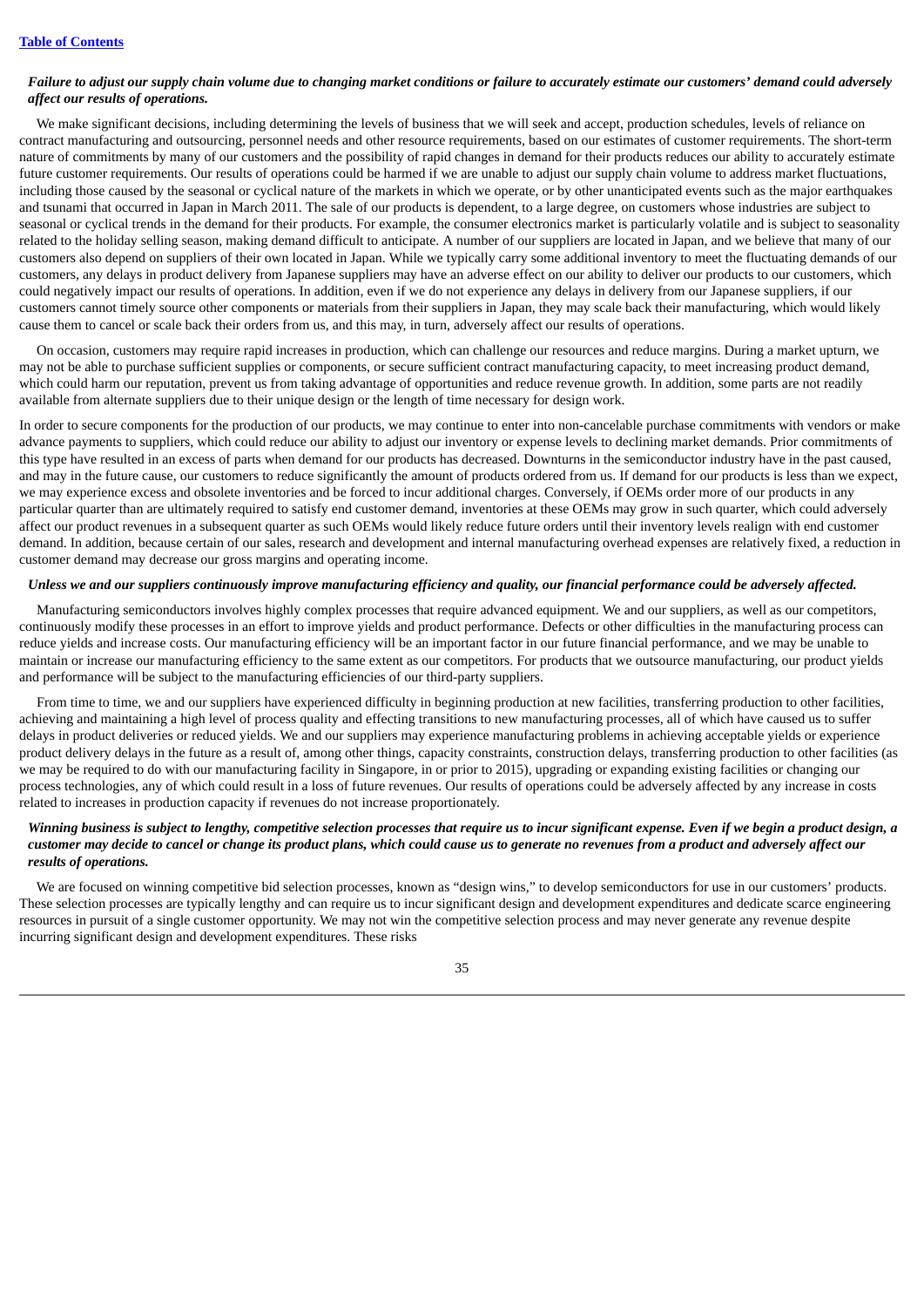are exacerbated by the fact that many of our products will likely have very short life cycles. Failure to obtain a design win sometimes prevents us from offering an entire generation of a product. This can result in lost revenues and could weaken our position in future competitive selection processes.

After winning a product design, we may experience delays in generating revenue from our products as a result of the lengthy development cycle typically required, or may not realize as much revenue as we had anticipated. A delay or cancellation of a customer's plans could materially and adversely affect our financial results, as we may have incurred significant expense in the design process and generated little or no revenue. Customers could choose at any time to stop using our products or may fail to successfully market and sell their products, which could reduce demand for our products and materially adversely affect our business, financial condition and results of operations.

Finally, the timing of design wins is unpredictable and a major design win or multiple design wins occurring at or around the same time may strain our resources and those of our contract manufacturers. In such event we may be forced to dedicate significant additional resources and incur additional, unanticipated costs and expenses to fulfill such design wins, which may have a material adverse effect on our results of operations.

## We may be subject to claims of infringement of third-party intellectual property rights or demands that we license third-party technology, which could *result in significant expense and loss of our intellectual property rights.*

The semiconductor industry is characterized by companies holding large numbers of patents, copyrights, trademarks and trade secrets and by the vigorous pursuit, protection and enforcement of intellectual property rights. From time to time, third parties assert against us and our customers and distributors their patent, copyright, trademark, trade secret and other intellectual property rights to technologies that are important to our business. For example, we are currently involved in a dispute with TriQuint Semiconductor, Inc., or TriQuint, in which, among other things, TriQuint is seeking a judgment that one of our patents relating to RF filter technology used in our wireless products is invalid and, if valid, that TriQuint's products do not infringe that patent, and is claiming that certain of our wireless products infringe three of its patents. See Part II, Item 1. "Legal Proceedings" above for additional information regarding this dispute.

Claims that our products or processes infringe or misappropriate these rights, regardless of their merit or resolution, are frequently costly and divert the efforts and attention of our management and technical personnel. In addition, many of our customer agreements and in some cases our asset sale agreements require us to indemnify our customers or purchasers for third-party intellectual property infringement claims, which have required and may in the future require that we defend those claims, and might require that we pay damages in the case of adverse rulings. Claims of this sort could also harm our relationships with our customers and might deter future customers from doing business with us. We do not know whether we will prevail in such proceedings given the complex technical issues and inherent uncertainties in intellectual property litigation. If any pending or future proceedings result in an adverse outcome, we could be required to:

- **•** cease the manufacture, use or sale of the infringing products, processes or technology;
- **•** pay substantial damages for past, present and future use of the infringing technology;
- **•** expend significant resources to develop non-infringing technology;
- **•** license technology from the third-party claiming infringement, which license may not be available on commercially reasonable terms, or at all;
- **•** enter into cross-licenses with our competitors, which could weaken our overall intellectual property portfolio;
- **•** indemnify customers or distributors;
- **•** pay substantial damages to our customers or end users to discontinue use or replace infringing technology with non-infringing technology; or
- **•** relinquish intellectual property rights associated with one or more of our patent claims, if such claims are held invalid or otherwise unenforceable.

Any of the foregoing results could have a material adverse effect on our business, financial condition and results of operations.

## We utilize a significant amount of intellectual property in our business. If we are unable or fail to protect our intellectual property, our business could be *adversely affected.*

Our success depends in part upon protecting our intellectual property. To accomplish this, we rely on a combination of intellectual property rights, including patents, copyrights, trademarks, service marks, trade secrets and similar intellectual property, as well as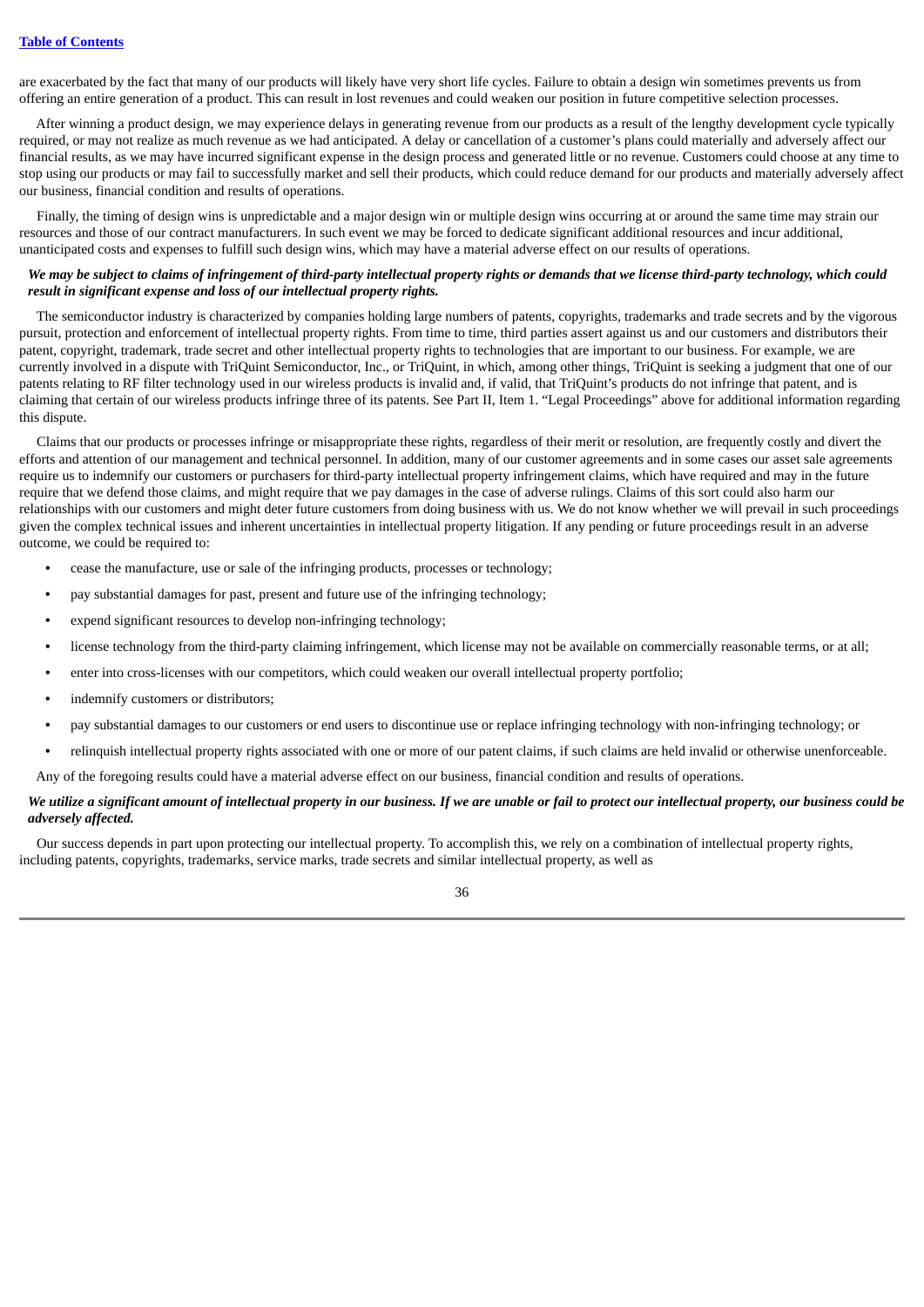customary contractual protections with our customers, suppliers, employees and consultants, and through security measures to protect our trade secrets. We may be required to spend significant resources to monitor and protect our intellectual property rights and there can be no assurance that, even with significant expenditures, we will be able to protect our intellectual property rights valuable to our business. We are unable to predict that:

- **•** any of the patents and pending patent applications, trademarks, copyrights, trade secrets, know-how or other intellectual property rights that we presently employ in our business will not lapse or be invalidated, circumvented, challenged, or, in the case of third-party intellectual property rights, licensed or sub-licensed to us, be licensed to others;
- **•** our intellectual property rights will provide competitive advantages to us;
- **•** rights previously granted by third parties to intellectual property rights licensed or assigned to us, including portfolio cross-licenses, will not hamper our ability to assert our intellectual property rights against potential competitors or hinder the settlement of currently pending or future disputes;
- **•** any of our pending or future patent, trademark or copyright applications will be issued or have the coverage originally sought; or
- **•** our intellectual property rights will be enforced in certain jurisdictions where competition may be intense or where legal protection may be weak.

In addition, our competitors or others may develop products or technologies that are similar or superior to our products or technologies, duplicate our products or technologies or design around our protected technologies. Effective patent, trademark, copyright and trade secret protection may be unavailable or more limited in one or more relevant jurisdictions, relative to those protections available in the United States, may not be applied for or may be abandoned in one or more relevant jurisdictions. We may elect to abandon or divest patents or otherwise not pursue prosecution of certain pending patent applications due to strategic concerns or other factors. From time to time we pursue litigation to assert our intellectual property rights, including, in some cases, against third parties with whom we have ongoing relationships, such as customers and suppliers, and third parties may pursue litigation against us. For example, we have filed suit against ST Microelectronics N.V., or ST Microelectronics, in which, we are seeking a judgment that they have infringed five of our patents relating to optical navigation devices and they have counter-filed against us alleging that certain of our optical navigation devices infringe two of their patents, among other things. See Part II, Item 1. "Legal Proceedings" above for additional information regarding this dispute. An adverse decision in such types of legal action could limit our ability to assert our intellectual property rights and limit the value of our technology, including the loss of opportunities to license our technology to others or to collect royalty payments based upon successful protection and assertion of our intellectual property against others. In addition, such legal actions or adverse decisions could otherwise negatively impact our business, financial condition and results of operations.

From time to time we may need to obtain additional intellectual property licenses or renew existing license agreements. We are unable to predict whether these license agreements can be obtained or renewed on acceptable terms or at all.

## Competition in our industry could prevent us from growing our revenue and from raising prices to offset increases in costs.

The global semiconductor market is highly competitive. We compete in different target markets to various degrees on the basis of, among other things, quality, technical performance, price, product features, product system compatibility, system-level design capability, engineering expertise, responsiveness to customers, new product innovation, product availability, delivery timing and reliability, and customer sales and technical support. Current and prospective customers for our products evaluate our capabilities against the merits of our direct competitors. Some of our competitors are well established, have a more extensive product portfolio, have substantially greater market share and manufacturing, financial, research and development and marketing resources to pursue development, engineering, manufacturing, marketing and distribution of their products. In addition, many of our competitors have longer independent operating histories, greater presence in key markets, more comprehensive patent protection and greater name recognition. We compete with integrated device manufacturers, or IDMs, and fabless semiconductor companies as well as the internal resources of large, integrated OEMs. Our competitors range from large, international companies offering a wide range of semiconductor products to smaller companies specializing in narrow markets. We expect competition in the markets in which we participate to continue to increase as existing competitors improve or expand their product offerings. In addition, companies not currently in direct competition with us may introduce competing products in the future. Because our products are often building block semiconductors providing functions that in some cases can be integrated into more complex integrated circuits, or ICs, we also face competition from manufacturers of ICs, as well as customers that develop their own IC products.

Our ability to compete successfully depends on elements both within and outside of our control, including industry and general economic trends. During past periods of downturns in our industry, competition in the markets in which we operate intensified as manufacturers of semiconductors reduced prices in order to combat production overcapacity and high inventory levels. The actions of our competitors, particularly in the area of pricing, can have a substantial adverse impact on our revenues, and potentially on revenues in specific industry end markets. In periods where the semiconductor industry experiences significant declines, manufacturers in financial difficulties or in bankruptcy may implement pricing structures designed to ensure short-term market share and near-term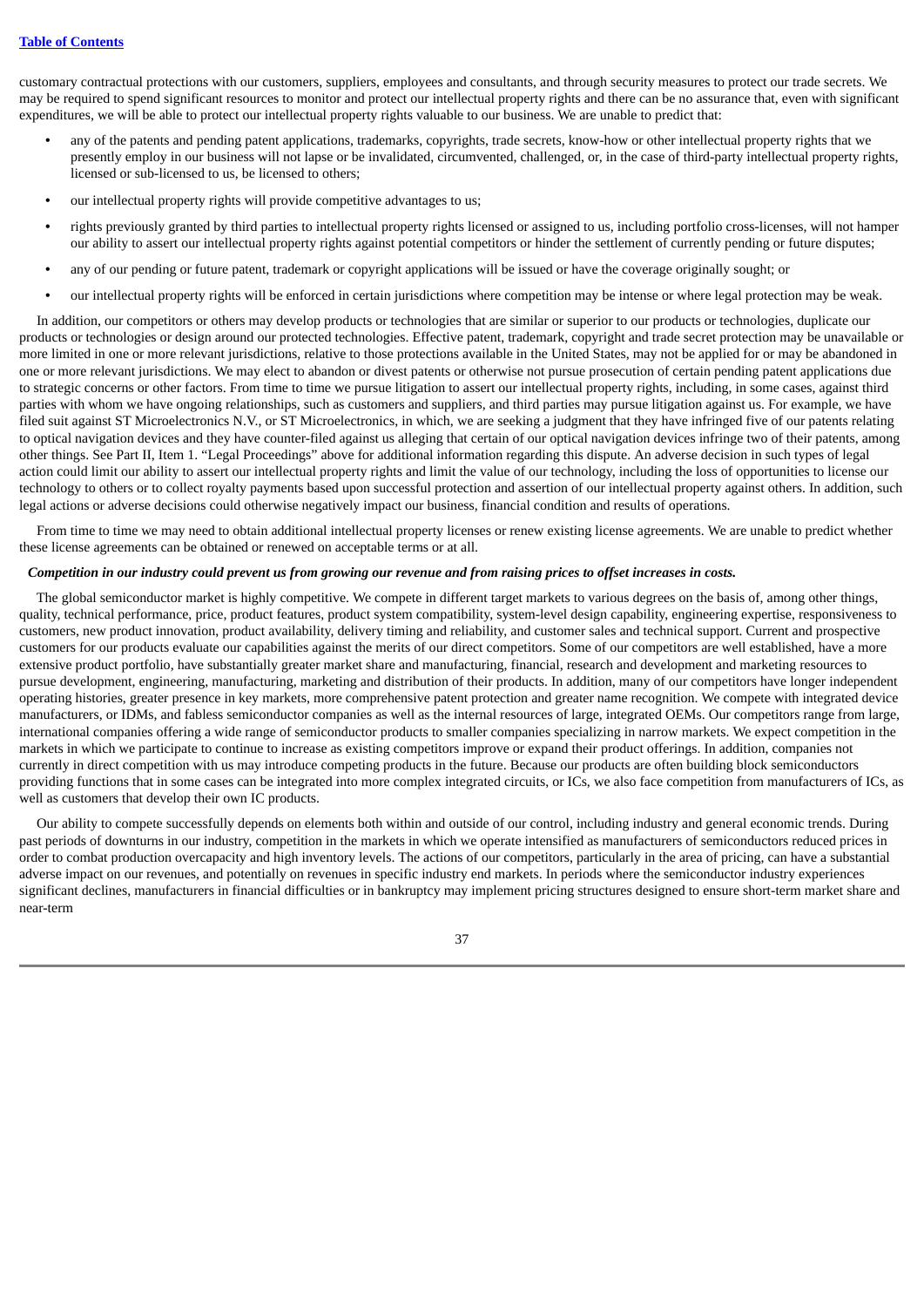survival, rather than securing long-term viability. In addition, many of our competitors have substantially greater financial and other resources than us with which to withstand adverse economic or market conditions and any associated pricing actions of other market participants in the future.

## We may be unable to make the substantial and productive research and development investments which are required to remain competitive in our *business.*

The semiconductor industry requires substantial investment in research and development in order to develop and bring to market new and enhanced technologies and products. In order to remain competitive, we anticipate that we will need to maintain or increase our levels of research and development expenditures, and we expect research and development expenses to increase in absolute dollars for the foreseeable future, due to the increasing complexity and number of products we plan to develop. We do not know whether we will have sufficient resources to maintain or increase the level of investment in research and development required to remain competitive. In addition, we cannot assure you that the technologies where we have focused our research and development expenditures will become commercially successful. If we are required to invest significantly greater resources than anticipated in our research and development efforts without a corresponding increase in revenue, our operating results could decline.

## Our business would be adversely affected by the departure of existing members of our senior management team or if our senior management team is *unable to effectively implement our strategy.*

Our success depends, in large part, on the continued contributions of our senior management team, in particular, the services of Mr. Hock E. Tan, our President and Chief Executive Officer. None of our senior management is bound by written employment contracts to remain with us for a specified period. In addition, we do not currently maintain key person life insurance covering our senior management. The loss of any of our senior management could harm our ability to implement our business strategy and respond to the rapidly changing market conditions in which we operate.

### If we are unable to attract, train and retain qualified personnel, especially our design and technical personnel, we may not be able to execute our *business strategy effectively.*

Our future success depends on our ability to retain, attract and motivate qualified personnel, including our management, sales and marketing, legal and finance, and especially our design and technical personnel. We do not know whether we will be able to retain all of these employees as we continue to pursue our business strategy. We have historically encountered difficulties in hiring and retaining qualified engineers because there is a limited pool of engineers with expertise in analog and optoelectronic semiconductor design. Competition for such personnel is intense in the semiconductor industry. As the source of our technological and product innovations, our design and technical personnel represent a significant asset. The loss of the services of key employees, especially our key design and technical personnel, or our inability to retain, attract and motivate qualified design and technical personnel, could have a material adverse effect on our business, financial condition and results of operations.

## *We are subject to warranty claims, product recalls and product liability.*

We are currently, and from time to time may be, subject to warranty or product liability claims that have lead, and may in the future lead, to significant expenses as we compensate affected customers for costs incurred related to product quality issues. Although we maintain reserves for reasonably estimable liability and product liability insurance, our reserves may be inadequate to cover the uninsured portion of such claims. Conversely, in some cases, amounts we reserve may ultimately exceed our actual liability for particular claims and may need to be reversed. For example, in the second quarter of 2009 we identified a product quality issue with a particular component that we took steps to correct, including notifying our customers and offering to replace such components. We are continuing our discussions with affected customers regarding this issue, and have compensated or otherwise rectified the issue with many of those customers. As at July 31, 2011, we had recorded an aggregate of \$13 million in charges (including a reversal of warranty accrual of \$4 million in the quarter ended May 1, 2011) associated with this issue, and may incur additional charges as we continue to work with our customers to resolve the matter.

Although we maintain product liability insurance, such insurance is subject to significant deductibles and there is no guarantee that such insurance will be available or adequate to protect against all such claims, or we may elect to self-insure with respect to certain matters. We may incur costs and expenses in the event of any recall of a customer's product containing one of our devices. The process of identifying a recalled product in devices that have been widely distributed may be lengthy and require significant resources, and we may incur significant replacement costs, contract damage claims from our customers and reputational harm. Our customer contracts typically contain warranty and indemnification provisions, and in certain cases liquidated damages provisions relating to product quality issues. The potential liabilities associated with such provisions are significant, and in some cases are potentially unlimited, and may greatly exceed any revenues we receive from such products. Costs, payments or damages incurred or paid by us in connection with warranty and product liability claims and product recalls could materially, adversely affect our financial condition and results of operations.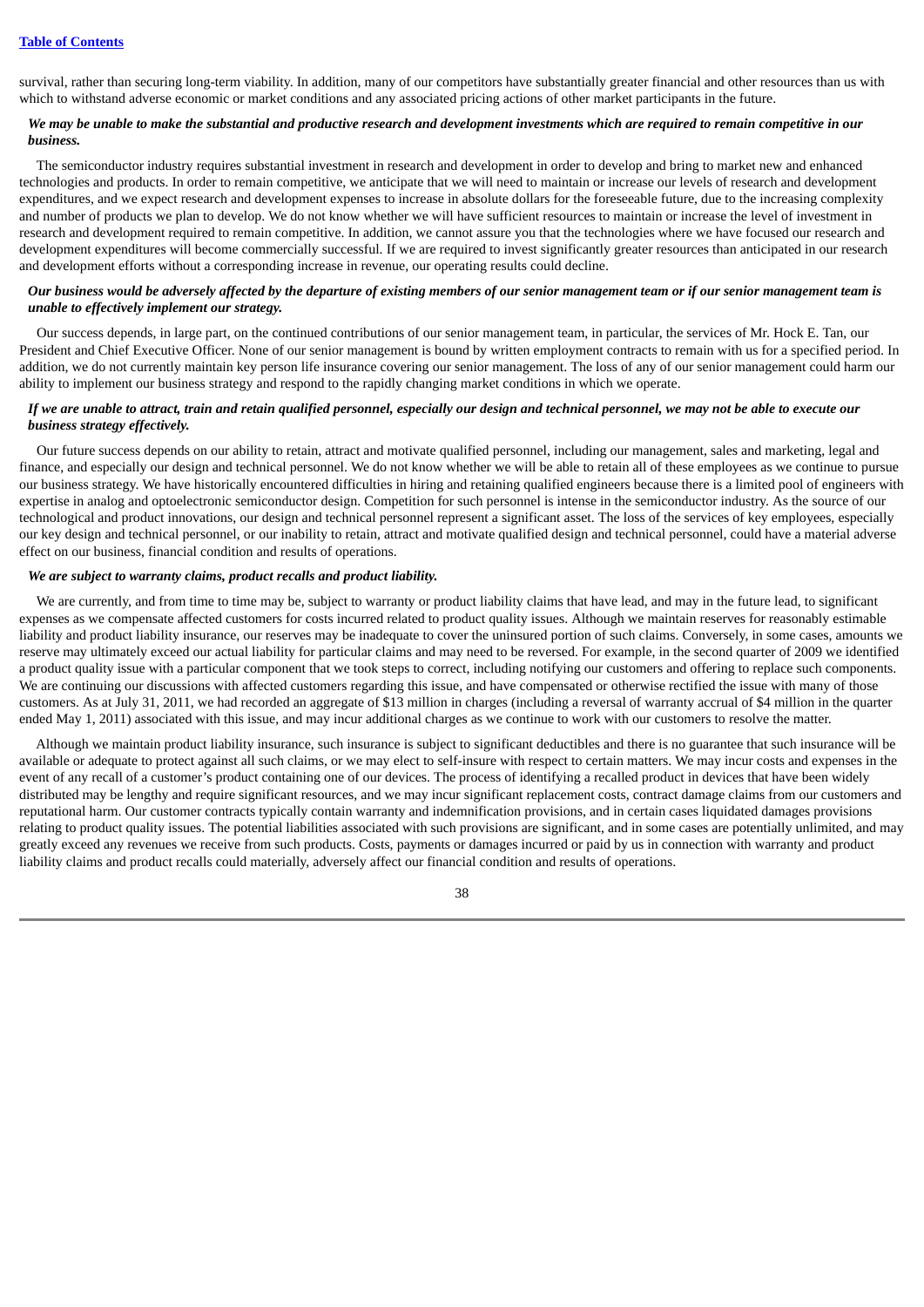## The complexity of our products could result in unforeseen delays or expenses or undetected defects or bugs, which could adversely affect the market acceptance of new products, damage our reputation with current or prospective customers, and materially and adversely affect our operating costs.

Highly complex products such as the products that we offer, may contain defects and bugs when they are first introduced or as new versions are released, or their release may be delayed due to unforeseen difficulties during product development. We have in the past experienced, and may in the future experience, these defects, bugs and delays. If any of our products contain defects or bugs, or have reliability, quality or compatibility problems, we may not be able to successfully design workarounds. Consequently, our reputation may be damaged and customers may be reluctant to buy our products, which could materially and adversely affect our ability to retain existing customers, attract new customers, and our financial results. In addition, these defects or bugs could interrupt or delay sales to our customers. To resolve these problems, we may have to invest significant capital and other resources. Although our products are tested by our suppliers, our customers and ourselves, it is possible that our new products will contain defects or bugs. If any of these problems are not found until after we have commenced commercial production of a new product, we may be required to incur additional development costs and product recall, repair or replacement costs. These problems may also result in claims against us by our customers or others. For example, if a delay in the manufacture and delivery of our products causes the delay of a customer's product delivery, we may be required, under the terms of our agreement with that customer, to compensate the customer for the adverse effects of such delays. In addition, these problems may divert our technical and other resources from other development efforts, and we would likely lose, or experience a delay in, market acceptance of the affected product or products, and we could lose credibility with our current and prospective customers. As a result, our financial results could be materially and adversely affected.

## *We are subject to currency exchange risks that could adversely affect our operations.*

Although a majority of our revenue and operating expenses is denominated in U.S. dollars, and we prepare our financial statements in U.S. dollars in accordance with generally accepted accounting principles, or GAAP, a portion of our revenue and operating expenses is in foreign currencies. As a result, we are subject to currency risks that could adversely affect our operations, including:

- **•** risks resulting from changes in currency exchange rates and the implementation of exchange controls; and
- **•** limitations on our ability to reinvest earnings from operations in one country to fund the capital needs of our operations in other countries.

Changes in exchange rates will result in increases or decreases in our costs and earnings, and may also affect the book value of our assets located outside the United States and the amount of our equity. Although we seek to minimize our currency exposure by engaging in hedging transactions where we deem it appropriate, we do not know whether our efforts will be successful.

### Our operating results and financial condition could be harmed if the markets into which we sell our products decline.

Visibility into our markets is limited. As was the case in the recent economic downturn, any decline in our customers' markets would likely result in a reduction in demand for our products and make it more difficult to collect on outstanding amounts due to us. For example, if the Asian market does not continue to grow as anticipated or if the semiconductor market declines, our results of operations will likely suffer. In such an environment, pricing pressures could intensify and, if we were unable to respond quickly, could significantly reduce our gross margins. To the extent we cannot offset recessionary periods or periods of reduced growth that may occur in these markets through increased market share or otherwise, our net revenue may decline and our business, financial condition and results of operations may suffer. Pricing pressures and competition are especially intense in semiconductor-related industries, which could prevent achievement of our long-term financial goals and could require us to implement additional cost-cutting measures. Furthermore, industry growth rates may not be as forecasted, which could result in us spending on process and product development well ahead of market requirements, which in turn could have a material adverse effect on our business, financial condition and results of operations.

## *The demands or loss of one or more of our significant customers may adversely affect our business.*

Some of our customers are material to our business and results of operations. During fiscal year 2010, no customer accounted for 10% or more of our net revenue, but our top 10 customers, which included five distributors, collectively accounted for 55% of our net revenue. During the first nine months of fiscal year 2011, no customer accounted for 10% or more of our net revenue, but our top 10 customers, which included three distributors, collectively accounted for 54% of our net revenue. In addition, we believe that aggregate sales of our products to certain of our customers exceeds the amount of our direct sales to them. For example, we believe our aggregate sales to Cisco Systems, Inc., when direct sales are combined with indirect sales to Cisco through contract manufacturers that Cisco utilizes, may have exceeded 10% of our net revenues for the nine months ended July 31, 2011. We believe our top customers' purchasing power has given them the ability to make greater demands on their suppliers, including us. We expect this trend to continue, which may adversely affect our gross margins on certain products. In addition, we expect this will result in our results of operations becoming increasingly sensitive to deterioration in the financial condition of, or other adverse developments related to, one or more of our significant customers. Although we believe that our relationships with our

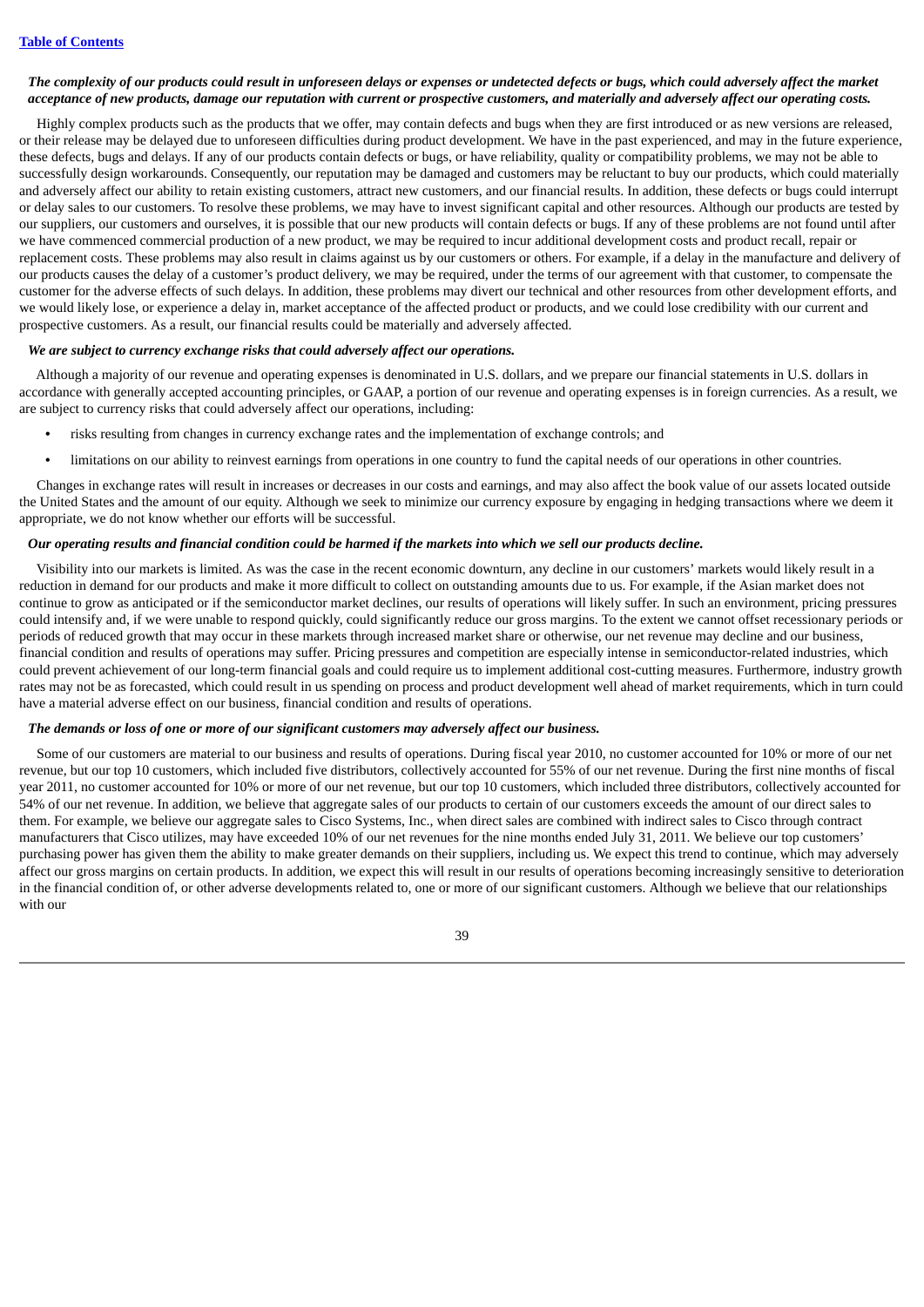major customers are good, we generally do not have long-term contracts with any of them, which is typical of our industry. As a result, although our customers provide indications of their product needs and purchases on an annual basis, they generally purchase our products on a weekly or daily basis and the relationship, as well as particular orders, can be terminated at any time. The loss of any of our major customers, or any substantial reduction in sales to any of these customers, could have a material adverse effect on our business, financial condition and results of operations.

#### We generally do not have any long-term supply contracts with our contract manufacturers or materials suppliers and may not be able to obtain the products or raw materials required for our business, which could have a material adverse affect on our business.

We either obtain the products we need for our business from third-party contract manufacturers or we obtain the materials we need for our products from suppliers, some of which are our single source suppliers for these materials. We purchase a significant portion of our semiconductor materials and finished goods from a few suppliers and contract manufacturers. For fiscal year 2010, we purchased 54% of the materials for our manufacturing processes from eight suppliers. For the first nine months of fiscal year 2011, we purchased 56% of the materials for our manufacturing processes from seven suppliers. Substantially all of our purchases are on a purchase order basis, and we have not generally entered into long-term contracts with our contract manufacturers or suppliers. In the event that these purchase orders or relationships with suppliers are terminated, we cannot obtain sufficient quantities of raw materials at reasonable prices, the quality of the material deteriorates, we fail to satisfy our customers' requirements or we are not able to pass on higher materials or energy costs to our customers, our business, financial condition and results of operations could be adversely impacted.

Our manufacturing processes rely on many materials, including silicon and GaAs wafers, copper lead frames, precious metals, mold compound, ceramic packages and various chemicals and gases. From time to time, suppliers may extend lead times, limit supplies or increase prices due to commodity price increases, capacity constraints or other factors. Although we believe that our current supplies of materials are adequate, shortages could occur in various essential materials due to interruption of supply or increased demand in the industry.

We use third-party contractor manufacturers for most of our manufacturing activities, primarily for wafer fabrication and module assembly and test services. Our agreements with these manufacturers typically require us to forecast product needs, commit to purchase services consistent with these forecasts and may require other commitments in the early stages of the relationship. Our operations could be adversely affected in the event that these contractual relationships were disrupted or terminated, the cost of such services increased significantly, the quality of the services provided deteriorated, our forecasts proved to be materially incorrect or capacity is consumed by our competitors.

## We rely on third parties to provide corporate infrastructure services necessary for the operation of our business. Any failure of one or more of our *vendors to provide these services could have a material adverse effect on our business.*

We rely on third-party vendors to provide critical corporate infrastructure services, including, among other things, certain services related to accounting, billing, human resources, information technology, or IT, network development and network monitoring. We depend on these vendors to ensure that our corporate infrastructure will consistently meet our business requirements. The ability of these third-party vendors to successfully provide reliable, high quality services is subject to technical and operational uncertainties that are beyond our control. While we may be entitled to damages if our vendors fail to perform under their agreements with us, our agreements with these vendors limit the amount of damages we may receive. In addition, we do not know whether we will be able to collect on any award of damages or that any such damages would be sufficient to cover the actual costs we would incur as a result of any vendor's failure to perform under its agreement with us. Any failure of our corporate infrastructure could have a material adverse effect on our business, financial condition and results of operations. Upon expiration or termination of any of our agreements with third-party vendors, we may not be able to replace the services provided to us in a timely manner or on terms and conditions, including service levels and cost, that are favorable to us and a transition from one vendor to another vendor could subject us to operational delays and inefficiencies until the transition is complete.

## Our gross margin is dependent on a number of factors, including our product mix and level of capacity utilization.

Our gross margin is highly dependent on product mix, with proprietary products and products sold into our industrial and automotive target market typically providing higher gross margin than other products. A shift in sales mix away from our higher margin products could adversely affect our future gross margin percentages. In addition, OEMs are becoming increasingly price conscious when they design semiconductors from third party suppliers into their products. This sensitivity can lead to intense price competition by competing suppliers, which may require us to decrease our prices in order to win a design with an OEM customer, which can adversely affect our gross margin. Our margin may also be affected by fluctuations in commodity prices, either directly in the price of the raw materials we buy, or as a result of prices increases passed on to us by our suppliers. Many commodities prices, including those of gold and fuel, have risen significantly in recent months. We do not hedge our exposure to commodity prices and continued increases in commodities prices may adversely affect our gross margin.

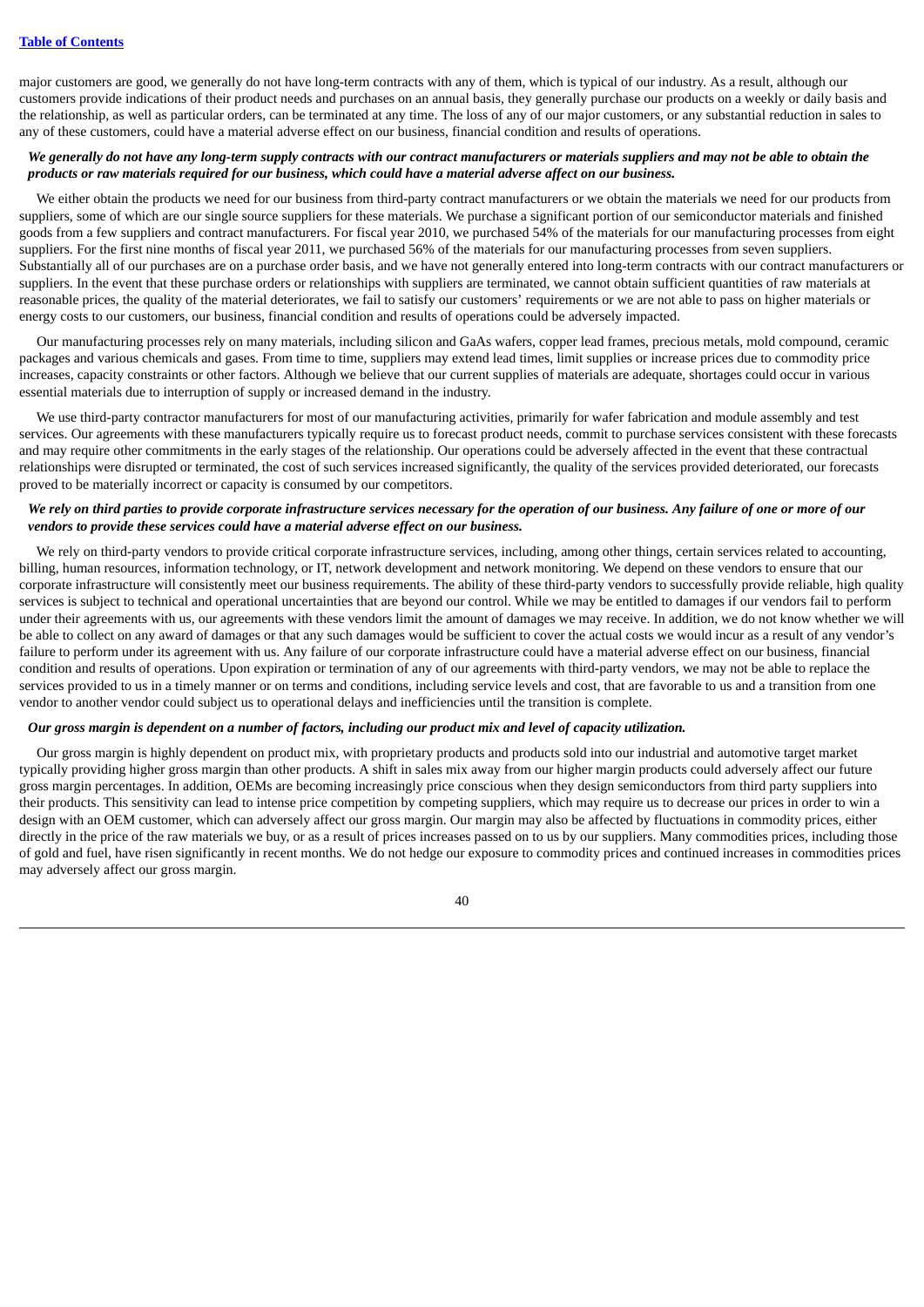In addition, semiconductor manufacturing requires significant capital investment, leading to high fixed costs, including depreciation expense. Although we outsource a significant portion of our manufacturing activities, we do retain some semiconductor fabrication facilities. If we are unable to utilize our owned fabrication facilities at a high level, the fixed costs associated with these facilities will not be fully absorbed, resulting in higher average unit costs and lower gross margins. In the past, we have experienced periods where our gross margins declined due to, among other things, reduced factory utilization resulting from reduced customer demand, reduced selling prices and a change in product mix towards lower margin devices. Increased competition and the existence of product alternatives, more complex engineering requirements, lower demand and other factors may lead to further price erosion, lower revenues and lower margins for us in the future.

## Our business, financial condition and results of operations could be adversely affected by the political and economic conditions of the countries in *which we conduct business and other factors related to our international operations.*

We sell our products throughout the world. In addition, as at July 31, 2011, approximately 67% of our employees are located outside of the United States. Multiple factors relating to our international operations and to particular countries in which we operate could have a material adverse effect on our business, financial condition and results of operations. These factors include:

- **•** changes in political, regulatory, legal or economic conditions;
- **•** restrictive governmental actions, such as restrictions on the transfer or repatriation of funds and foreign investments and trade protection measures, including export duties and quotas and customs duties and tariffs;
- **•** disruptions of capital and trading markets;
- **•** changes in import or export licensing requirements;
- **•** transportation delays;
- **•** civil disturbances or political instability;
- **•** geopolitical turmoil, including terrorism, war or political or military coups;
- **•** changes in labor standards;
- **•** limitations on our ability under local laws to protect our intellectual property;
- **•** nationalization of businesses and expropriation of assets;
- **•** changes in tax laws;
- **•** currency fluctuations, which may result in our products becoming too expensive for foreign customers or foreign-sourced materials and services becoming more expensive for us; and
- **•** difficulty in obtaining distribution and support.

A significant legal risk associated with conducting business internationally is compliance with various and differing anti-corruption and anti-bribery laws and regulations of the countries in which we do business, including the U.S. Foreign Corrupt Practices Act, the recent U.K. Bribery Act and similar laws in China. In addition, the anti-corruption laws in various countries are constantly evolving and may, in some cases, conflict with each other. Our Code of Ethics and Business Conduct prohibit us and our employees from offering or giving anything of value to a government official for the purpose of obtaining or retaining business and from engaging in unethical business practices. However, there can be no assurance that all of our employees or agents will refrain from acting in violation of this and our related anti-corruption policies and procedures. Any such violation could have a material adverse effect on our business.

A majority of our products are produced and sourced in Asia, including in China, Malaysia, the Philippines, Singapore, Taiwan and Thailand. Any conflict or uncertainty in these countries, including due to political or civil unrest or public health or safety concerns could have a material adverse effect on our business, financial condition and results of operations. In addition, if the government of any country in which our products are manufactured or sold sets technical standards for products manufactured in or imported into their country that are not widely shared, it may lead certain of our customers to suspend imports of their products into that country, require manufacturers in that country to manufacture products with different technical standards and disrupt crossborder manufacturing relationships which, in each case, could have a material adverse effect on our business, financial condition and results of operations.

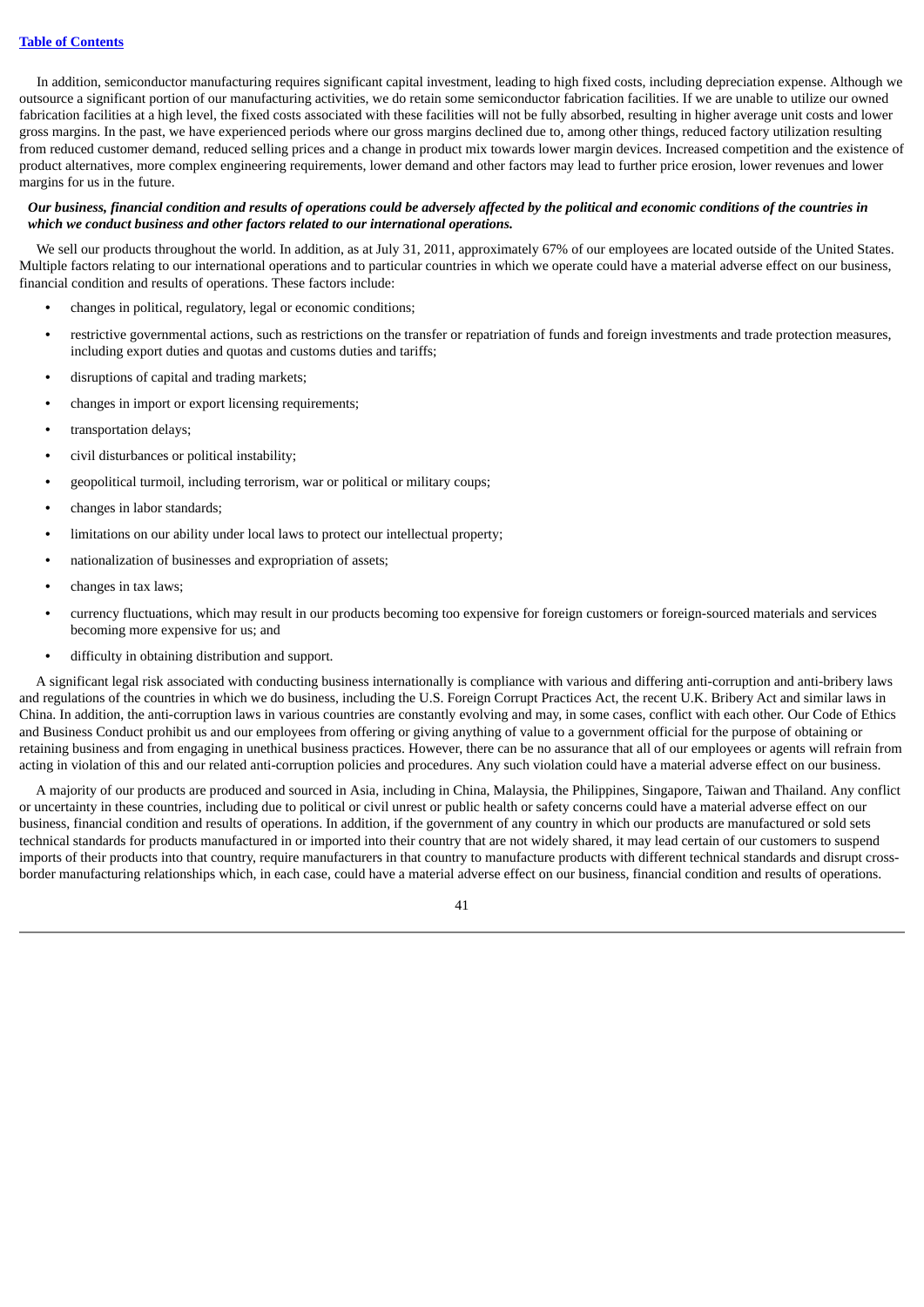In addition, our subsidiaries may require future equity-related financing, and any capital contributions to certain of our subsidiaries may require the approval of the relevant authorities in the jurisdiction in which the subsidiary is incorporated. The approvals are required from the investment commissions or similar agency of the particular jurisdiction and relate to any initial or additional equity investment by foreign entities in local corporations. Our failure to obtain the required approvals and our resulting inability to provide such equity-related financing or capital contributions could have an adverse effect on our business, financial condition and results of operations.

#### If we suffer loss or significant damage to our factories, facilities or distribution system due to catastrophe, our operations could be seriously harmed.

Our factories, facilities and distribution system, and those of our contract manufacturers, are subject to risk of catastrophic loss due to fire, flood, or other natural or man-made disasters. The majority of our facilities and those of our contract manufacturers are located in the Pacific Rim region, a region with above average seismic and severe weather activity. In addition, our research and development personnel are concentrated in a few locations, primarily Korea, Malaysia, Singapore, Fort Collins, Colorado and San Jose, California, with the expertise of the personnel at each such location tending to be focused on one or two specific areas. Any catastrophic natural disaster in those regions or catastrophic loss or significant damage to any of our facilities in those regions would likely disrupt our operations, delay production, shipments and revenue and result in significant expenses to repair or replace the facility, and in some instances could significantly curtail our research and development efforts in a particular product area or target market. In addition, any catastrophic loss at our Fort Collins, Colorado, San Jose, California, or Singapore facilities would materially and adversely affect our business.

## If the tax incentive or tax holiday arrangements we have negotiated in Singapore and other jurisdictions change or cease to be in effect or applicable, or if our assumptions and interpretations regarding tax laws and incentive or holiday arrangements prove to be incorrect, the amount of corporate income *taxes we have to pay could significantly increase.*

We have structured our operations to maximize the benefit from various tax incentives and tax holidays extended to us in various jurisdictions to encourage investment or employment. For example, we have obtained several tax incentives from the Singapore Economic Development Board, an agency of the Government of Singapore, which provide that certain classes of income we earn in Singapore are subject to tax holidays or reduced rates of Singapore income tax. Each such tax incentive is separate and distinct from the others, and may be granted, withheld, extended, modified, truncated, complied with or terminated independently without any effect on the other incentives. In order to retain these tax benefits in Singapore, we must meet certain operating conditions specific to each incentive relating to, among other things, maintenance of a treasury function, a corporate headquarters function, specified intellectual property activities and specified manufacturing activities in Singapore. Some of these operating conditions are subject to phase-in periods through 2015. The Singapore tax incentives are presently scheduled to expire at various dates generally between 2014 and 2025. Absent such tax incentives, the corporate income tax rate in Singapore that would otherwise apply to us would be 17% commencing from the 2010 year of assessment. For the fiscal years ended November 1, 2009 and October 31, 2010, the effect of all these tax incentives, in the aggregate, was to reduce the overall provision for income taxes from what it otherwise would have been in such year by approximately \$17 million and \$63 million, respectively. The tax incentives that we have negotiated in other jurisdictions are also subject to our compliance with various operating and other conditions. If we cannot or elect not to comply with the operating conditions included in any particular tax incentive, we will lose the related tax benefits and could be required to refund material tax benefits previously realized by us with respect to that incentive and, depending on the incentive at issue, could likely be required to modify our operational structure and tax strategy. Any such modified structure or strategy may not be as beneficial to us from an income tax expense or operational perspective as the benefits provided under the present tax concession arrangements.

Our interpretations and conclusions regarding the tax incentives are not binding on any taxing authority, and if our assumptions about tax and other laws are incorrect or if these tax incentives are substantially modified or rescinded we could suffer material adverse tax and other financial consequences, which would increase our expenses, reduce our profitability and adversely affect our cash flows. In addition, taxable income in any jurisdiction is dependent upon acceptance of our operational practices and intercompany transfer pricing by local tax authorities as being on an arm's length basis. Due to inconsistencies in application of the arm's length standard among taxing authorities, as well as lack of adequate treaty-based protection, transfer pricing challenges by tax authorities could, if successful, substantially increase our income tax expense. We are subject to, and are under, audit in various jurisdictions, and such jurisdictions may assess additional income tax against us. Although we believe our tax positions are reasonable, the final determination of tax audits could be materially different from our recorded income tax provisions and accruals. The ultimate results of an audit could have a material adverse effect on our operating results or cash flows in the period or periods for which that determination is made.

## The enactment of legislation implementing changes in U.S. taxation of international business activities or the adoption of other tax reform policies *could materially impact our financial position and results of operations.*

Tax bills are introduced from time to time to reform U.S. taxation of international business activities. Depending on the final form of legislation enacted, if any, these consequences may be significant for us due to the large scale of our international business activities. If any of these proposals are enacted into legislation, they could have material adverse consequences on the amount of tax we pay and thereby on our financial position and results of operations.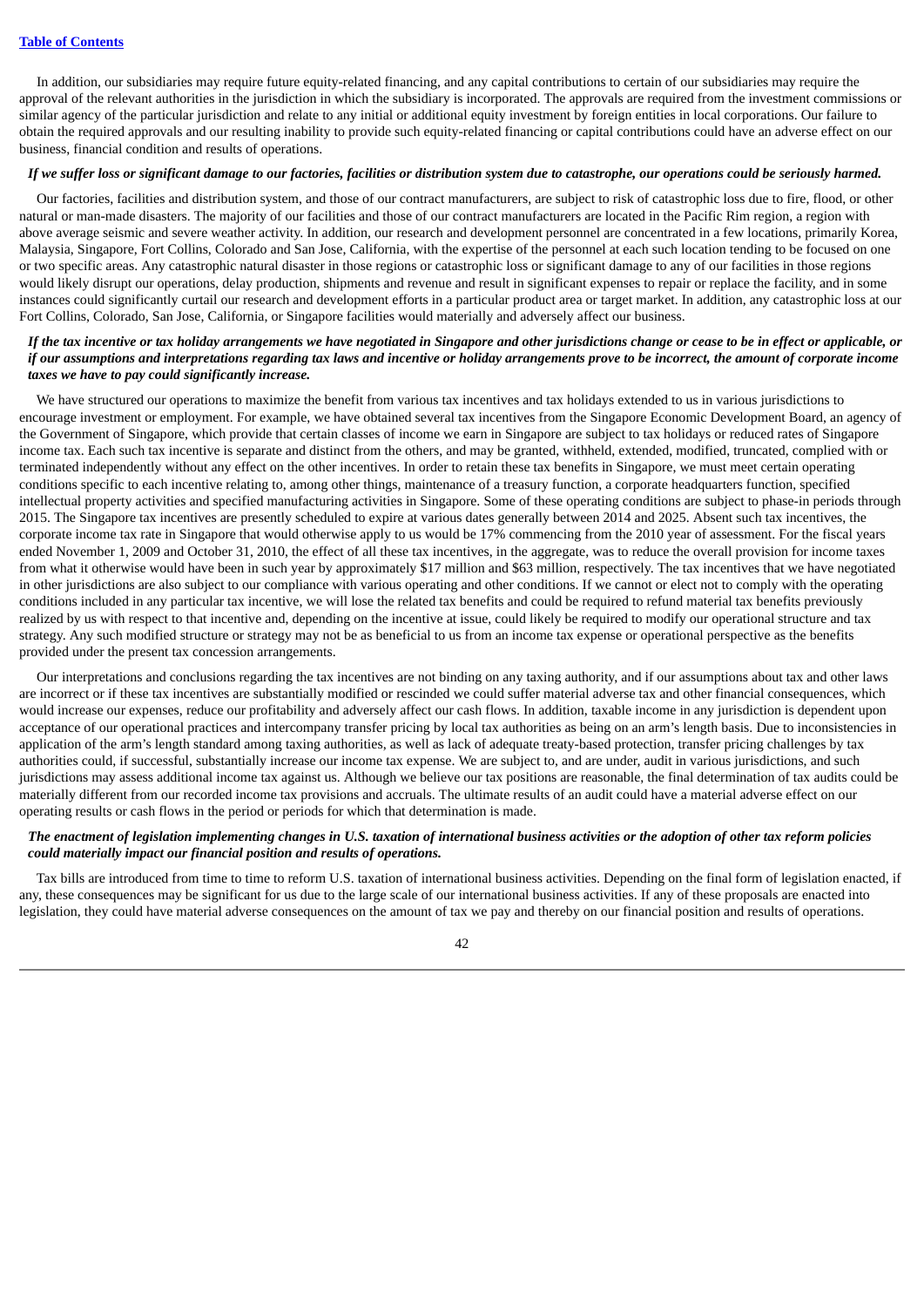#### We may pursue acquisitions, dispositions, investments and joint ventures, which could affect our results of operations.

We have made and expect to continue to make acquisitions of, and investments in, businesses that offer complementary products, services and technologies, augment our market coverage, or enhance our technological capabilities. We may also enter into strategic alliances or joint ventures to achieve these goals. We cannot assure you that we will be able to identify suitable acquisition, investment, alliance, or joint venture opportunities or that we will be able to consummate any such transactions or relationships on terms and conditions acceptable to us, or that such transactions or relationships will be successful.

These transactions or any other acquisitions or dispositions involve risks and uncertainties. For example, the integration of acquired businesses may not be successful and could result in disruption to other parts of our business. In addition, the integration may require that we incur significant restructuring charges. To integrate acquired businesses, we must implement our management information systems, operating systems and internal controls, and assimilate and manage the personnel of the acquired operations. The difficulties of these integrations may be further complicated by such factors as the size of the business or entity acquired, geographic distances, lack of experience operating in the geographic market or industry sector of the acquired business, delays and challenges associated with integrating the business with our existing businesses, diversion of management's attention from daily operations of the business, potential loss of key employees and customers of the acquired business, the potential for deficiencies in internal controls at the acquired or combined business, performance problems with the acquired business' technology, difficulties in entering markets in which we have no or limited direct prior experience, exposure to unanticipated liabilities of the acquired business, insufficient revenues to offset increased expenses associated with the acquisition, and our potential inability to achieve the growth prospects and synergies expected from any such acquisition. Even when an acquired business has already developed and marketed products, there can be no assurance that product enhancements will be made in a timely fashion or that all pre-acquisition due diligence will have identified all material issues that might arise with respect to such acquired assets.

Any acquisition may also cause us to assume liabilities, acquire goodwill and non-amortizable intangible assets that will be subject to impairment testing and potential impairment charges, incur amortization expense related to certain intangible assets, increase our expenses and working capital requirements, and subject us to litigation, which would reduce our return on invested capital. In addition, if the businesses or products lines that we acquire have a different pricing or cost structure than we do, such acquisitions may adversely affect our profitability and reduce our overall margin. Failure to manage and successfully integrate the acquisitions we make or to improve margins of the acquired businesses and products could materially harm our business, operating results and margins.

Any future acquisitions may require additional debt or equity financing, which, in the case of debt financing, would increase our leverage and potentially affect our credit ratings, and in the case of equity financing, would be dilutive to our existing shareholders. Any downgrades in our credit ratings associated with an acquisition could adversely affect our ability to borrow by resulting in more restrictive borrowing terms. As a result of the foregoing, we also may not be able to complete acquisitions or strategic customer transactions in the future to the same extent as in the past, or at all. These and other factors could harm our ability to achieve anticipated levels of profitability at acquired operations or realize other anticipated benefits of an acquisition, and could adversely affect our business, financial condition and results of operations.

## Our business is subject to various governmental regulations, and compliance with these regulations may cause us to incur significant expenses. If we fail to maintain compliance with applicable regulations, we may be forced to recall products and cease their manufacture and distribution, and we could *be subject to civil or criminal penalties.*

Our business is subject to various significant international and U.S. laws and other legal requirements, including packaging, product content, labor and import/export regulations. These regulations are complex, change frequently and have generally become more stringent over time. We may be required to incur significant expenses to comply with these regulations or to remedy violations of these regulations. Any failure by us to comply with applicable government regulations could result in cessation of our operations or portions of our operations, product recalls or impositions of fines and restrictions on our ability to conduct our operations. In addition, because many of our products are regulated or sold into regulated industries, we must comply with additional regulations in marketing our products.

Our products and operations are also subject to the rules of industrial standards bodies, like the International Standards Organization, as well as regulation by other agencies, such as the U.S. Federal Communications Commission. If we fail to adequately address any of these rules or regulations, our business could be harmed.

We must conform the manufacture and distribution of our semiconductors to various laws and adapt to regulatory requirements in all countries as these requirements change. If we fail to comply with these requirements in the manufacture or distribution of our products, we could be required to pay civil penalties, face criminal prosecution and, in some cases, be prohibited from distributing our products commercially until the products or component substances are brought into compliance.

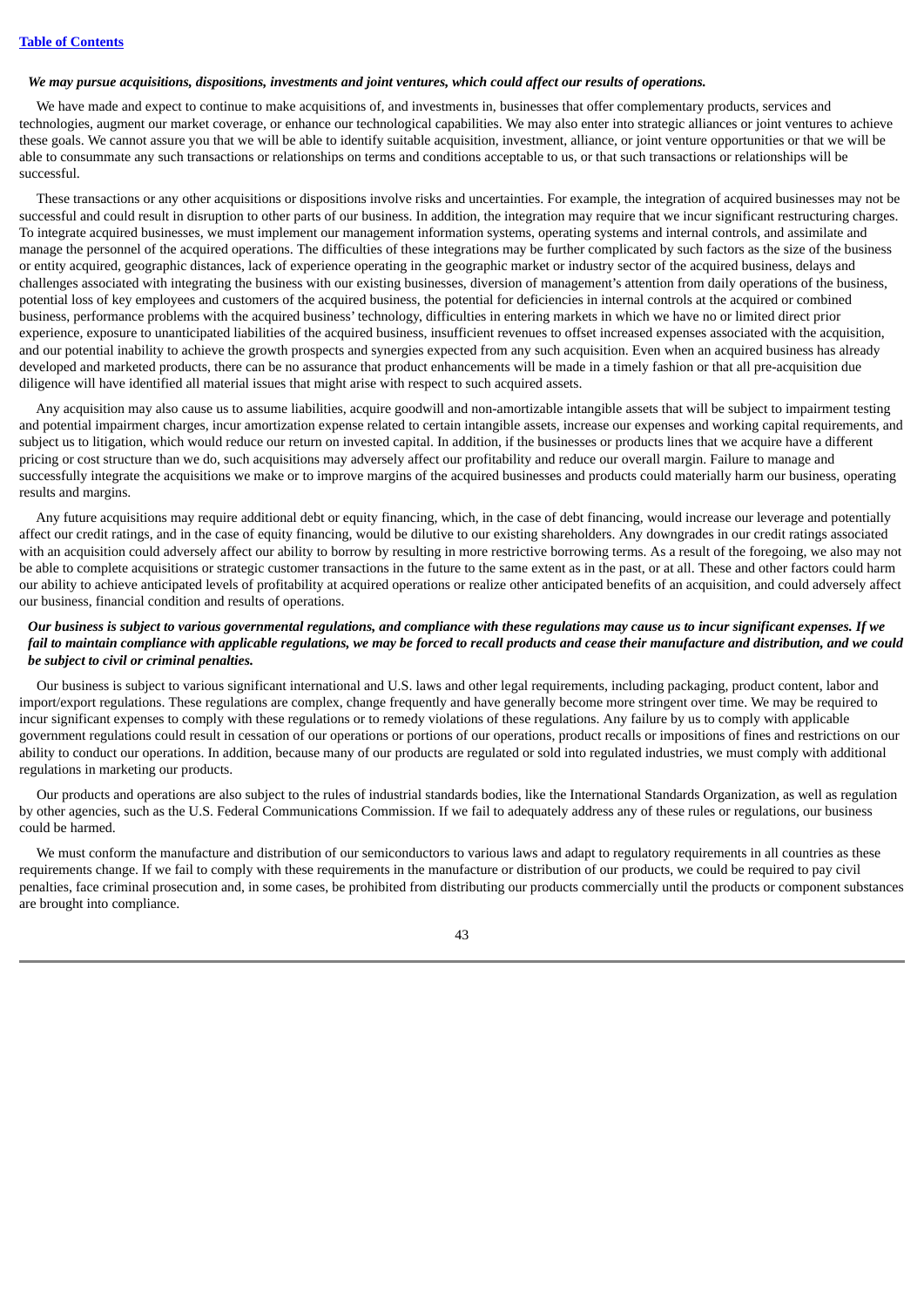## We are subject to environmental, health and safety laws, which could increase our costs, restrict our operations and require expenditures that could *have a material adverse affect on our results of operations and financial condition.*

We are subject to a variety of international and U.S. laws and other legal requirements relating to the use, disposal, clean-up of and human exposure to, hazardous materials. Any failure by us to comply with environmental, health and safety requirements could result in the limitation or suspension of production or subject us to future liabilities in excess of our reserves. In addition, compliance with environmental, health and safety requirements could restrict our ability to expand our facilities or require us to acquire costly pollution control equipment, incur other significant expenses or modify our manufacturing processes. In the event of the discovery of new contamination, additional requirements with respect to existing contamination, or the imposition of other cleanup obligations for which we are responsible, we may be required to take remedial or other measures which could have a material adverse effect on our business, financial condition and results of operations.

We also face increasing complexity in our product design and procurement operations as we adjust to new requirements relating to the materials composition of our products, including the restrictions on lead and certain other substances in electronics that apply to specified electronics products sold in the European Union as of July 1, 2006 under the Restriction of Hazardous Substances in Electrical and Electronic Equipment Directive. Other countries, such as the United States, China and Japan, have enacted or may enact laws or regulations similar to the EU legislation. Other environmental regulations may require us to reengineer our products to utilize components that are more environmentally compatible. Such reengineering and component substitution may result in excess inventory or other additional costs and could have a material adverse effect on our results of operations.

In addition to the costs of complying with environmental, health and safety requirements, we may in the future incur costs defending against environmental litigation brought by government agencies and private parties. We may be defendants in lawsuits brought by parties in the future alleging environmental damage, personal injury or property damage. A significant judgment against us could harm our business, financial condition and results of operations.

In the last few years, there has been increased media scrutiny and associated reports focusing on a potential link between working in semiconductor manufacturing clean room environments and certain illnesses, primarily different types of cancers. Regulatory agencies and industry associations have begun to study the issue to see if any actual correlation exists. Because we utilize clean rooms, we may become subject to liability claims. In addition, these reports may also affect our ability to recruit and retain employees.

We cannot predict:

- **•** changes in environmental or health and safety laws or regulations;
- **•** the manner in which environmental or health and safety laws or regulations will be enforced, administered or interpreted;
- **•** our ability to enforce and collect under indemnity agreements and insurance policies relating to environmental liabilities; or
- **•** the cost of compliance with future environmental or health and safety laws or regulations or the costs associated with any future environmental claims, including the cost of clean-up of currently unknown environmental conditions.

## We have taken significant restructuring charges in the past and may need to take material restructuring charges in the future.

During fiscal year 2009, we pursued a number of restructuring initiatives designed to reduce costs and increase revenue across our operations, in large part due to the global economic downturn and related decline in demand for our customers' products. These initiatives included significant workforce reductions in certain areas as we realigned our business, establishing certain operations closer in location to our global customers, evaluating functions more efficiently performed through partnerships or other outside relationships and steps to attempt to further reduce our overhead costs. As a result of these initiatives, we incurred restructuring charges of \$34 million in fiscal year 2009, \$4 million in fiscal year 2010 and \$3 million in the first nine months of fiscal year 2011.

We may be required to take additional charges in the future as we continue to evaluate our operations and cost structures relative to general economic conditions, market demands, our cost competitiveness, our geographic footprint as it relates to our customers' production requirements and our research and development focus. We cannot assure you as to the timing or amount of any such additional future restructuring charges. If we are required to take additional restructuring charges in the future, our operating results, financial condition, and cash flows may be adversely impacted. Additionally, there are other potential risks associated with our restructurings that could adversely affect us, such as delays encountered with the finalization and implementation of the restructuring activities, work stoppages, and the failure to achieve targeted cost savings.

#### *We are subject to risks associated with our distributors' product inventories and product sell-through.*

We sell many of our products to customers through distributors who maintain their own inventory of our products for sale to dealers and end users. We recognize revenues for sales to distributors upon delivery to the distributor. We limit distributor return rights and we allow limited price adjustments on sales to distributors. We provide reserves for distributor rights related to these limited stock returns and price adjustments. Sales to distributors accounted for 41% and 37% of our net revenue for fiscal year 2010 and the first nine months of fiscal year 2011, respectively.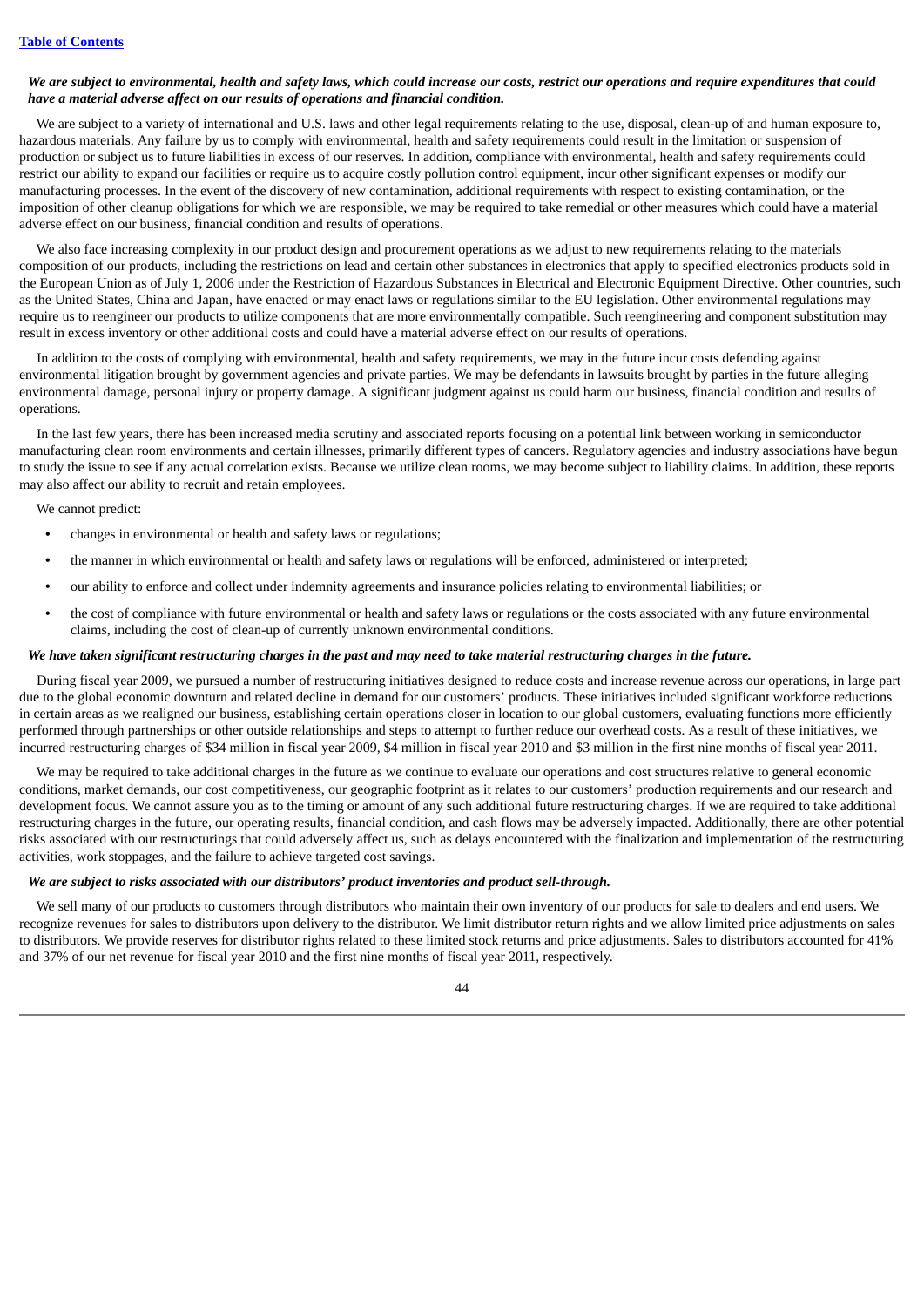If these distributors are unable to sell an adequate amount of their inventory of our products in a given quarter to dealers and end users or if they decide to decrease their inventories for any reason, such as due to the recent global recession or due to any downturn in technology spending, our sales to these distributors and our revenues may decline. In addition, if distributors decide to purchase more inventory in any particular quarter, due to product availability or other reasons, than is required to satisfy end customer demand, inventory at our distributors may grow in such quarter, which could adversely affect our product revenues in a subsequent quarter as such distributors will likely reduce future orders until their inventory levels realign with end customer demand.

We also face the risk that our distributors may for other reasons have inventory levels of our products in excess of future anticipated sales. If such sales do not occur in the time frame anticipated by these distributors for any reason, these distributors may substantially decrease the amount of product they order from us in subsequent periods, which would harm our business.

Our reserve estimates associated with products stocked by our distributors are based largely on reports that our distributors provide to us on a monthly basis. To date, we believe this data has been generally accurate. To the extent that this resale and channel inventory data is inaccurate or not received in a timely manner, we may not be able to make reserve estimates for future periods accurately or at all.

## We rely on third-party distributors and manufacturers' representatives, as well as our employee sales representatives, and the failure of these *distributors or representatives to perform as expected could reduce our future sales.*

We sell many of our products to customers through distributors and manufacturers' representatives, as well as through our employee sales representatives. We are unable to predict the extent to which our distributors and manufacturers' representatives will be successful in marketing and selling our products. Moreover, many of our distributors and manufacturers' representatives and distributors also market and sell competing products. Our relationships with our representatives and distributors may be terminated by either party at any time. As part of a change in strategy, in order to more effectively manage sales representatives' performance, in 2010 we terminated our relationships with a substantial number of our manufacturing representatives in the United States and have replaced them with additional employee representatives. In addition, in June 2011, we reduced the number of our global, full-line distributors, by changing one of them to a regional, full-line distributor. We continue to evaluate our sales and distribution strategies and may make further changes in the future. Our future performance will depend, in part, on our ability to attract additional distributors or manufacturers' representatives that will be able to market and support our products effectively, especially in markets in which we have not previously distributed our products, and on our ability to effectively manage distribution efforts by our remaining global, full-line distributors. If we cannot retain our current distributors or manufacturers' representatives, recruit additional or replacement distributors or manufacturers' representatives, or effectively manage changes to our sales and distributions strategies our sales and operating results will be harmed.

## The average selling prices of products in our markets have historically decreased rapidly and will likely do so in the future, which could harm our *revenues and gross profits.*

The products we develop and sell are used for high volume applications. As a result, the prices of those products have historically decreased rapidly. Gross profits on our products may be negatively affected by, among other things, pricing pressures from our customers, and the proportion of sales of our wireless and other products into consumer application markets, which are highly competitive and cost sensitive. In the past, we have reduced the average selling prices of our products in anticipation of future competitive pricing pressures, new product introductions by us or our competitors and other factors. Our gross profits and financial results will suffer if we are unable to offset any reductions in our average selling prices by increasing our sales volumes, reducing manufacturing costs, or developing new and higher value-added products on a timely basis.

## We are required to assess our internal control over financial reporting on an annual basis and any adverse findings from such assessment could result in a loss of investor confidence in our financial reports, significant expenses to remediate any internal control deficiencies and ultimately have an *adverse effect on our share price.*

We are required to assess the effectiveness of our internal control over financial reporting annually, as required by Section 404 of the Sarbanes-Oxley Act. Even though, as at October 31, 2010, we concluded that our internal control over financial reporting was effective, we need to maintain our processes and systems and adapt them as our business grows and changes. This continuous process of maintaining and adapting our internal controls and complying with Section 404 is expensive, time-consuming and requires significant management attention. We cannot be certain that our internal control measures will continue to provide adequate control over our financial processes and reporting and ensure compliance with Section 404. Furthermore, as we grow our business or acquire other businesses, our internal controls may become more complex and we may require significantly more resources to ensure they remain effective. Failure to implement required new or improved controls, or difficulties encountered in their implementation, either in our existing business or in businesses that we may acquire, could harm our operating results or cause us to fail to meet our reporting obligations. If we or our independent registered public accounting firm identify material weaknesses in our internal controls, the disclosure of that fact, even if quickly remedied, may cause investors to lose confidence in our financial statements and the trading price of our ordinary shares may decline.

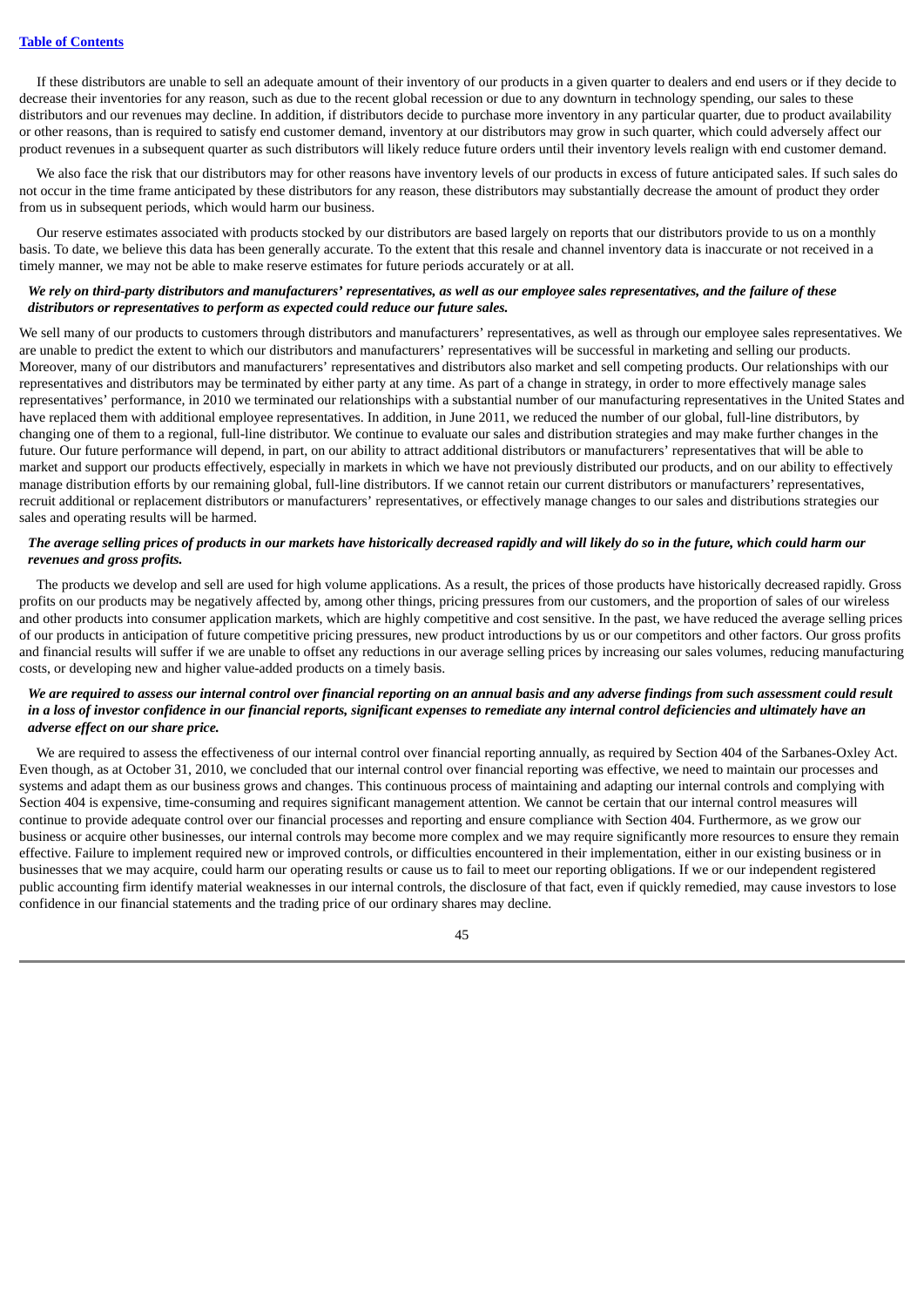Remediation of a material weakness could require us to incur significant expense and if we fail to remedy any material weakness, our financial statements may be inaccurate, our ability to report our financial results on a timely and accurate basis may be adversely affected, our access to the capital markets may be restricted, the trading price of our ordinary shares may decline, and we may be subject to sanctions or investigation by regulatory authorities, including the SEC or The Nasdaq Global Select Market. We may also be required to restate our financial statements from prior periods.

#### *A breach of our security systems may have a material adverse effect on our business.*

Our security systems are designed to maintain the physical security of our facilities and protect our customers', suppliers' and employees' confidential information. Despite such efforts, we are subject to breach of security systems which may result in unauthorized access to our facilities and/or the information we are trying to protect. If unauthorized parties gain physical access to one of our facilities or electronic access to our information systems or such information is misdirected, lost or stolen during transmission or transport, any theft or misuse of such information could result in, among other things, unfavorable publicity, difficulty in marketing our products, allegations by our customers that we have not performed our contractual obligations, litigation by affected parties and possible financial obligations for damages related to the theft or misuse of such information, any of which could have a material adverse effect on our business, profitability and financial condition.

#### **Risks Relating to Investments in Singapore Companies**

## It may be difficult to enforce a judgment of U.S. courts for civil liabilities under U.S. federal securities laws against us, our directors or officers in *Singapore.*

We are incorporated under the laws of the Republic of Singapore, and certain of our officers and directors are resident outside the United States. Moreover, a majority of our consolidated assets are located outside the United States. Although we are incorporated outside the United States, we have agreed to accept service of process in the United States through our agent designated for that purpose. Nevertheless, since a majority of the consolidated assets owned by us are located outside the United States, any judgment obtained in the United States against us may not be collectible within the United States.

There is no treaty between the United States and Singapore providing for the reciprocal recognition and enforcement of judgments in civil and commercial matters and a final judgment for the payment of money rendered by any federal or state court in the United States based on civil liability, whether or not predicated solely upon the federal securities laws, would, therefore, not be automatically enforceable in Singapore. There is doubt whether a Singapore court may impose civil liability on us or our directors and officers who reside in Singapore in a suit brought in the Singapore courts against us or such persons with respect to a violation solely of the federal securities laws of the United States, unless the facts surrounding such a violation would constitute or give rise to a cause of action under Singapore law. Consequently, it may be difficult for investors to enforce against us, our directors or our officers in Singapore judgments obtained in the United States, which are predicated upon the civil liability provisions of the federal securities laws of the United States.

## We are incorporated in Singapore and our shareholders may have more difficulty in protecting their interest than they would as shareholders of a *corporation incorporated in the United States.*

Our corporate affairs are governed by our memorandum and articles of association and by the laws governing corporations incorporated in Singapore. The rights of our shareholders and the responsibilities of the members of our board of directors under Singapore law are different from those applicable to a corporation incorporated in the United States. Therefore, our public shareholders may have more difficulty in protecting their interest in connection with actions taken by our management, members of our board of directors or KKR and Silver Lake, which we refer to as the Sponsors, than they would as shareholders of a corporation incorporated in the United States.

## For a limited period of time, our directors have general authority to allot and issue new ordinary shares on terms and conditions as may be determined *by our board of directors in its sole discretion.*

Under Singapore law, we may only allot and issue new ordinary shares with the prior approval of our shareholders in a general meeting. At our 2011 annual general meeting of shareholders, our shareholders provided our directors with the general authority to allot and issue any number of new ordinary shares until the earlier of (i) the conclusion of our 2012 annual general meeting, (ii) the expiration of the period within which the next annual general meeting is required to be held (i.e., within 15 months from the conclusion of the last general meeting) or (iii) the subsequent revocation or modification of such general authority by our shareholders acting at a duly noticed and convened meeting. Subject to the general authority to allot and issue new ordinary shares provided by our shareholders, the provisions of the Singapore Companies Act and our memorandum and articles of association, our board of directors may allot and issue new ordinary shares on terms and conditions as they may think fit to impose. Any additional issuances of new ordinary shares by our directors may adversely impact the market price of our ordinary shares.

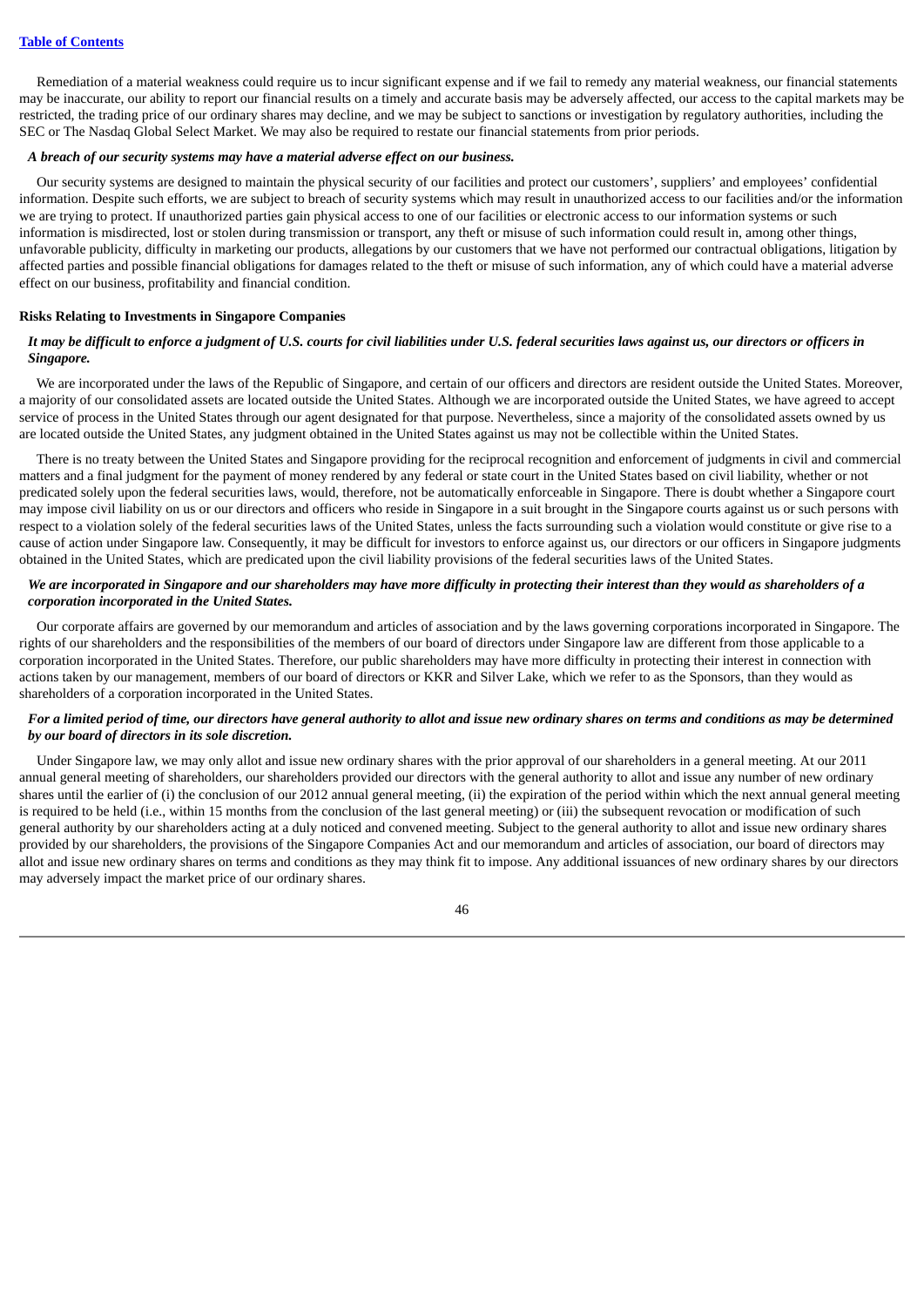#### **Risks Relating to Owning Our Ordinary Shares**

#### *Influence of our Sponsors could adversely affect our other shareholders.*

Investment funds affiliated with KKR, investment funds affiliated with Silver Lake, Seletar Investments Pte. Ltd., or Seletar, and Geyser Investment Pte. Ltd., or Geyser, beneficially own approximately 7.3%, 7.2%, 1.8% and 1.2% of our outstanding ordinary shares, respectively (based on the number of ordinary shares outstanding as of September 1, 2011). In addition, pursuant to the terms of our Second Amended and Restated Shareholder Agreement, or the Shareholder Agreement, the Sponsors can elect their respective designees to serve as members of our board of directors. KKR and Silver Lake will continue to have a presence on our board of directors and therefore a significant influence on our affairs, including significant corporate transactions, such as a merger or other sale of our company or our assets.

## At times, our share price has been volatile and it may fluctuate substantially in the future, which could result in substantial losses for our investors.

The trading price of our ordinary shares has at times fluctuated significantly. The trading price of our ordinary shares could be subject to wide fluctuations in response to many risk factors listed in this "Risk Factors" section, and others, many of which are beyond our control, including:

- **•** actual or anticipated fluctuations in our financial condition and operating results;
- **•** overall conditions in the semiconductor market and general economic and market conditions;
- **•** addition or loss of significant customers;
- **•** changes in laws or regulations applicable to our products;
- **•** actual or anticipated changes in our growth rate relative to our competitors;
- **•** announcements of technological innovations or competitive products by us or our competitors;
- **•** announcements by us or our competitors of significant acquisitions, strategic partnerships, joint ventures or capital commitments;
- **•** additions or departures of key personnel;
- **•** issuance of new or updated research or reports by securities analysts;
- **•** fluctuations in the valuation of companies perceived by investors to be comparable to us;
- **•** disputes or other developments related to proprietary rights, including patents, litigation matters and our ability to obtain intellectual property protection for our technologies;
- **•** announcement of, or expectation of additional financing efforts;
- **•** sales of our ordinary shares by us or our shareholders;
- **•** share price and volume fluctuations attributable to inconsistent trading volume levels of our shares; and
- **•** changes in our dividend policy.

Furthermore, the stock markets have recently experienced extreme price and volume fluctuations that have affected and continue to affect the market prices of equity securities of many companies, including ours. These fluctuations often have been unrelated or disproportionate to the operating performance of those companies. These broad market and industry fluctuations, as well as general economic, political and market conditions such as recessions, interest rate changes or international currency fluctuations, may negatively impact the market price of our ordinary shares. You may not realize any return on your investment in us and may lose some or all of your investment. In the past, companies that have experienced volatility in the market price of their stock have been subject to securities class action litigation. We may be the target of this type of litigation in the future. Securities litigation against us could result in substantial costs and divert our management's attention from other business concerns, which could seriously harm our business.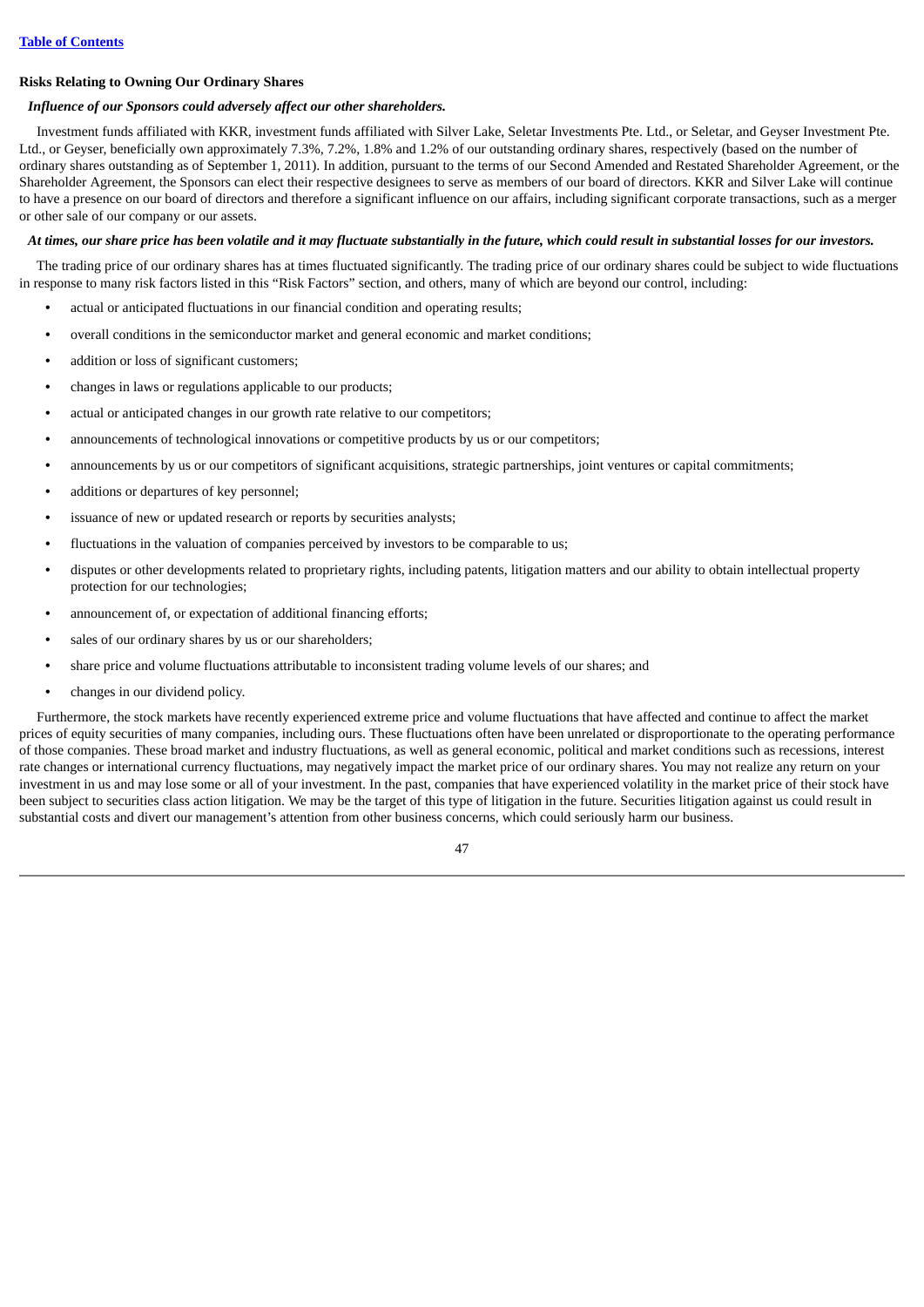#### *Future sales of our ordinary shares in the public market could cause our share price to fall.*

Sales of a substantial number of our ordinary shares in the public market, including by members of our management, or the perception that these sales might occur, could depress the market price of our ordinary shares and could impair our ability to raise capital through the sale of additional equity securities.

As of September 1, 2011, approximately 41.3 million outstanding ordinary shares are subject to the contractual transfer restrictions in our Shareholder Agreement, which is described under "Certain Relationships and Related Party Transactions — Second Amended and Restated Shareholder Agreement — Transfer Restrictions" in the definitive proxy statement for our 2011 annual general meeting of shareholders. The Company and the Sponsors may decide to waive the restrictions in the Shareholder Agreement.

As of September 1, 2011, holders of approximately 41.3 million ordinary shares are entitled to rights with respect to registration of such shares under the Securities Act of 1933, as amended, or the Securities Act, pursuant to a registration rights agreement with us. These holders have exercised their registration rights several times since our since our initial public offering, or IPO, in August 2009 and if such holders, by exercising their registration rights or otherwise, continue to sell a large number of shares, they could adversely affect the market price for our ordinary shares. If we register the sale of additional shares to raise capital and are required to include shares held by these holders in such registration pursuant to the exercise of their registration rights, our ability to raise capital may be impaired.

In addition, shares issued pursuant to our equity incentive plans, including such shares issued to members of our management, may be freely sold in the public market upon vesting and issuance, subject to the restrictions provided under the terms of the plan and option agreement under which they were issued, applicable securities laws and our insider trading policy.

#### *There can be no assurance that we will continue to declare cash dividends or repurchase shares.*

Our Board of Directors adopted a dividend policy pursuant to which the Company will pay quarterly dividends on our ordinary shares and has also approved a program to repurchase up to 15 million of the company's ordinary shares, not to exceed \$500 million in the aggregate. However, the declaration and payment of any future dividend is subject to the approval of our board of directors and our dividend policy could change at any time. Similarly, our share repurchase program may be suspended or terminated at any time. There can be no assurance that we will declare cash dividends or repurchase shares in the future in any particular amounts, or at all. Furthermore, any dividend, if declared, may be an interim dividend, under Singapore law, which is wholly provisional and may be revoked by our Board of Directors at any time prior to the payment thereof. The payment of cash dividends is restricted by applicable law and our corporate structure. Pursuant to Singapore law and our articles of association, no dividends may be paid except out of our profits. Also, because we are a holding company, our ability to pay cash dividends on our ordinary shares and to repurchase our shares may be limited by restrictions on our ability to obtain sufficient funds through dividends from subsidiaries, including restrictions under the terms of our credit agreement.

Future dividends and share repurchases, their timing and amount, as well as the relative allocation of cash between dividends and share repurchases, may be affected by, among other factors: our views on potential future capital requirements for strategic transactions, including acquisitions; earnings levels; contractual restrictions; cash position and overall financial condition; and changes to our business model. In addition, the amount we spend and the number of shares we are able to repurchase under our share repurchase program may further be affected by a number of other factors, including the share price and blackout periods in which we are restricted from repurchasing shares. A reduction in, or elimination of, our dividend payments and/or share repurchases could have a negative effect on our share price.

## The requirements of being a public company may strain our resources, divert management's attention and affect our ability to attract and retain *qualified board members.*

As a public company, we are subject to the reporting requirements of the Securities Exchange Act of 1934, as amended, or the Exchange Act, the Sarbanes-Oxley Act, listing requirements of The Nasdaq Global Select Market and other applicable securities rules and regulations. Compliance with these rules and regulations increases our legal and financial compliance costs, places significant demands on our systems, resources and management. As a result, management's attention may be diverted from other business concerns, which could have a material adverse effect on our business, financial condition and results of operations. We may also need to hire more employees in the future, which will increase our costs and expenses.

In addition, changing laws, regulations and standards relating to corporate governance and public disclosure, such as the Dodd-Frank Wall Street Reform and Consumer Protection Act of 2010, are creating uncertainty for public companies, further increasing legal and financial compliance costs and making some activities more time consuming. These laws, regulations and standards are subject to varying interpretations, in many cases due to their lack of specificity, and, as a result, their application in practice may evolve over time as new guidance is provided by regulatory and governing bodies. This could result in continuing uncertainty regarding compliance matters and higher costs necessitated by ongoing revisions to disclosure and governance practices. We intend to invest resources to comply with evolving laws, regulations and standards, and this investment may result in increased general and administrative expenses and a diversion of management's time and attention from revenue-generating activities to compliance activities. If our efforts to comply with new laws, regulations and standards differ from the activities intended by regulatory or governing bodies due to ambiguities related to practice, regulatory authorities may initiate legal proceedings against us and our business may be harmed.

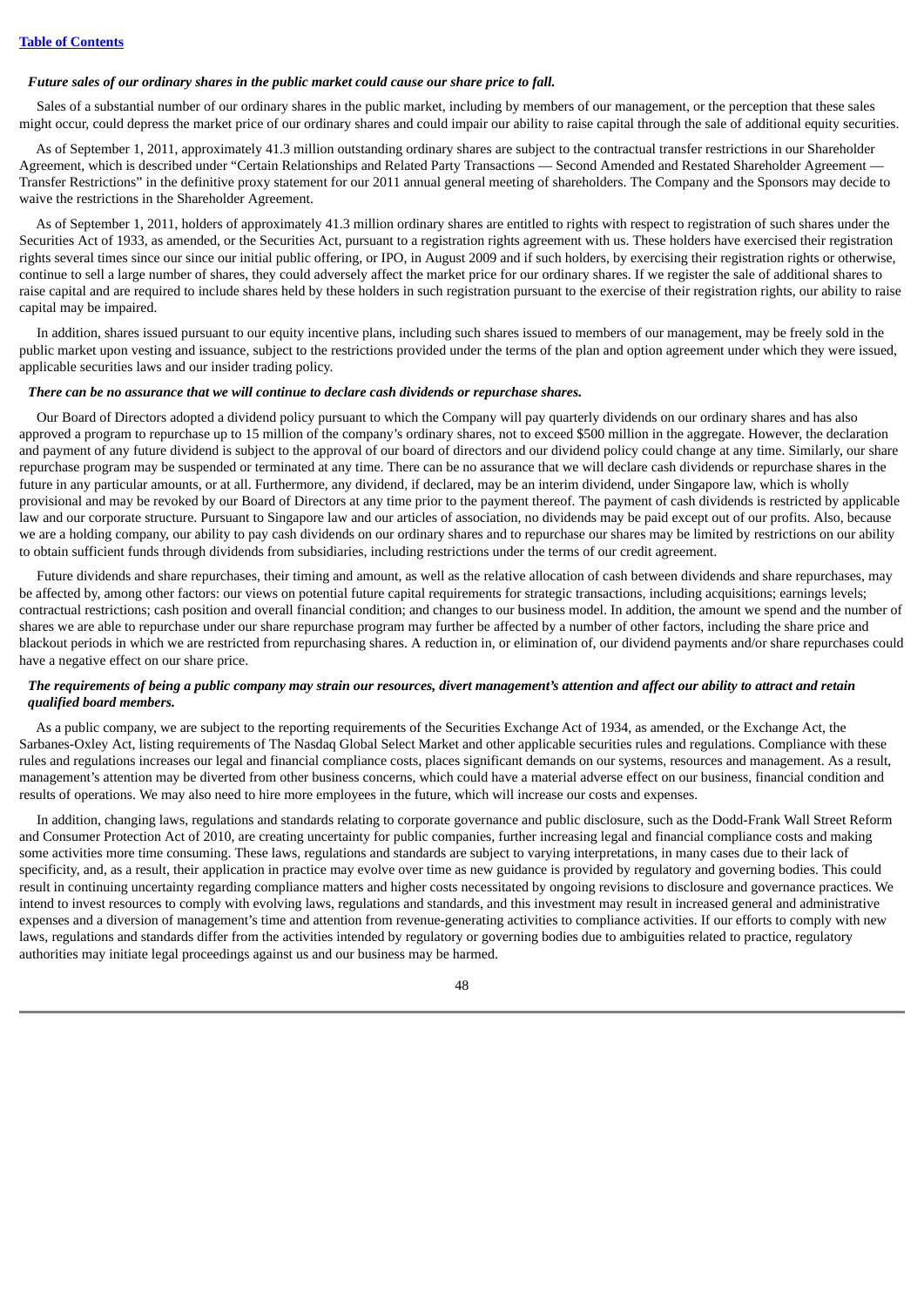Being a public company makes it expensive for us to obtain director and officer liability insurance, and we may be required to accept reduced coverage or incur substantially higher costs to obtain coverage. These factors could also make it more difficult for us to attract and retain qualified members of our board of directors, particularly to serve on committees of our board of directors, and qualified executive officers.

#### Singapore corporate law may impede a takeover of our company by a third-party, which could adversely affect the value of our ordinary shares.

The Singapore Code on Take-overs and Mergers contains provisions that may delay, deter or prevent a future takeover or change in control of our company for so long as we remain a public company with more than 50 shareholders and net tangible assets of S\$5 million or more. Any person acquiring an interest, whether by a series of transactions over a period of time or not, either on their own or together with parties acting in concert with such person, in 30% or more of our voting shares, or, if such person holds, either on their own or together with parties acting in concert with such person, between 30% and 50% (both inclusive) of our voting shares, and such person (or parties acting in concert with such person) acquires additional voting shares representing more than 1% of our voting shares in any six-month period, must, except with the consent of the Securities Industry Council in Singapore, extend a mandatory takeover offer for the remaining voting shares in accordance with the provisions of the Singapore Code on Take-overs and Mergers. While the Singapore Code on Take-overs and Mergers seeks to ensure equality of treatment among shareholders, its provisions may discourage or prevent certain types of transactions involving an actual or threatened change of control of our company. These legal requirements may impede or delay a takeover of our company by a third-party, which could adversely affect the value of our ordinary shares.

#### *Our actual operating results may differ significantly from our guidance.*

From time to time, we release guidance regarding our future performance that represents our management's estimates as of the date of release. This guidance, which consists of forward- looking statements, is prepared by our management and is qualified by, and subject to, the assumptions and the other information contained or referred to in the release. Our guidance is not prepared with a view toward compliance with published guidelines of the American Institute of Certified Public Accountants, and neither our independent registered public accounting firm nor any other independent expert or outside party compiles or examines the guidance and, accordingly, no such person expresses any opinion or any other form of assurance with respect thereto.

Guidance is based upon a number of assumptions and estimates that, while presented with numerical specificity, is inherently subject to significant business, economic and competitive uncertainties and contingencies, many of which are beyond our control and are based upon specific assumptions with respect to future business decisions, some of which will change. We generally state possible outcomes as high and low ranges which are intended to provide a sensitivity analysis as variables are changed but are not intended to represent that actual results could not fall outside of the suggested ranges. The principal reason that we release this data is to provide a basis for our management to discuss our business outlook with analysts and investors. We do not accept any responsibility for any projections or reports published by any such persons.

Guidance is necessarily speculative in nature, and it can be expected that some or all of the assumptions of the guidance furnished by us will not materialize or will vary significantly from actual results. Accordingly, our guidance is only an estimate of what management believes is realizable as of the date of release. Actual results will vary from the guidance and the variations may be material. Investors should also recognize that the reliability of any forecasted financial data diminishes the farther in the future that the data is forecast. In light of the foregoing, investors are urged to put the guidance in context and not to place undue reliance on it.

Any failure to successfully implement our operating strategy or the occurrence of any of the events or circumstances set forth in this Quarterly Report on Form 10-Q could result in the actual operating results being different than the guidance, and such differences may be adverse and material.

#### <span id="page-49-0"></span>**Item 2. Unregistered Sales of Equity Securities and Use of Proceeds**

There were no sales of unregistered securities during the nine months ended July 31, 2011.

## **Issuer Repurchase of Equity Securities**

The following table presents details of our repurchases during the fiscal quarter ended July 31, 2011: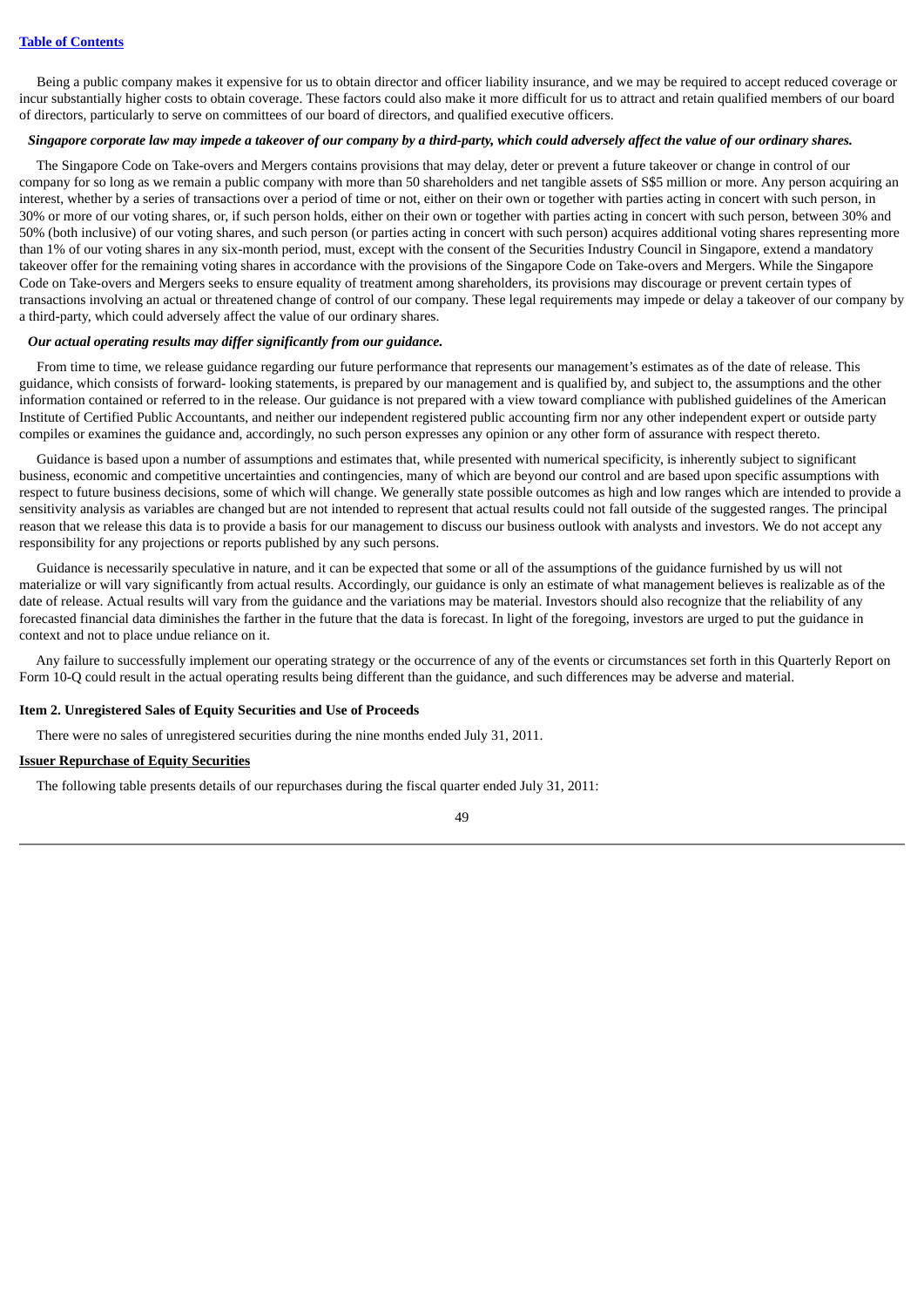| Period                  | Total Number of<br>Shares Purchased | Average Price<br>Paid per Share | <b>Total Number of Shares</b><br>Purchased as Part of Publicly<br>Announced Plans or<br>Programs (1) | Approximate Dollar Value of<br>Shares that May Yet Be<br>Purchased Under the Plans or<br>Programs (2)<br>(in millions) |  |
|-------------------------|-------------------------------------|---------------------------------|------------------------------------------------------------------------------------------------------|------------------------------------------------------------------------------------------------------------------------|--|
| May 2 - May 29, 2011    |                                     |                                 |                                                                                                      |                                                                                                                        |  |
| May 30 - June 26, 2011  | 351.891                             | 33.31                           | 351.891                                                                                              | 488                                                                                                                    |  |
| June 27 - July 31, 2011 | 1,535,221                           | \$<br>36.65                     | 1,535,221                                                                                            | 432                                                                                                                    |  |
| <b>Total</b>            | 1,887,112                           | 36.02                           | 1,887,112                                                                                            |                                                                                                                        |  |

(1) During the period from May 2, 2011 to July 31, 2011 all share repurchases were made in open market transactions, pursuant to the publicly announced share repurchase program discussed above. All repurchases were made in accordance with Rule 10b-18 under the Exchange Act.

(2) On June 8, 2011, our board of directors authorized the repurchase of up to 15 million of the Company's outstanding ordinary shares, not to exceed \$500 million in the aggregate, in open market transactions prior to the date on which the 2012 Annual General Meeting of the Company is held or is required by law to be held.

## <span id="page-50-0"></span>**Item 3. Defaults Upon Senior Securities**

None.

## <span id="page-50-1"></span>**Item 5. Other Information**

## **Dividend**

On September 7, 2011, the Board declared an interim quarterly cash dividend on its ordinary shares of \$0.11 per share, payable on September 30, 2011 to shareholders of record at the close of business (5:00 p.m.), Eastern Time, on September 19, 2011.

## **Amendments to the Company's Code of Ethics**

On September 7, 2011, the Board approved amendments to the Company's Code of Ethics and Business Conduct, or the Code of Conduct, which applies to all directors, officers and employees of the Company. The following is a summary of the substantive amendments to the Code of Conduct: (i) the Conflicts of Interest section was amended to clarify and provide additional examples of conflict of interest situations, to specify that employees must seek the Company's authorization prior to taking on additional work outside Avago and to prohibit employees from acting as "industry experts" or "industry consultants", either paid or unpaid, in which capacity they provide to third parties non-public and/or confidential information about the Company's business or the business of its customers or suppliers; and (ii) the Confidentiality section was amended to prohibit persons covered by the Code of Conduct from using non-public, confidential or proprietary information about the Company or other companies obtained in the course of their employment with, or service to, the Company for personal gain, such as disclosing information to third parties in exchange for consulting fees or other financial incentives. The amendments took effect upon adoption by the Board.

The foregoing summary of the amendments to the Code of Conduct is qualified in its entirety by reference to the full text of the Code of Conduct, as so amended, which is available in the "Investors — Governance" section of our website at www.avagotech.com.

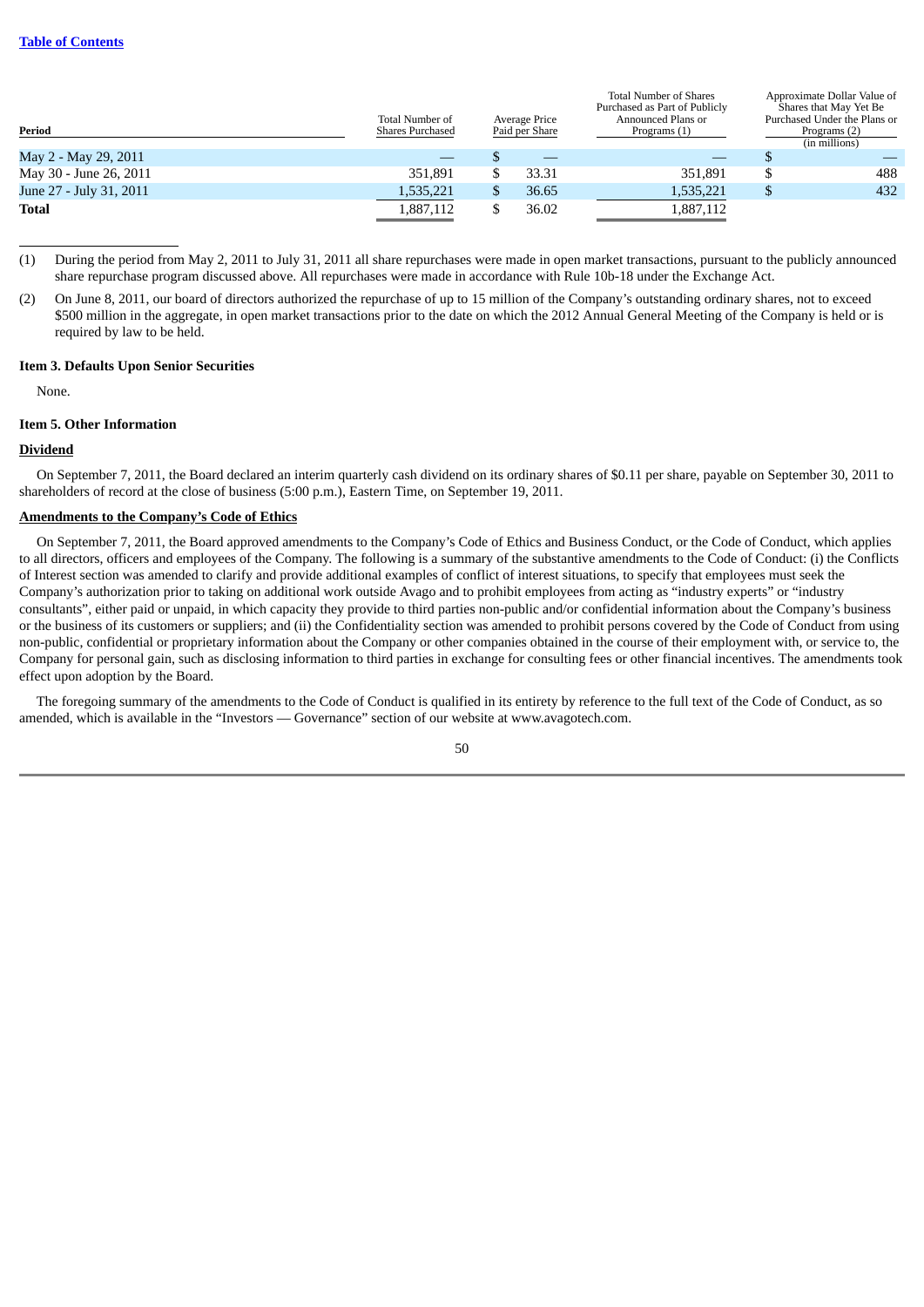#### <span id="page-51-0"></span>**Item 6. Exhibits**

|                       |                                                                                                                                                                                                                                                                                                                                                                                                                                                                                                                                                                                                                                                               | Incorporated by Reference Herein                                                             |                    |                       |
|-----------------------|---------------------------------------------------------------------------------------------------------------------------------------------------------------------------------------------------------------------------------------------------------------------------------------------------------------------------------------------------------------------------------------------------------------------------------------------------------------------------------------------------------------------------------------------------------------------------------------------------------------------------------------------------------------|----------------------------------------------------------------------------------------------|--------------------|-----------------------|
| Exhibit Number        | Description                                                                                                                                                                                                                                                                                                                                                                                                                                                                                                                                                                                                                                                   | Form                                                                                         | <b>Filing Date</b> | <b>Filed Herewith</b> |
| 3.1                   | Memorandum and Articles of Association                                                                                                                                                                                                                                                                                                                                                                                                                                                                                                                                                                                                                        | Avago Technologies Limited<br>Current Report on Form 8-K<br>(Commission File No. 001-34428). | August 14, 2009    |                       |
| 4.1                   | Second Amended and Restated Shareholder Agreement,<br>dated August 11, 2009, among Avago Technologies Limited,<br>Silver Lake Partners II Cayman, L.P., Silver Lake<br>Technology Investors II Cayman, L.P., Integral Capital<br>Partners VII, L.P., KKR Millennium Fund (Overseas),<br>Limited Partnership, KKR European Fund, Limited<br>Partnership, KKR European Fund II, Limited Partnership,<br>KKR Partners (International), Limited Partnership, Capstone<br>Equity Investors LLC, Avago Investment Partners, Limited<br>Partnership, Bali Investments S.àr.l., Seletar Investments Pte<br>Ltd, Geyser Investment Pte. Ltd. and certain other Persons | Avago Technologies Limited<br>Current Report on Form 8-K<br>(Commission File No. 001-34428). | August 14, 2009    |                       |
| 31.1                  | Certification of Principal Executive Officer Pursuant to<br>Rule 13a-14 of the Securities Exchange Act of 1934, As<br>Adopted Pursuant to Section 302 of the Sarbanes-Oxley Act<br>of 2002                                                                                                                                                                                                                                                                                                                                                                                                                                                                    |                                                                                              |                    | $\mathbf X$           |
| 31.2                  | Certification of Principal Financial Officer Pursuant to<br>Rule 13a-14 of the Securities Exchange Act of 1934, As<br>Adopted Pursuant to Section 302 of the Sarbanes-Oxley Act<br>of 2002                                                                                                                                                                                                                                                                                                                                                                                                                                                                    |                                                                                              |                    | X                     |
| 32.1                  | Certification of Principal Executive Officer Pursuant to 18<br>U.S.C. Section 1350, As Adopted Pursuant to Section 906 of<br>the Sarbanes-Oxley Act of 2002                                                                                                                                                                                                                                                                                                                                                                                                                                                                                                   |                                                                                              |                    | X                     |
| 32.2                  | Certification of Principal Financial Officer Pursuant to 18<br>U.S.C. Section 1350, As Adopted Pursuant to Section 906 of<br>the Sarbanes-Oxley Act of 2002                                                                                                                                                                                                                                                                                                                                                                                                                                                                                                   |                                                                                              |                    | X                     |
| 101.INS++             | <b>XBRL Instance Document</b>                                                                                                                                                                                                                                                                                                                                                                                                                                                                                                                                                                                                                                 |                                                                                              |                    | X                     |
| 101.SCH <sup>++</sup> | <b>XBRL Schema Document</b>                                                                                                                                                                                                                                                                                                                                                                                                                                                                                                                                                                                                                                   |                                                                                              |                    | X                     |
| 101.CAL††             | <b>XBRL Calculation Linkbase Document</b>                                                                                                                                                                                                                                                                                                                                                                                                                                                                                                                                                                                                                     |                                                                                              |                    | X                     |
| 101.LAB <sup>++</sup> | XBRL Labels Linkbase Document                                                                                                                                                                                                                                                                                                                                                                                                                                                                                                                                                                                                                                 |                                                                                              |                    | X                     |
| 101.PRE††             | <b>XBRL Presentation Linkbase Document</b>                                                                                                                                                                                                                                                                                                                                                                                                                                                                                                                                                                                                                    |                                                                                              |                    | X                     |
| 101.DEF††             | <b>XBRL Definition Linkbase Document</b>                                                                                                                                                                                                                                                                                                                                                                                                                                                                                                                                                                                                                      |                                                                                              |                    | X                     |

<sup>†</sup> Indicates a management contract or compensatory plan or arrangement.

<sup>††</sup> Attached as Exhibit 101 to this report are the following formatted in XBRL (Extensible Business Reporting Language): (i) Unaudited Condensed Consolidated Balance Sheets at October 31, 2010 and July 31, 2011, (ii) Unaudited Condensed Consolidated Statements of Income for the quarters and nine months ended August 1, 2010 and July 31, 2011, (iii) Unaudited Condensed Consolidated Statements of Cash Flows for the nine months ended August 1, 2010 and July 31, 2011 and (iv) Notes to Unaudited Condensed Consolidated Financial Statements.

In accordance with Rule 406T of Regulation S-T, the XBRL-related information in Exhibit 101 to this Quarterly Report on Form 10-Q is deemed not filed or part of a registration statement or prospectus for purposes of Sections 11 or 12 of the Securities Act, is deemed not filed for purposes of Section 18 of the Exchange Act, and otherwise is not subject to liability under these sections.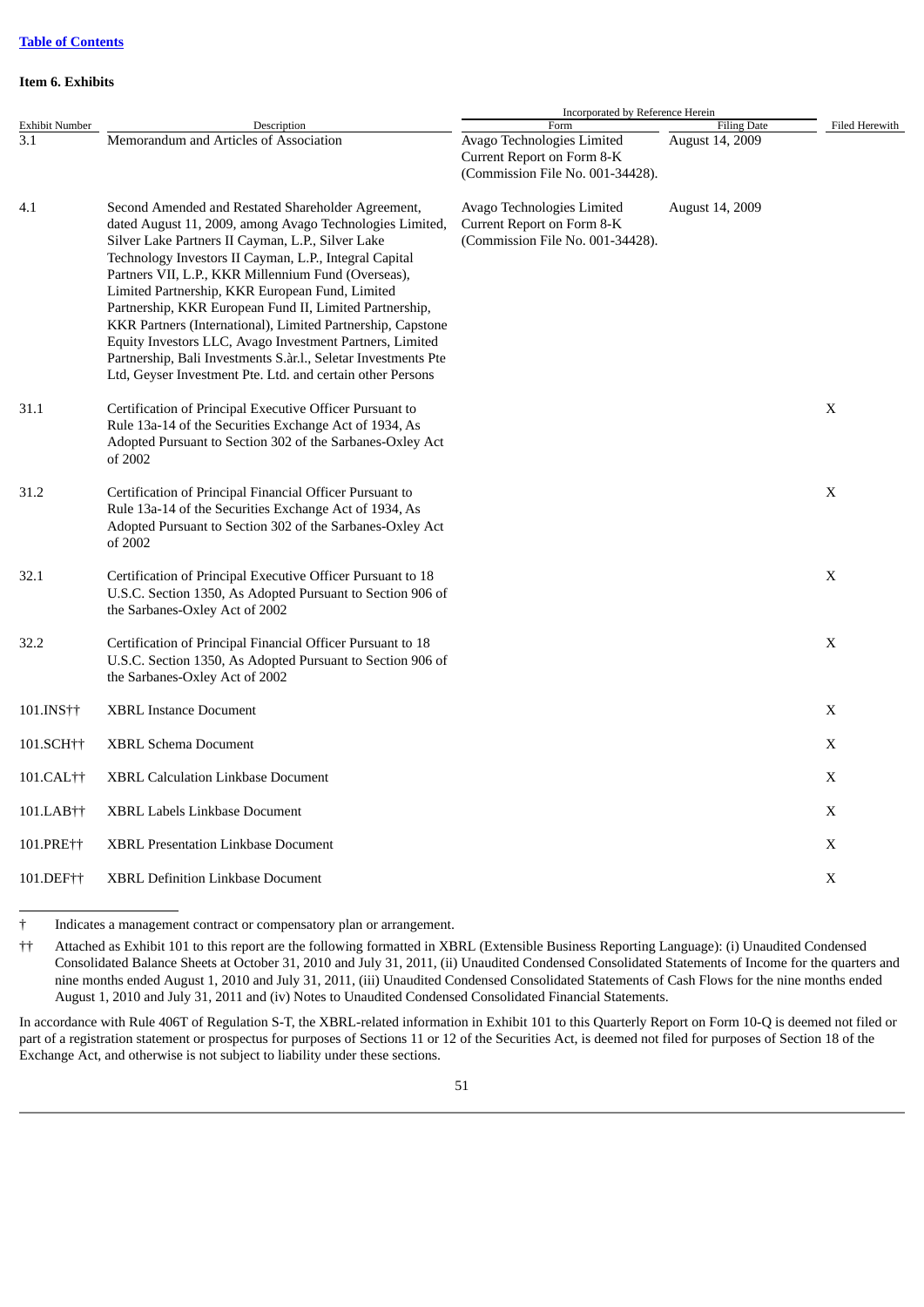# **SIGNATURES**

<span id="page-52-0"></span>Pursuant to the requirements of the Securities Exchange Act of 1934, the registrant has duly caused this report to be signed on its behalf by the undersigned thereunto duly authorized.

# **AVAGO TECHNOLOGIES LIMITED**

By: /s/ Douglas R. Bettinger Douglas R. Bettinger Senior Vice President and Chief Financial Officer

Date: September 8, 2011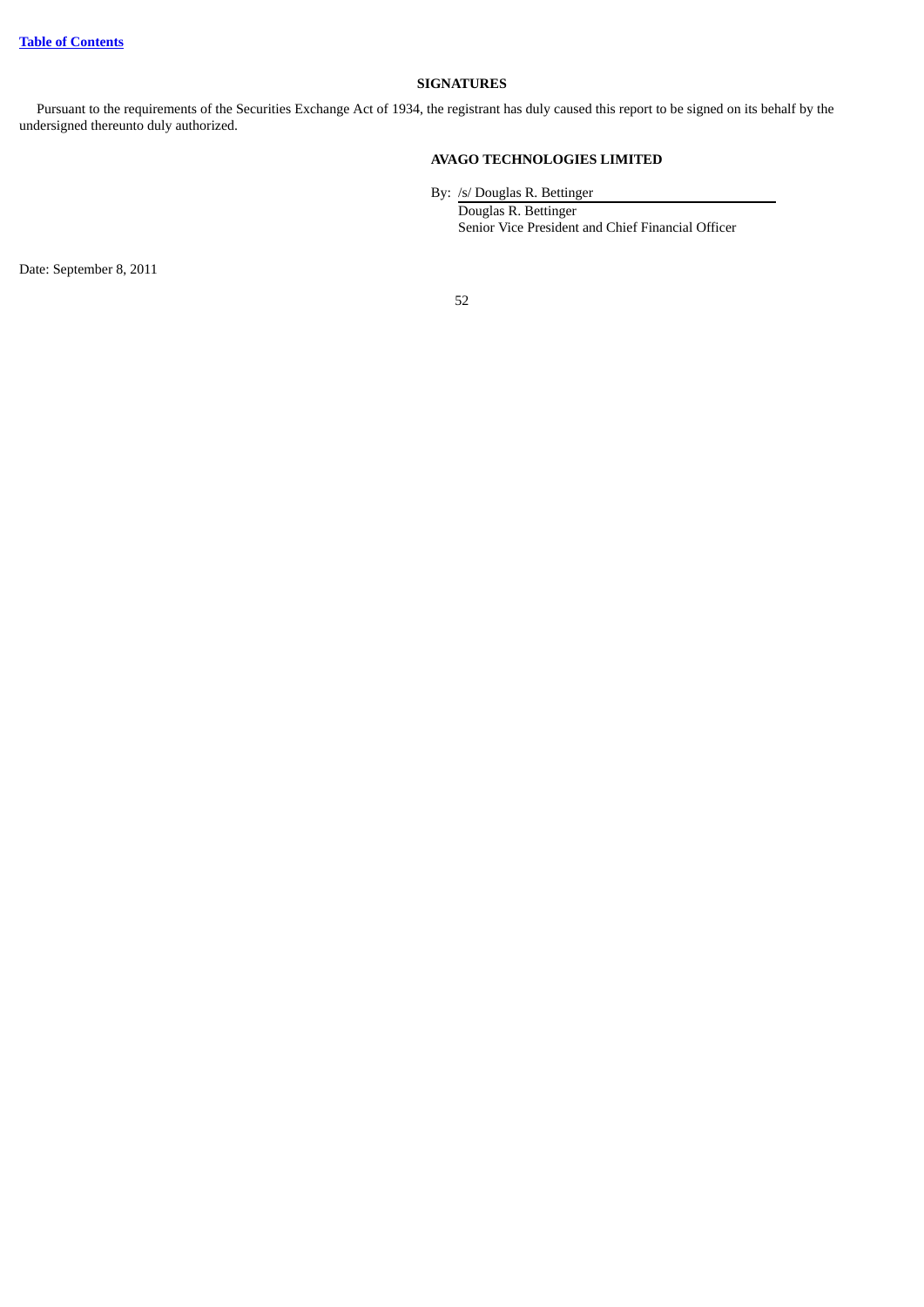## **CERTIFICATION OF CHIEF EXECUTIVE OFFICER PURSUANT TO SECTION 302 OF THE SARBANES-OXLEY ACT OF 2002**

I, Hock E. Tan, certify that:

- 1. I have reviewed this Quarterly Report on Form 10-Q of Avago Technologies Limited;
- 2. Based on my knowledge, this report does not contain any untrue statement of a material fact or omit to state a material fact necessary to make the statements made, in light of the circumstances under which such statements were made, not misleading with respect to the period covered by this report;
- 3. Based on my knowledge, the financial statements, and other financial information included in this report, fairly present in all material respects the financial condition, results of operations and cash flows of the registrant as of, and for, the periods presented in this report;
- 4. The registrant's other certifying officer(s) and I are responsible for establishing and maintaining disclosure controls and procedures (as defined in Exchange Act Rules 13a-15(e) and 15d-15(e)) and internal control over financial reporting (as defined in Exchange Act Rules 13a-15(f) and 15d-15(f)) for the registrant and have:
	- a. Designed such disclosure controls and procedures, or caused such disclosure controls and procedures to be designed under our supervision, to ensure that material information relating to the registrant, including its consolidated subsidiaries, is made known to us by others within those entities, particularly during the period in which this report is being prepared;
	- b. Designed such internal control over financial reporting, or caused such internal control over financial reporting to be designed under our supervision, to provide reasonable assurance regarding the reliability of financial reporting and the preparation of financial statements for external purposes in accordance with generally accepted accounting principles;
	- c. Evaluated the effectiveness of the registrant's disclosure controls and procedures and presented in this report our conclusions about the effectiveness of the disclosure controls and procedures, as of the end of the period covered by this report based on such evaluation; and
	- d. Disclosed in this report any change in the registrant's internal control over financial reporting that occurred during the registrant's most recent fiscal quarter (the registrant's fourth fiscal quarter in the case of an annual report) that has materially affected, or is reasonably likely to materially affect, the registrant's internal control over financial reporting; and
- 5. The registrant's other certifying officer(s) and I have disclosed, based on our most recent evaluation of internal control over financial reporting, to the registrant's auditors and the audit committee of the registrant's board of directors (or persons performing the equivalent functions):
	- a. All significant deficiencies and material weaknesses in the design or operation of internal control over financial reporting which are reasonably likely to adversely affect the registrant's ability to record, process, summarize and report financial information; and
	- b. Any fraud, whether or not material, that involves management or other employees who have a significant role in the registrant's internal control over financial reporting.

/s/ Hock E. Tan Hock E. Tan Chief Executive Officer Date: September 8, 2011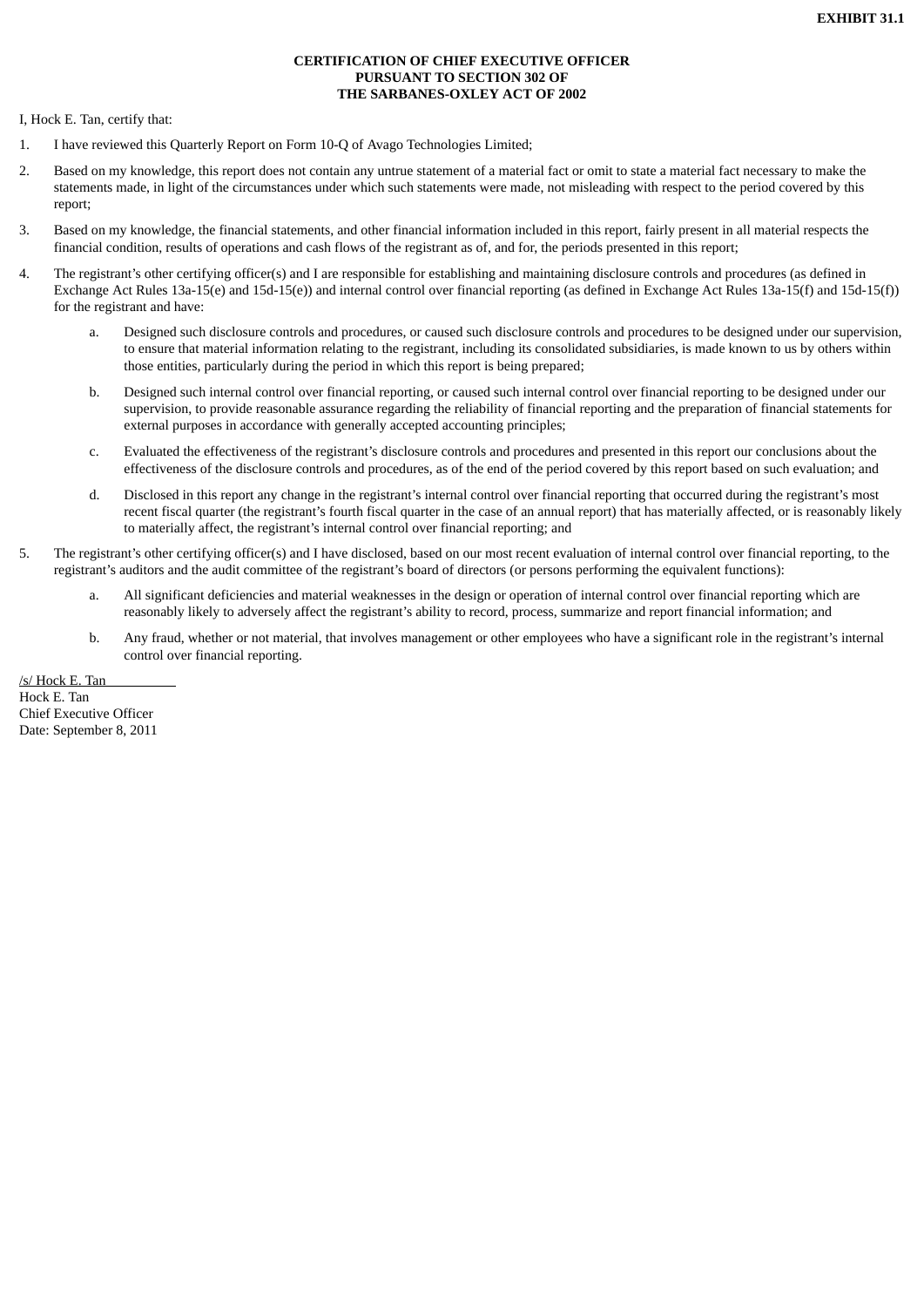## **CERTIFICATION OF CHIEF FINANCIAL OFFICER PURSUANT TO SECTION 302 OF THE SARBANES-OXLEY ACT OF 2002**

I, Douglas R. Bettinger, certify that:

- 1. I have reviewed this Quarterly Report on Form 10-Q of Avago Technologies Limited;
- 2. Based on my knowledge, this report does not contain any untrue statement of a material fact or omit to state a material fact necessary to make the statements made, in light of the circumstances under which such statements were made, not misleading with respect to the period covered by this report;
- 3. Based on my knowledge, the financial statements, and other financial information included in this report, fairly present in all material respects the financial condition, results of operations and cash flows of the registrant as of, and for, the periods presented in this report;
- 4. The registrant's other certifying officer(s) and I are responsible for establishing and maintaining disclosure controls and procedures (as defined in Exchange Act Rules 13a-15(e) and 15d-15(e)) and internal control over financial reporting (as defined in Exchange Act Rules 13a-15(f) and 15d-15(f)) for the registrant and have:
	- a. Designed such disclosure controls and procedures, or caused such disclosure controls and procedures to be designed under our supervision, to ensure that material information relating to the registrant, including its consolidated subsidiaries, is made known to us by others within those entities, particularly during the period in which this report is being prepared;
	- b. Designed such internal control over financial reporting, or caused such internal control over financial reporting to be designed under our supervision, to provide reasonable assurance regarding the reliability of financial reporting and the preparation of financial statements for external purposes in accordance with generally accepted accounting principles;
	- c. Evaluated the effectiveness of the registrant's disclosure controls and procedures and presented in this report our conclusions about the effectiveness of the disclosure controls and procedures, as of the end of the period covered by this report based on such evaluation; and
	- d. Disclosed in this report any change in the registrant's internal control over financial reporting that occurred during the registrant's most recent fiscal quarter (the registrant's fourth fiscal quarter in the case of an annual report) that has materially affected, or is reasonably likely to materially affect, the registrant's internal control over financial reporting; and
- 5. The registrant's other certifying officer(s) and I have disclosed, based on our most recent evaluation of internal control over financial reporting, to the registrant's auditors and the audit committee of the registrant's board of directors (or persons performing the equivalent functions):
	- a. All significant deficiencies and material weaknesses in the design or operation of internal control over financial reporting which are reasonably likely to adversely affect the registrant's ability to record, process, summarize and report financial information; and
	- b. Any fraud, whether or not material, that involves management or other employees who have a significant role in the registrant's internal control over financial reporting.

/s/ Douglas R. Bettinger Douglas R. Bettinger Chief Financial Officer Date: September 8, 2011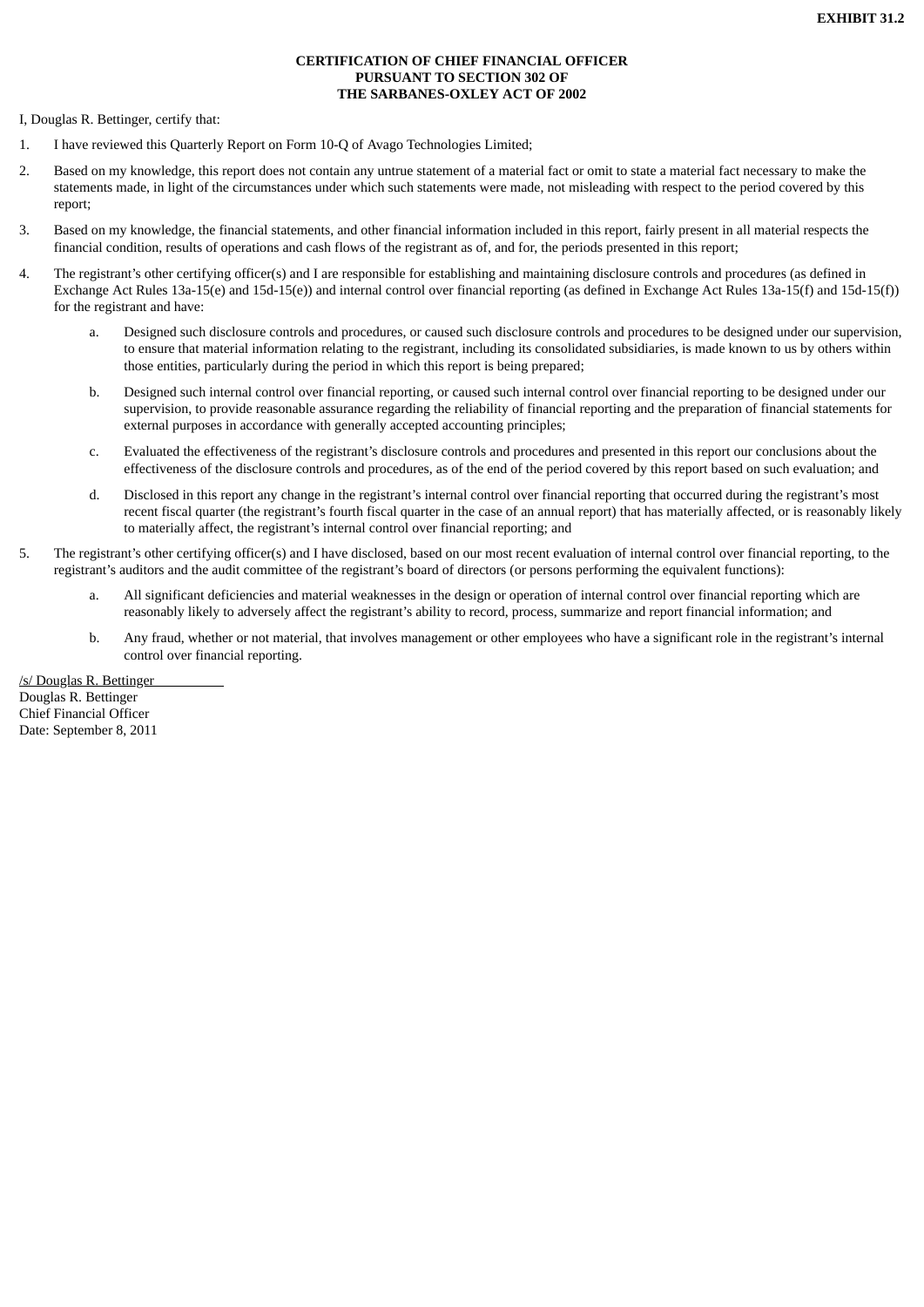## **CERTIFICATION OF THE CHIEF EXECUTIVE OFFICER PURSUANT TO 18 U.S.C. SECTION 1350, AS ADOPTED PURSUANT TO SECTION 906 OF THE SARBANES-OXLEY ACT OF 2002**

In connection with the Quarterly Report on Form 10-Q of Avago Technologies Limited (the "Company") for the quarter ended July 31, 2011 as filed with the Securities and Exchange Commission on the date hereof (the "Report"), the undersigned, Hock E. Tan, Chief Executive Officer of the Company, hereby certifies, pursuant to 18 U.S.C. Section 1350, that:

- (1) The Report fully complies with the requirements of Section 13(a) or 15(d) of the Securities Exchange Act of 1934; and
- (2) The information contained in the Report fairly presents, in all material respects, the financial condition and results of operations of the Company.

Date: September 8, 2011 /s/ Hock E. Tan

Hock E. Tan Chief Executive Officer

The foregoing certification is being furnished solely pursuant to 18 U.S.C. § 1350 and is not being filed as part of the Report or as a separate disclosure document.